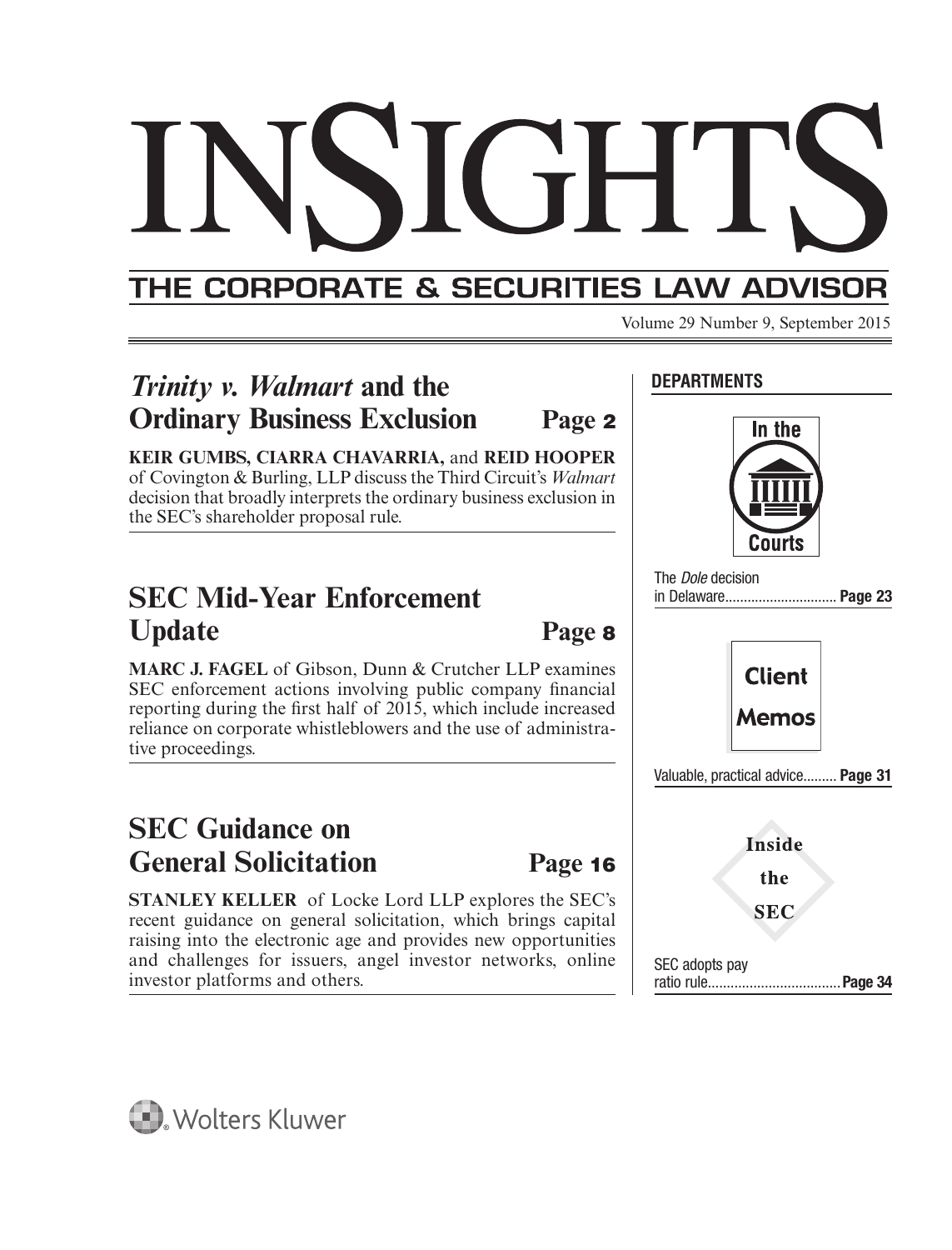# **SHAREHOLDER PROPOSALS**

## *Trinity Wall Street v. Wal-Mart Stores, Inc***.: Third Circuit Broadly Interprets Ordinary Business Exclusion under Rule 14a-8(i)(7)**

*A Third Circuit decision affi rms the exclusion of a shareholder proposal relating to the sale of fi rearms under the "ordinary business exclusion" in SEC Rule 14a-8(i)(7). While in line with SEC noaction precedent, it is the first time in decades that a circuit court has examined this exclusion.*

#### **By Keir Gumbs, Ciarra Chavarria, and Reid Hooper**

On July 6, 2015, the U.S. Court of Appeals for the Third Circuit (Third Circuit) released its opinion in *Trinity Wall Street v. Wal-Mart Stores, Inc.* (*Trinity v. Wal-Mart*)*.* 1 In that decision, the court ruled that Wal-Mart Stores, Inc. (Wal-Mart) could rely on the so-called "ordinary business exclusion" to exclude from its proxy materials a shareholder proposal relating to the sale of firearms with high-capacity magazines that was submitted by Trinity Wall Street (Trinity). While this decision was in line with decades of no-action letters issued by the Securities and Exchange Commission (SEC), it is the first time that a federal circuit court has examined the application of the ordinary business exclusion in several decades. In addition, the decision could have significant implications for the SEC's administration of the rule going forward—especially if the SEC decides to revisit the rules as suggested by the court.

#### **Background**

In December 2013, Trinity, one of Manhattan's oldest churches and a shareholder of Wal-Mart, submitted a shareholder proposal under Rule 14a-8 of the Securities and Exchange Act of 1934 for inclusion in Wal-Mart's 2014 proxy materials in connection with Wal-Mart's 2014 annual meeting.

Trinity's proposal requested that Wal-Mart's Board amend its Compensation, Nominating and Governance Committee charter to provide that the committee would:

overs[ee] … the formulation and implementation of … policies and standards that determine whether or not [Wal-Mart] should sell a product that: 1) especially endangers public safety and well-being; 2) has the substantial potential to impair the reputation of [Wal-Mart]; and/or 3) would reasonably be considered by many offensive to the family and community values integral to [Wal-Mart's] promotion of its brand.

Based on this language, Wal-Mart submitted a no-action request to the SEC, seeking to exclude the proposal under Rule 14a-8(i)(7). Under this rule, a company may exclude a shareholder proposal from its proxy materials if the proposal "deals with a matter relating to the company's ordinary business operations."2 This exclusion is based on the principle that shareholders should not manage (or micromanage) a company's dayto-day operations. It bears noting that the SEC has developed an exception to this basis for exclusion, pursuant to which shareholder proposals that raise significant social policy issues may not be excluded.3 The line between ordinary business operations and social policy matters has been difficult to define, and the courts, and the SEC, have

Keir Gumbs is a partner, and Ciarra Chavarria and Reid Hooper are associates, at Covington & Burling, LLP in Washington, DC.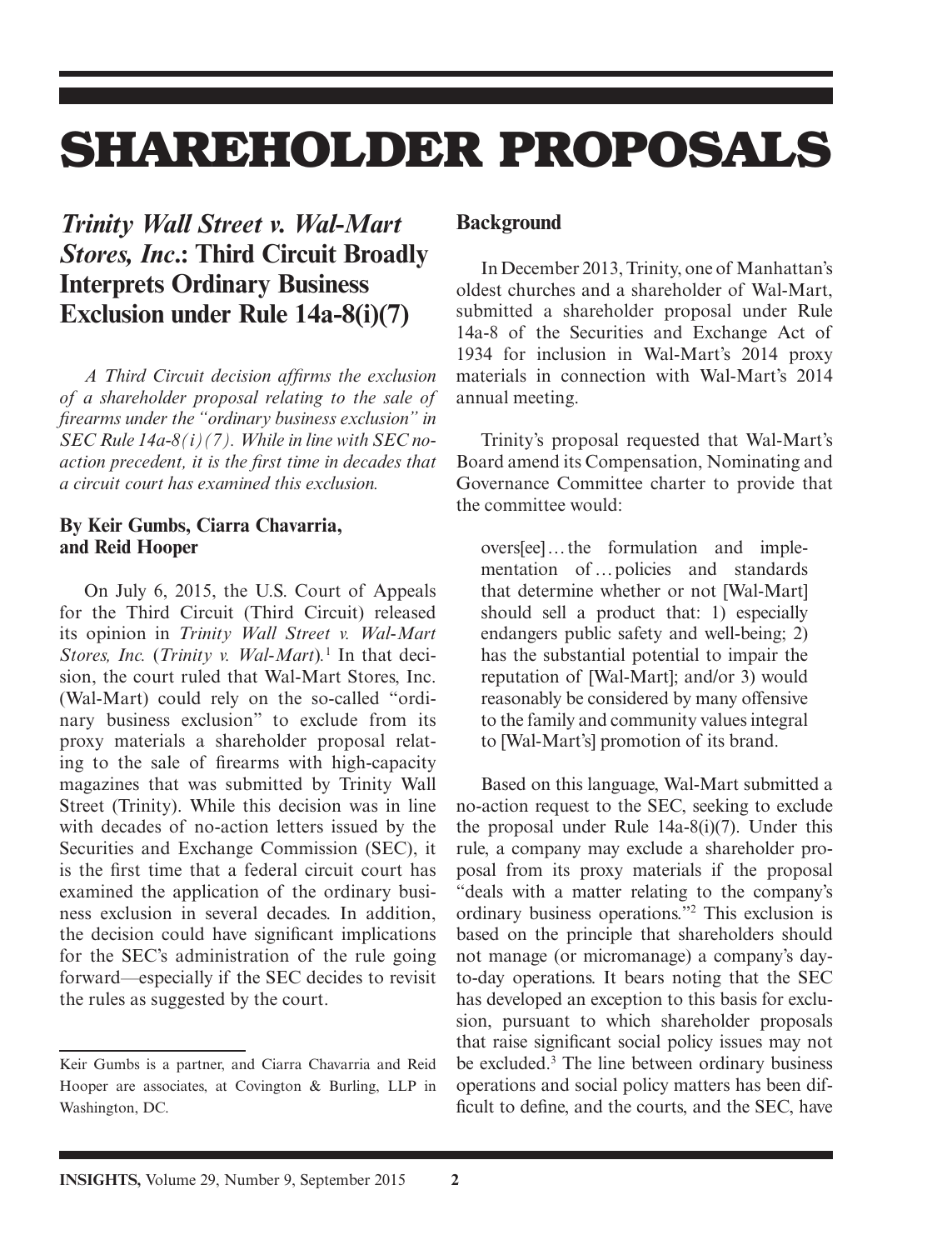struggled with the treatment of social policy issues for decades. It is often the case that seemingly similar proposals yield opposite responses by the SEC.

Wal-Mart's request for no-action relief was based on a large body of no-action letters issued by the SEC in which the SEC took the position that shareholder proposals relating to choices that companies, especially retailers, must make concerning the sale of products, such as pricing, advertisement, packaging, design, and product content, relate to ordinary business matters.<sup>4</sup> In fact, as noted in the amicus brief submitted by the American Petroleum Institute, the Business Roundtable and the Chamber of Commerce, the SEC has issued more than 150 no-action letters in which the SEC has taken the position that shareholder proposals that seek to influence a retailer's selection of products and services to sell are excludable as relating to ordinary business matters.<sup>5</sup>

Wal-Mart's request also was predicated on the SEC's historical approach to shareholder proposals seeking board or committee action. Since 1983, the SEC has taken the position that a company may exclude from its proxy materials any shareholder proposal that seeks action by its board (such as preparing a report or forming a special committee) so long as "the subject matter of the special report or the committee involves a matter of ordinary business." Under that approach, the SEC ignores whether a proposal seeks board or committee action and focuses on whether the underlying subject matter of the proposal relates to ordinary business matters. In this regard, the SEC consistently has held that proposals that seek board or board committee review of a company's selection of goods to sell fall within the ordinary business exclusion.6

Based on these longstanding bodies of no-action letters, in March 2014, the SEC granted Wal-Mart no-action relief, concurring in Wal-Mart's view that the proposal related to Wal-Mart's ordinary business decisions, i.e., the sale of a particular product.7

#### **The District Court Opinion**

Two weeks after the SEC issued a no-action letter to Wal-Mart, Trinity filed suit against Wal-Mart in federal court seeking a preliminary and permanent injunction to prevent Wal-Mart from soliciting proxies for its annual meeting with proxy materials that omitted Trinity's shareholder proposal. At the initial hearing, the District Court denied Trinity's request for a preliminary injunction.8 However, months later when Wal-Mart moved to dismiss the case, the District Court, having had more time to consider the merits of the case, reversed its initial decision and concluded



—From a *Declaration of Principles* jointly adopted by a Committee of the American Bar Association and a Committee of Publishers and Associations.

*www.wklawbusiness.com*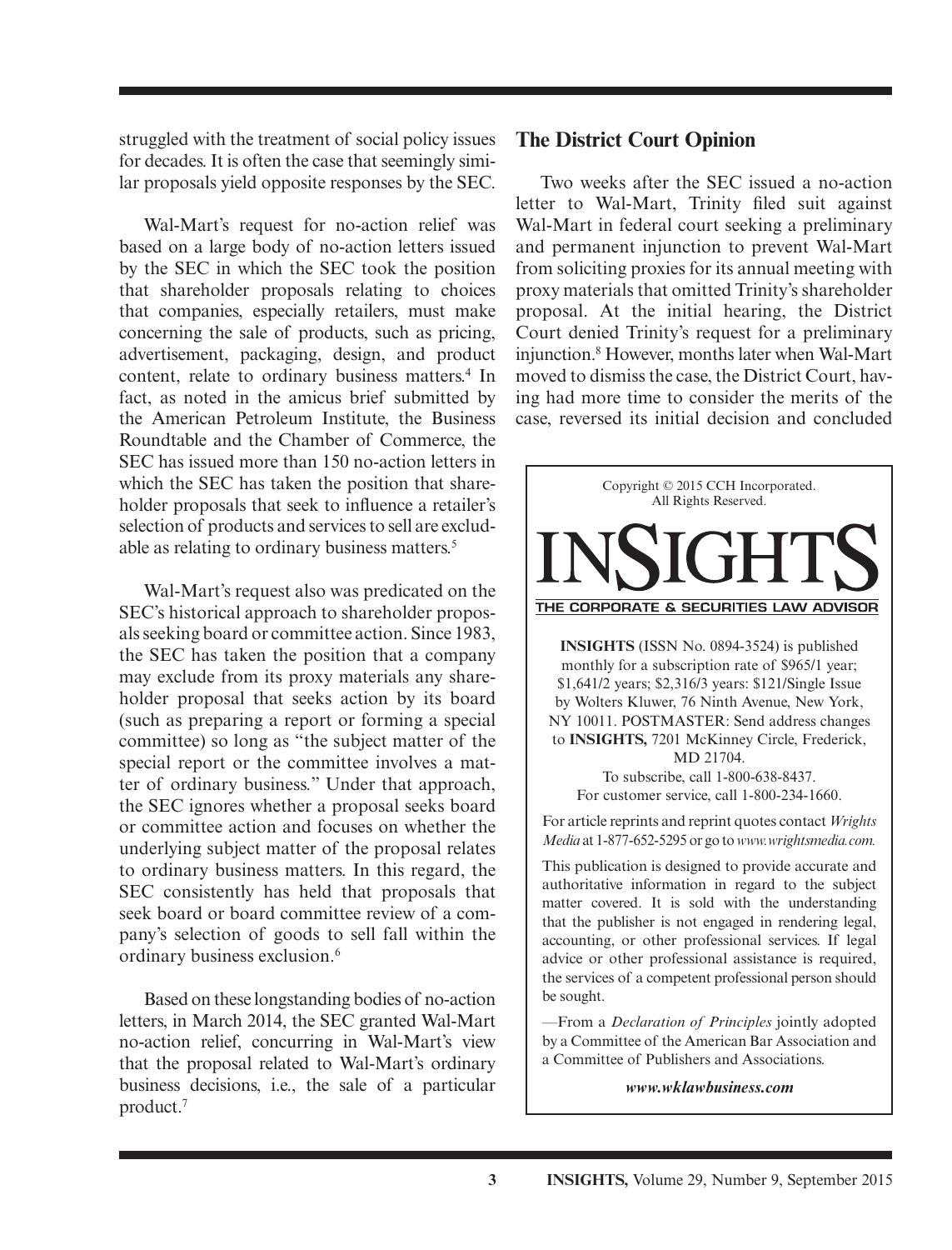that Wal-Mart could not exclude Trinity's proposal from its proxy materials in reliance on the ordinary business exclusion.<sup>9</sup> In so ruling, the District Court found that Trinity's proposal "focuse[d] on sufficiently significant social policy issues" that transcended the ordinary business matters to which the proposal related.

The District Court held that Wal-Mart could not exclude the proposal under Rule 14a-8(i)(7) because the proposal focused on board oversight of merchandising decisions as opposed to giving a directive to Wal-Mart's management with respect to the products that Wal-Mart should sell. While the District Court acknowledged that the proposal "could (and almost certainly would) shape what products are sold by Wal-Mart," it noted that the direct impact of the proposal would be felt at the Board level and that it would be up to the Board to determine what, if any, policies should be formulated and implemented as a result of the proposal.

## *The District Court's decision could have had signifi cant implications for the ordinary business exclusion.*

The District Court also concluded that the proposal implicated a significant policy issue that transcended Wal-Mart's ordinary business operations and for that reason could not be excluded under the ordinary business exclusion. The significant policy issue identified by the District Court's was "the social and community effects of sales of high capacity firearms at the world's largest retailer and the impact this could have on Wal-Mart's reputation, particularly if such a product sold at Wal-Mart is misused and people are injured or killed as a result."

The District Court's decision could have had significant implications for the ordinary business exclusion. By focusing on the mechanism by which the proposal operated, and not just the underlying substance of the proposal, the District Court opinion had the potential to create an exception to the ordinary business exclusion that would have allowed a shareholder to avoid exclusion by simply framing a proposal as a request for board or committee action on a topic. It also would have opened the door to shareholder proposals seeking to dictate the products sold by retailers.

#### **The Third Circuit Opinion**

On appeal, the Third Circuit overturned the District Court's ruling and concluded that Wal-Mart could exclude Trinity's proposal from its proxy materials in reliance on Rule 14a-8(i)(7).10 In coming to this conclusion, the Third Circuit focused on the proposal's substance—the proposal's attempt to influence the products that Wal-Mart sells, rather than its form—a request for corporate governance reform. The Third Circuit applied the SEC's traditional approach to analyzing whether a proposal can be excluded under the ordinary business exclusion, focusing on whether the proposal implicated Wal-Mart's ordinary business operations and whether the proposal raised a significant social policy issue.<sup>11</sup>

#### **Whether the Proposal Implicated Wal-Mart's Ordinary Business Operations**

In considering whether the proposal dealt with ordinary business matters, the Third Circuit focused on the ultimate subject matter of the proposal and then evaluated whether that subject matter was related to Wal-Mart's ordinary business operations.

With respect to the ultimate subject matter of the proposal, the Third Circuit looked at the "ultimate consequence" resulting from the proposal rather than its immediate consequence, finding that the "subject matter" or "ultimate consequence" of the proposal related to "how Wal-Mart approaches merchandising decisions  $\ldots$ ",  $^{12}$ essentially, the sale of its products. In reaching this conclusion, the Third Circuit rejected the District Court's approach, which would have treated a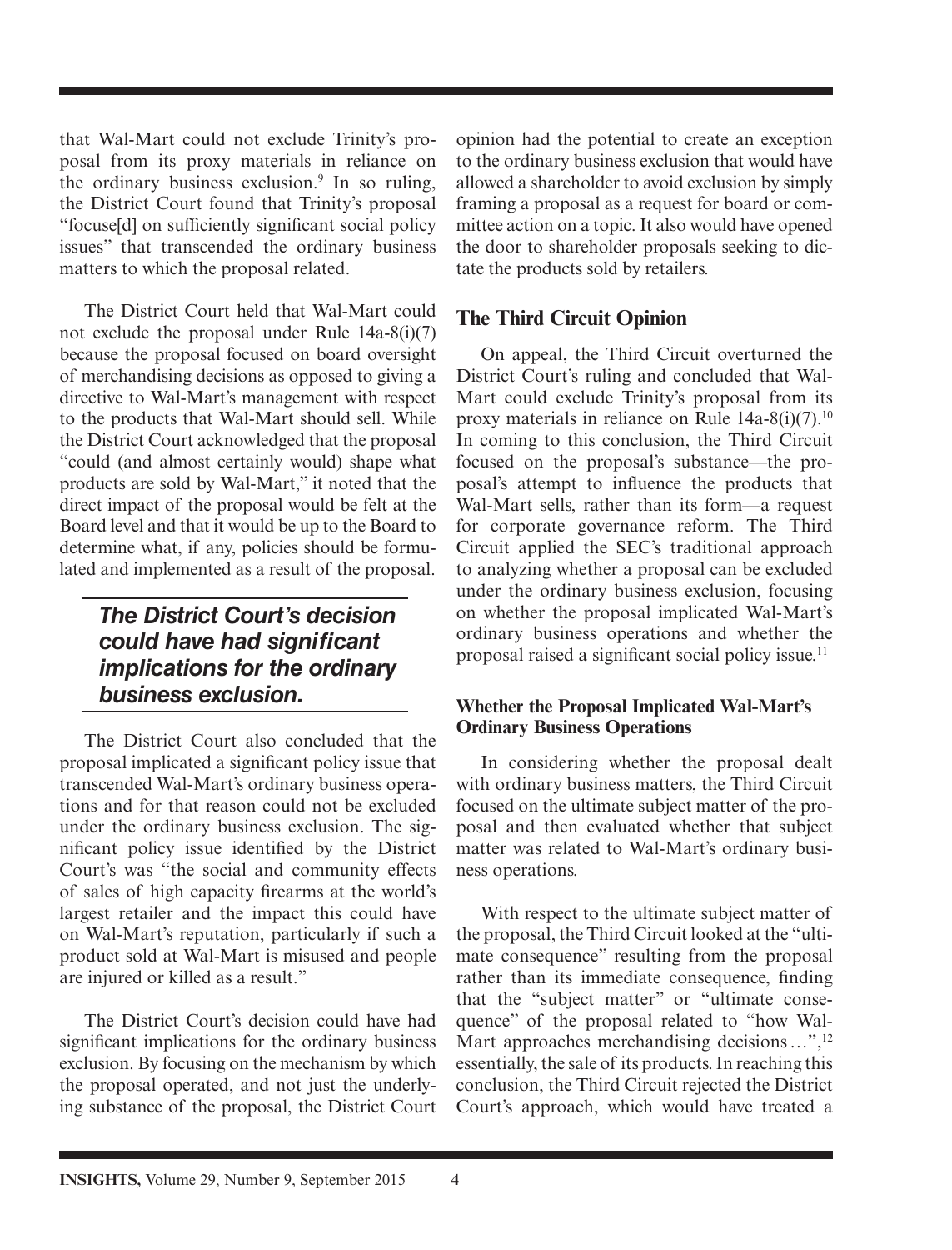proposal directing management as to certain products differently from a proposal that "merely" asks the board of directors to oversee the development and effectuation of a merchandising policy.

## *The Third Circuit concluded that the proposal did not transcend the company's day-to-day business matters.*

The Third Circuit also evaluated whether the subject matter of the proposal was related to Wal-Mart's ordinary business operations. The Third Circuit concluded that the proposal related to Wal-Mart's ordinary business operations on the basis that a retailer's decisions regarding what products to sell is "the bread and butter of its business" and involves "operational judgments that are ordinary-course matters."13 The Third Circuit, responding to Trinity's argument that its proposal did not dictate which products should be sold or what policies should be implemented, clarified that a shareholder proposal need only relate to a company's ordinary business, not dictate a particular outcome, to come within the exclusion.

#### **Whether the Proposal Raised a Significant Social Policy Issue**

Having determined that Trinity's proposal related to Wal-Mart's ordinary business operations, the Third Circuit considered whether the "proposal's underlying subject matter transcends the day-to-day business matters of the company *and* raises policy issues so significant that it would be appropriate for a shareholder vote."

Here, the Third Circuit concluded that Trinity's proposal focused on significant policy issues, but concluded that such matters did not transcend the ordinary business matters to which the proposal related. In reaching this conclusion, the Third Circuit interpreted the concept of transcendence as being "disengaged from the essence" of the company's business or "divorced from how a company approaches the nitty-gritty of its core business."14 Further, it noted that a proposal likely does not "transcend" day-to-day business matters if the subject matter of a proposal "targets dayto-day decision-making" or is "enmeshed with [the company's] day-to-day business."

The Third Circuit took the position that determining the appropriate product mix for retailers of multiple products such as Wal-Mart is "the meat of management's responsibility" and an issue typically addressed by management rather than the board of directors.15 The court drew a contrast between such a decision when made by a retailer like Wal-Mart and the decision to stop selling a particular product by a company that is a manufacturer of a narrow line of products, which is more likely to transcend ordinary business matters. Because Wal-Mart is a major retailer and Trinity's proposal addressed how Wal-Mart approaches its decisions regarding the sales of certain products, the Third Circuit concluded that the proposal did not transcend the company's day-to-day business matters. To do so, the Third Circuit said, the proposal would have needed to "target something more than the choosing of one among tens of thousands of products [Wal-Mart] sells."16 Consequently, the Third Circuit held that Wal-Mart could exclude the proposal from the company's proxy materials under Rule  $14a-8(i)(7)$ .<sup>17</sup>

#### **Implications of the Third Circuit Opinion**

The *Wal-Mart* decision is as important for what the court did not do as it is for what it did. Had the District Court's decision prevailed, the potential implications would have been far-reaching, as it would have potentially opened the door to many shareholder proposals that the SEC has long taken the view could be excluded in reliance on Rule 14a-8(i)(7). Such proposals could have been formulated as requests for board or committee action in order to avoid exclusion under Rule 14a-8(i)(7). Instead of endorsing this approach, however, the Third Circuit focused on the subject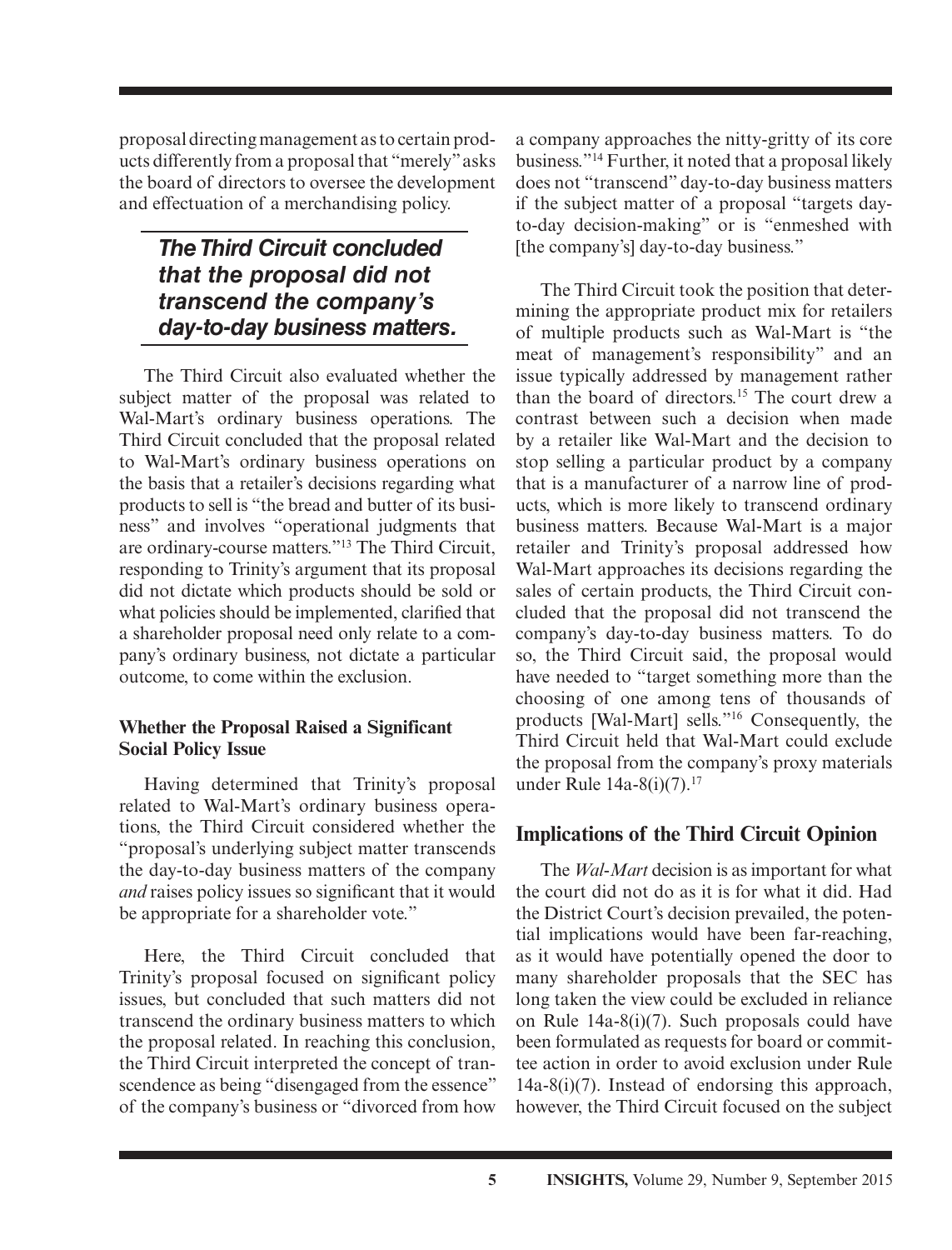of the proposal, adopting a position that is consistent with the SEC's longstanding approach to shareholder proposals that seek board or committee action. In addition, the court's decision gives judicial support to the distinction that the SEC consistently has drawn between retailers and manufacturers of controversial products.<sup>18</sup>

#### **Conclusion**

The *Wal-Mart* decision will have long-term implications for shareholder proposals. As noted above, the SEC's approach to retailers and manufacturers is now the law as opposed to just an agency interpretation, while its approach to proposals that seek board or committee action now also has stronger legal standing. This, however, is not likely the only lasting impact of the decision.

### *The Court suggested that the SEC issue fresh interpretive guidance.*

Despite the fact that the Third Circuit's decision followed the well-established SEC staff precedent, the Third Circuit did not let the SEC off the hook. In the final paragraph of its opinion, the Third Circuit noted the difficulties of coming to a determination in a case like this where agencies like the SEC "have hard-to-define exclusions to their rules and exceptions to those exclusions."19 Noting that the last official guidance from the SEC on this topic was nearly twenty years ago, the Court suggested that the SEC "revis[e] its regulation of proxy contests and issue fresh interpretive guidance."20 While there is no telling whether these recommended revisions might happen, given the prominence of the case and the timeliness of the issue, we expect the SEC to take note.

#### **Notes**

1. Trinity Wall St. v. Wal-Mart Stores, Inc., No. 14-4764 (3d Cir. July 6, 2015).

2. 17 C.F.R. § 240.14a-8(i)(7).

3. SEC Staff Legal Bulletin No. 14E, 2009 (Oct. 27, 2009). If "a proposal's underlying subject matter transcends the day-to-day business matters of the company and raises policy issues so significant that it would be appropriate for a shareholder vote, the proposal generally will not be excludable under Rule 14a-8(i)(7)."

4. *See* e.g., Dominion Resources, Inc., SEC No-Action Letter (February 19, 2014) (proposal relating to the sale of renewable energy products and services, excludable as relating to ordinary business matters); DENTSPLY International Inc., SEC No-Action Letter (March 21, 2013) (phasing out mercury from products).

5. *See* Brief for the American Petroleum Institute, the Business Roundtable, and the Chamber of Commerce of the United States of America as Amici Curiae Supporting Appellants, Trinity Wall St. v. Wal-Mart Stores, Inc., No. 14-4764 (3d Cir. July 6, 2015).

6. *See, e.g.*, Rite Aid Corp., SEC No-Action Letter (Mar. 5, 1997) (proposal requesting that the board adopt a policy to stop selling cigarettes unless management can demonstrate that its stores are able to fully implement FDA regulations restricting youth access to tobacco excludable as relating to the sale of a particular product).

7. In its no-action letter to Wal-Mart, the SEC staff stated that "[p]roposals concerning the sale of particular products and services are generally excludable under the [ordinary business exclusion]." Wal-Mart Stores Inc., SEC No-Action Letter (Mar. 20, 2014).

8. *Trinity Wall St. v. Wal-Mart Stores, Inc.,* C.A. No. 14-405-LPS (D. Del. Nov. 26, 2014).

10. Trinity Wall St. v. Wal-Mart Stores, Inc., No. 14-4764 (3d Cir. July 6, 2015).

11. Securities Exchange Act Release No. 40018 ("Amendments to Rules on Shareholder Proposals"), May 21, 1998 (the "1998 Release"). This approach is described in the 1998 Release as follows:

The policy underlying the ordinary business exclusion rests on two central considerations. The first relates to the subject matter of the proposal. Certain tasks are so fundamental to management's ability to run a company on a day-to-day basis that they could not, as a practical matter, be subject to direct shareholder oversight. Examples include the management of the workforce, such as the hiring, promotion, and termination of employees, decisions on production quality and quantity, and the retention of suppliers. However, proposals relating to such matters but focusing on sufficiently significant social policy issues (e.g., significant discrimination matters) generally would not be considered to be excludable, because the proposals would transcend the day-to-day business matters and raise policy issues so significant that it would be appropriate for a shareholder vote.

<sup>9.</sup> *Id.*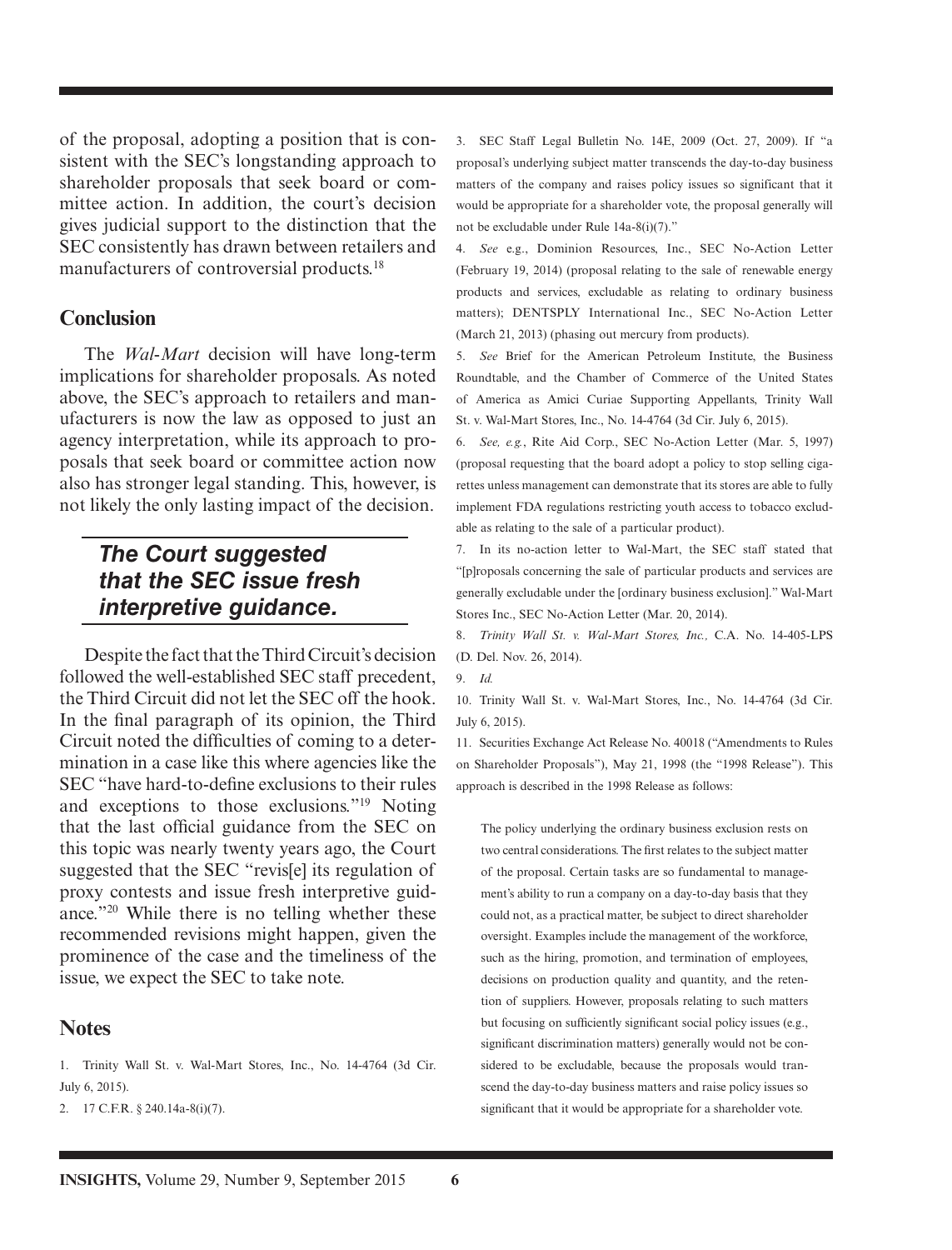The second consideration relates to the degree to which the proposal seeks to "micro-manage" the company by probing too deeply into matters of a complex nature upon which shareholders, as a group, would not be in a position to make an informed judgment. This consideration may come into play in a number of circumstances, such as where the proposal involves intricate detail, or seeks to impose specific time-frames or methods for implementing complex policies.

- 12. Trinity Wall St. v. Wal-Mart Stores, Inc., No. 14-4764 at 42.
- 13. *Id.* at 45-46.
- 14. *Id.* at 50.
- 15. *Id.* at 51.
- 16. *Id.* at 59.

17. *Id.* at 60. It is worth noting that while the court's decision was in line with SEC staff precedent, its analysis of whether the proposal "transcended" Wal-Mart's ordinary business operations may have opened up the door to a reading of the exclusion that is broader than that of the SEC staff. In her concurring opinion, Judge Patty Schwartz opined that the majority's analysis could potentially allow companies to exclude many proposals for actions over which shareholders should have a say. In Judge Schwartz' view, the entire proposal should have been excludable based on the fact that two of the three components of Trinity's proposal (reputational harm and brand impact) did not meet the criteria for the significant

social policy issue exception, and as a result, the Third Circuit need not have even reviewed the issue of whether it transcended the ordinary business operations. By performing such review and then concluding that the issue in this case did *not* transcend Wal-Mart's ordinary business, Judge Schwartz opined, the majority "practically gives companies carte blanche to exclude any proposal raising social policy issues that are directly related to core business operations," which, she continued "undermines the principle of fair corporate suffrage …" *See* Trinity Wall St. v. Wal-Mart Stores, Inc., No. 14-4764 (*concurring opinion*).

18. *See, e.g.,* Philip Morris Companies Inc., SEC No-Action Letter (Mar. 14, 1990) (proposal seeking an amendment to the company's charter to prohibit the company from engaging in the tobacco business); R.J. Reynolds Tobacco Holdings, Inc., SEC No-Action Letter (Mar. 7, 2002) (proposal regarding packaging of tobacco); Rite Aid Corporation, SEC No-Action Letter (Mar. 26, 2009) (proposal requesting that the board issue a report to shareholders on how the company is responding to rising regulatory, competitive and public pressures to halt sales of tobacco products); Walgreen Co., SEC No-Action Letter (Sept. 29, 1997) (proposal requesting that the company discontinue the sale of tobacco and tobacco-related products).

19. *Id.* 

20. *Id.* at 60.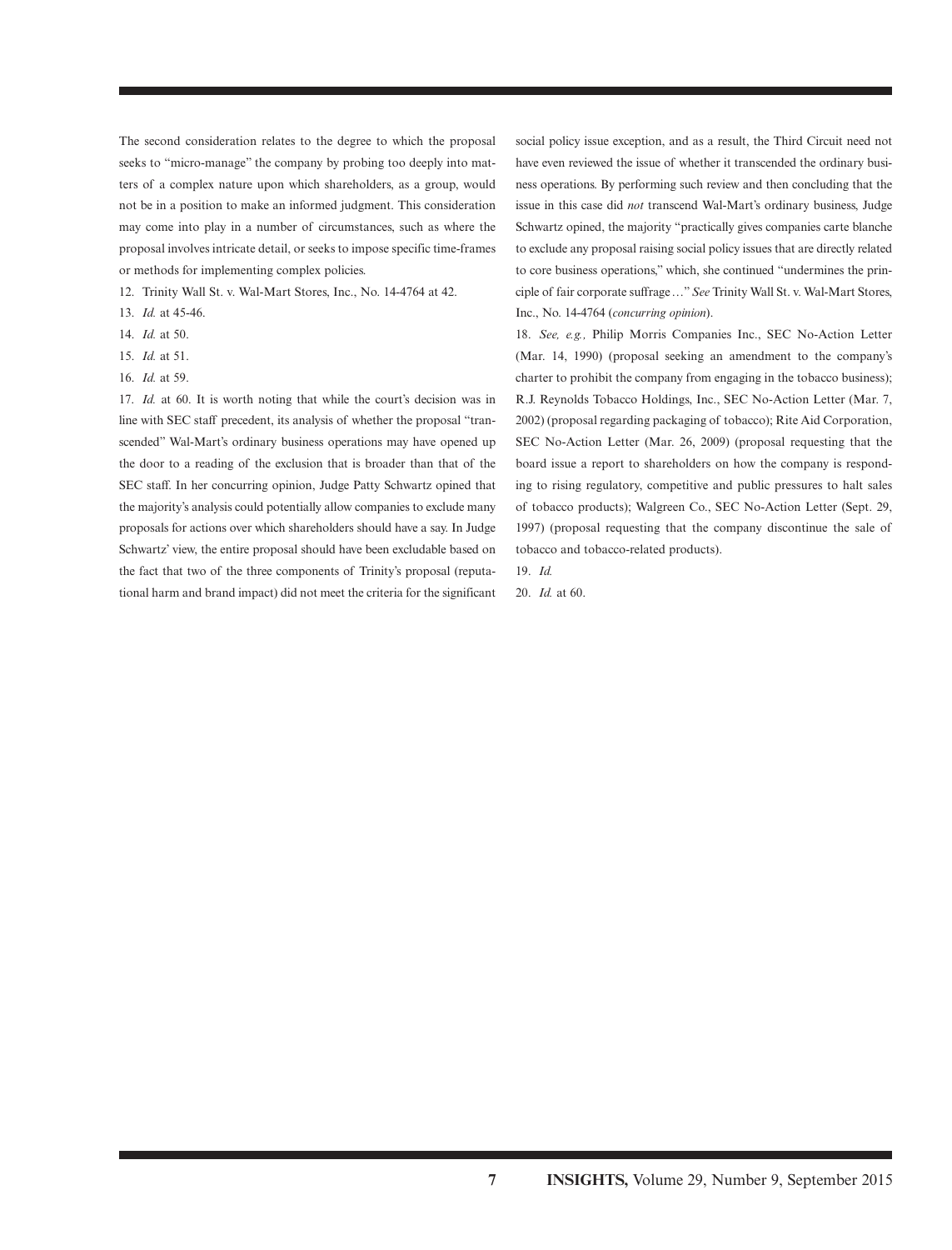# **SECURITIES ENFORCEMENT**

## **SEC Enforcement Midway Through 2015**

*While the number of SEC enforcement actions involving public company financial reporting continued to rise slowly in the first half of 2015, the most notable changes at the agency continued to be the sharpening of tools within the SEC's arsenal, including increased reliance on corporate whistleblowers and the use of streamlined administrative proceedings in litigated cases.*

#### **By Marc J. Fagel**

Midway through the 2015 calendar year, the SEC enforcement program has often been finding itself garnering more public attention for the manner in which it sources, litigates, and resolves cases than for the cases themselves. The Division of Enforcement's increased reliance on administrative proceedings rather than federal court actions for contested enforcement actions, a topic of discussion throughout the current administration, became, if anything, even more contentious in recent months. Litigants filed a number of constitutional challenges to the SEC's administrative process, and while, as in the past, most were unsuccessful, one federal court stepped in and blocked an administrative proceeding in its tracks.

Similarly, the SEC's reliance on paid whistleblowers in the wake of Dodd-Frank has continued to pick up steam. Most notably, the SEC filed a high profile action penalizing a public company for the use of employee confidentiality agreements which, in the eyes of the SEC, could have deterred potential whistleblowers from coming forward.

In terms of the SEC's enforcement case mix, after switching gears in 2013 and pledging to bring more attention to public company reporting, the number of financial reporting cases remains relatively small, though a few significant cases were filed in recent months.

#### **Significant Developments**

#### **Use of Administrative Proceedings Continues to Stoke Controversy**

The controversy over the SEC's growing use of administrative proceedings (APs) as an alternative to federal court actions continued unabated in the first half of  $2015<sup>1</sup>$ . Several respondents in SEC APs have filed civil injunctive actions seeking to block the proceedings, raising a number of constitutional and fairness challenges. Most of these efforts have proved unsuccessful; some courts have found they lacked jurisdiction to interfere in an ongoing SEC AP, requiring that any constitutional questions be addressed within the confines of the AP itself, $2$  while other courts have rejected the constitutional claims on the merits  $3$ 

However, bucking this trend, an Atlanta court in June enjoined an ongoing SEC AP. In *Hill v. SEC*, an individual alleged by the SEC to have engaged in insider trading filed a lawsuit in the Northern District of Georgia challenging as unconstitutional the SEC's decision to bring its case against him in an AP. The court held that the individual had shown a likelihood of success

Marc J. Fagel is a partner in the San Francisco, CA, office of Gibson, Dunn & Crutcher LLP, and a former Regional Director of the SEC's San Francisco Regional Office. Additional authors of this article are Gibson, Dunn & Crutcher associates Mia Lee, Amy Mayer, Lesley Pak, and Jonathan Seibald.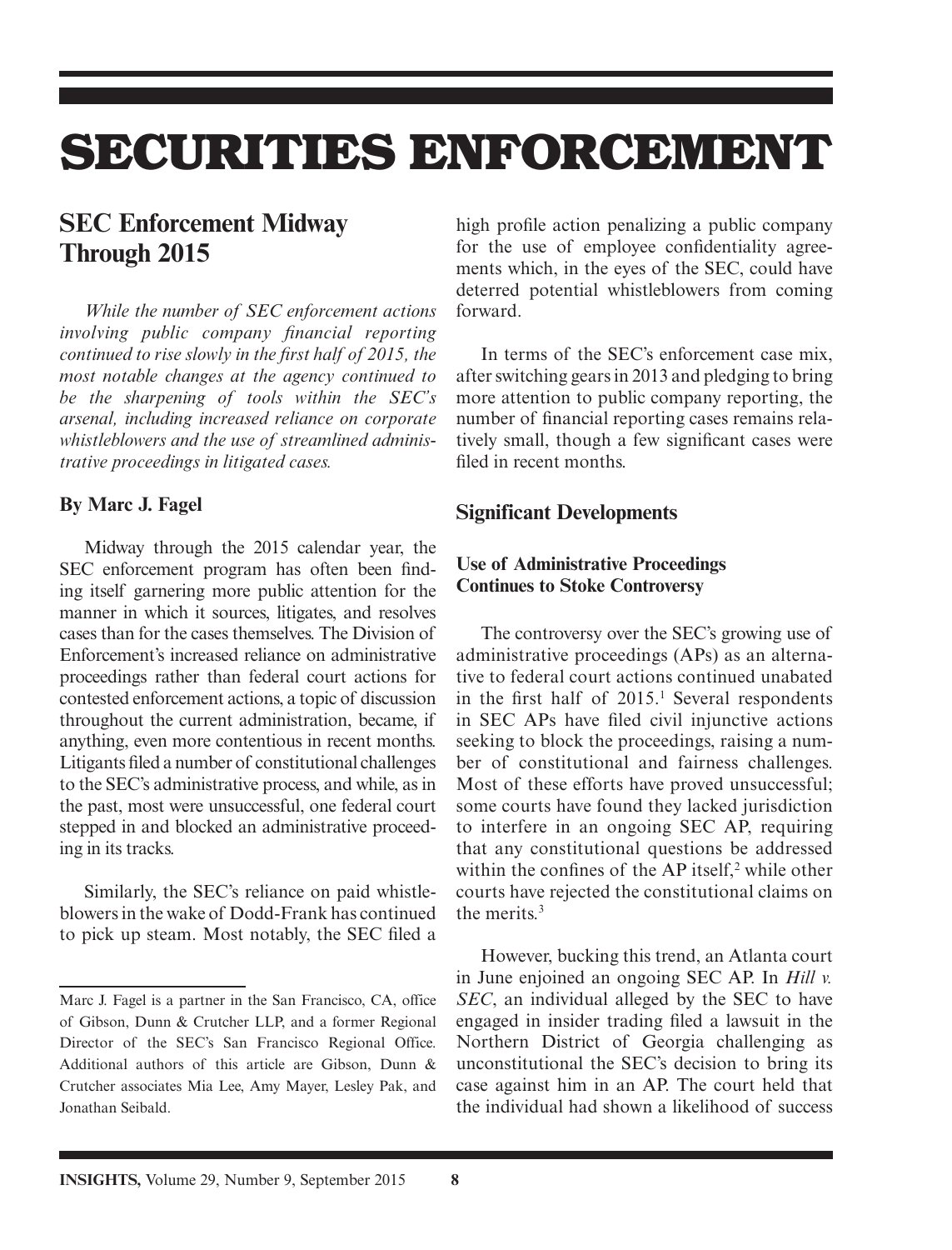on the merits and temporarily enjoined the AP because the SEC administrative law judge (ALJ) hearing his case was an "inferior officer" improperly appointed in violation of the Appointments Clause of the Constitution.4 Although this decision constituted a defeat for the SEC, its long-term impact on the SEC's use of APs is questionable, as the court in *Hill* rejected a number of more fundamental constitutional challenges to the SEC's use of APs and acknowledged that its Appointments Clause holding "may seem unduly technical, as the ALJ's appointment could easily be cured by having the SEC Commissioners issue an appointment or preside over the matter themselves." The SEC has since filed a motion to stay the district court injunction pending an appeal.

## *Recent reports questioning the impartiality of SEC*  **ALJs have further inflamed** *the controversy.*

Recent reports questioning the impartiality of SEC ALJs have further inflamed the controversy. A May 6 *Wall Street Journal* article discussing the SEC's high success rate in APs quoted a former SEC ALJ as saying that the SEC's Chief ALJ had "questioned my loyalty to the SEC" after finding too often in favor of defendants.5 According to the former ALJ, the SEC ALJs were expected to put "the burden [ ] on the people who were accused to show that they didn't do what the agency said they did." The article noted that one current SEC ALJ had held defendants liable on at least some charges in every case that had come before him. Notably, an investment adviser who recently lost a litigated AP before that ALJ appealed his decision, arguing in part that the SEC's administrative forum lacked impartiality. While the SEC did not grant the respondent's request to depose the ALJ, the agency "invited" the ALJ to "submit an affidavit addressing whether he has had any communications or experienced any pressure similar to that"

alleged by the former ALJ in the *Wall Street*  Journal article.<sup>6</sup> On June 9, the ALJ responded in a single-sentence email, "I respectfully decline to submit the affidavit requested."7

Perhaps in response to some of the public discussions surrounding the agency's use of APs, the Division of Enforcement released written guidance in May addressing the factors considered in determining whether an action will be brought in an AP or in federal court. The four factors that the SEC stated that it considers are: (1) the availability of the desired claims, legal theories, and forms of relief in each forum; (2) whether any charged party is a registered entity or an individual associated with a registered entity; (3) the cost-, resource-, and time-effectiveness of litigation in each forum; and (4) the fair, consistent, and effective resolution of securities law issues and matters.<sup>8</sup> While the guidance represents an important first step in introducing some degree of transparency into the forum selection process, it does not go very far in addressing many of the fairness and other key concerns associated with the SEC's growing use of APs, and is therefore unlikely to dampen the continued controversy surrounding this issue.

#### **Whistleblowers**

The SEC's whistleblower program continued to grow in prominence in the first half of the year. While no recent awards have approached the massive \$30 million award to a single claimant announced in late 2014, there have been many "firsts" in the realm of whistleblower claims—the first award to an officer where compliance personnel learned of a fraud and failed to act; the first award to a whistleblower alleged to have been retaliated against for making a complaint; and the first enforcement action against a company for language in its confidentiality agreements that could impede the whistleblowing process.

On March 2, the SEC announced the first whistleblower award to a company officer. $9$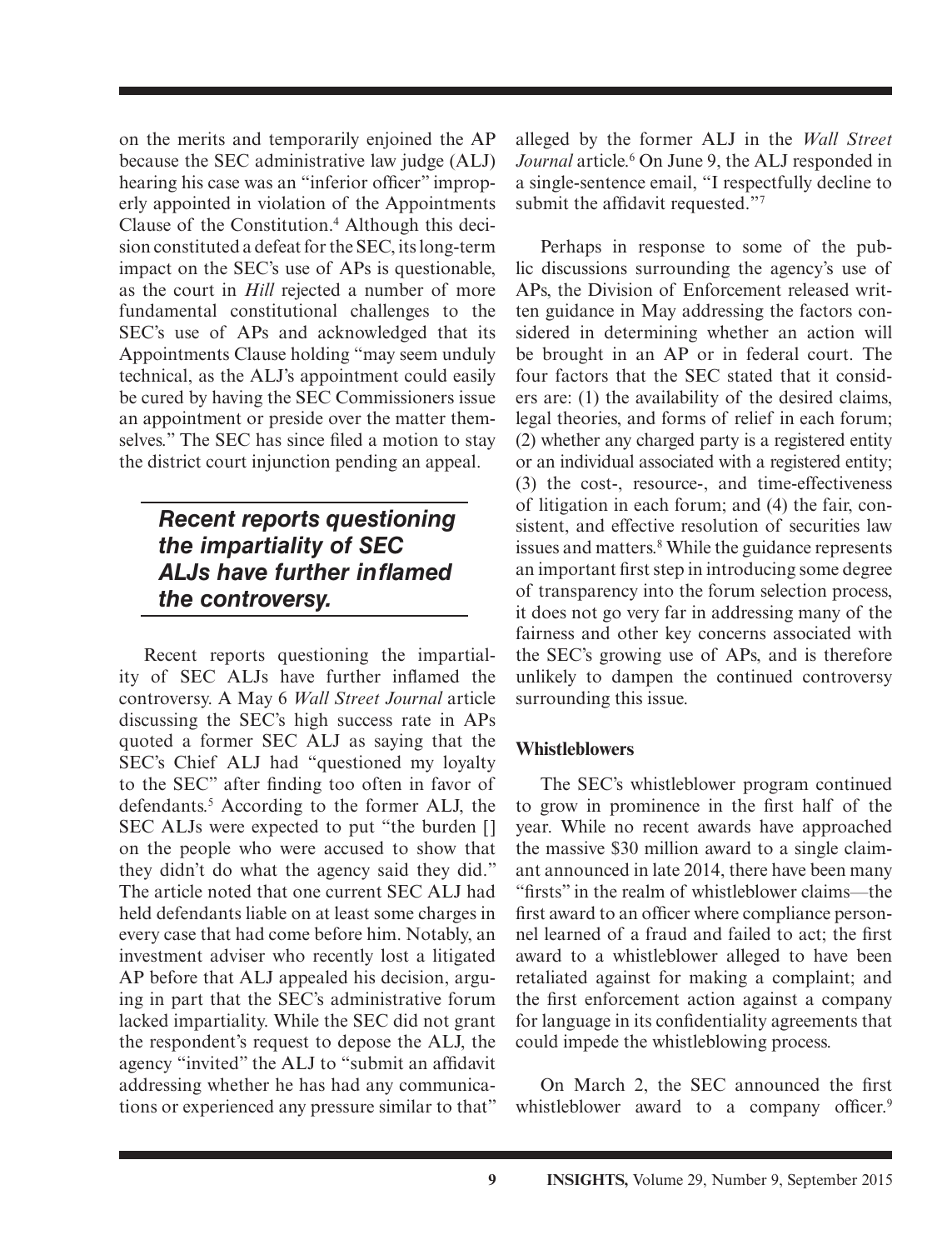Typically, officers and directors are ineligible to receive a whistleblower award where they obtain information about potential misconduct through the report of another employee. However, the whistleblower here was able to collect between \$475,000 and \$575,000 because of an exception to the rule that permits an officer who reports a wrongdoing to the SEC to recover where at least 120 days have passed since compliance personnel learned of the allegations and failed to take steps to address them.

The following month, a compliance officer received over \$1.4 million in connection with whistleblowing that resulted in an enforcement action against the compliance officer's company.<sup>10</sup> The SEC announcement did not provide details on the nature of the enforcement action resulting from the tip. This is the second whistleblower award the SEC has made, since the 2011 launch of the whistleblower program, to an employee with either compliance or audit responsibilities.

### *The SEC announced its first award to a whistleblower who experienced retaliation.*

Also in April, the SEC announced its first award to a whistleblower who experienced retaliation.11 Upon learning that the whistleblower had reported potential misconduct to the SEC, the company was alleged to have retaliated against the whistleblower in various ways, such as removing the whistleblower from their position, changing the whistleblower's job function, and paring down the whistleblower's job responsibilities.

These recent awards bring the number of whistleblowers who have received awards to 17, with payouts exceeding \$50 million.

One of the more noteworthy SEC actions so far this year was an enforcement action filed in April against a company for its use of restrictive language in its confidentiality agreements.<sup>12</sup> According to the SEC, in the midst of an internal investigation, the company required witnesses to sign agreements that they would not discuss the subject matter of their interview with anyone without prior authorization of the company's legal department. This "pre-notification requirement" was found by the Commission to be a violation of Rule 21F-17, promulgated under Dodd-Frank, which prohibits any actions to impede whistleblowers from communicating with the SEC about potential securities law violations. Notably, the SEC expressly noted that there were no instances in which the agreements had been invoked to prevent whistleblowers from coming forward; nonetheless, the company (which had already modified its agreements) agreed to settle the charges, without admitting or denying wrongdoing, by paying a \$130,000 penalty.13

Public reports suggest that the SEC has since broadened its review of company confidentiality agreements, sending letters to numerous entities seeking copies of employment contracts, nondisclosure agreements, and similar documents. The initiative has led many public companies and financial institutions to review their own agreements, while precipitating some industry concern that the SEC's actions represent an overly broad interpretation of the Dodd-Frank whistleblower provisions and constitute regulation through enforcement.14 While SEC Chair Mary Jo White has pushed back on such criticism by stating that the SEC's actions are not a wholesale attack on the use of confidentiality agreements,  $15$  significant concern remains about the scope of the SEC's ongoing review of such documents.

#### **Corporate Waivers**

The issue of waivers for large financial institutions which would otherwise be subject to regulatory disqualifications based on settlements with the government grew increasingly heated in the first half of 2015. Under various federal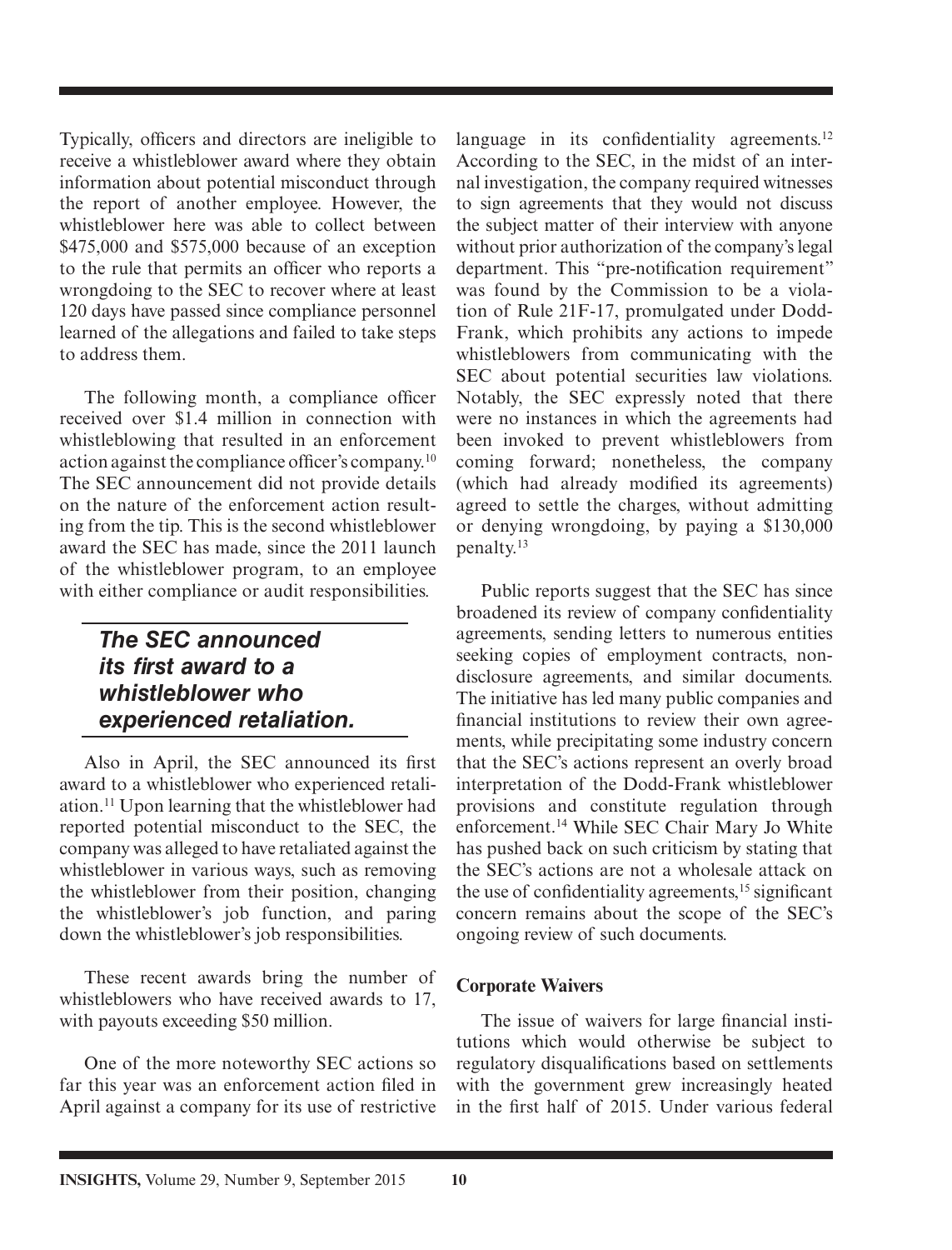securities laws, companies charged by the SEC, the Department of Justice, or other regulators may be automatically precluded from availing themselves of certain exemptions from regulatory requirements. For example, under the "bad actor" rule, parties to SEC enforcement actions may be denied exemptions from registering private securities offerings; similarly, public companies could lose their "well-known seasoned issuer" (WKSI) designation, which permits them to bypass SEC approval for various capitalraising activities. Waivers of these regulatory bars, historically viewed as somewhat routine, have become tremendously divisive among the Commissioners.

In February, Commissioners Luis Aguilar and Kara Stein issued a joint statement expressing their disagreement with the SEC's decision to grant Oppenheimer & Co. a waiver from the bad actor rule following the firm's settlement of an SEC proceeding relating to improper sales of penny stocks.16 In their dissent, Commissioners Aguilar and Stein noted that the firm had faced repeated regulatory action since 2005 and the grant of a waiver based on its promise to hire an independent compliance consultant, which the SEC's order did not require, was "a dangerous precedent."

A few months later, Commissioner Stein wrote a sharply worded dissent in response to the agency's grant of various regulatory waivers to multiple banks who settled with the Department of Justice in the wake of an investigation into the alleged manipulation of exchange rates in the global foreign currency spot market.<sup>17</sup> She highlighted the number of waivers the banks had been granted over the past nine years, stating: "This type of recidivism and repeated criminal misconduct should lead to revocations of prior waivers, not the granting of a whole new set of waivers."

Meanwhile, it has been reported that one financial institution withdrew its request for a waiver it had sought following a settlement relating to tax law violations after ostensibly being informed by the SEC staff that such a waiver would not be approved.18

#### **Public Company Reporting and Accounting Actions**

#### **Financial Fraud and Internal Controls Cases**

Two years after the Enforcement Division's public roll-out of its Financial Fraud Task Force, the number of public company accounting fraud cases remains relatively low, but does appear to be climbing.

On May 12, the SEC announced fraud charges against ITT Educational Services Inc., as well as its CEO and CFO, alleging that they concealed from investors and auditors the poor performance of ITT's student loan programs and resulting repayment obligations amounting to hundreds of millions of dollars.<sup>19</sup> The defendants are litigating the matter in federal court.

In June, the SEC settled charges against Computer Sciences Corp. for allegedly concealing the impact of losses on a multi-billion dollar contract by inappropriately adjusting its accounting models.20 The SEC also alleged that the company had engaged in earnings management by using "cookie jar" reserves and failing to appropriately record expenses. Without admitting or denying the allegations, the company agreed to pay a \$190 million penalty. Its former CEO agreed to a clawback of \$3.7 million in compensation, and the former CFO agreed to a clawback of \$369,100 in compensation and a \$175,000 penalty. Six other individuals were charged as well, with three settling and three opting to litigate.

In April, the SEC brought charges against the former controller of the Japanese subsidiary of a Chicago electronics manufacturer, alleging that he engaged in unauthorized equity trading using the company's brokerage accounts that resulted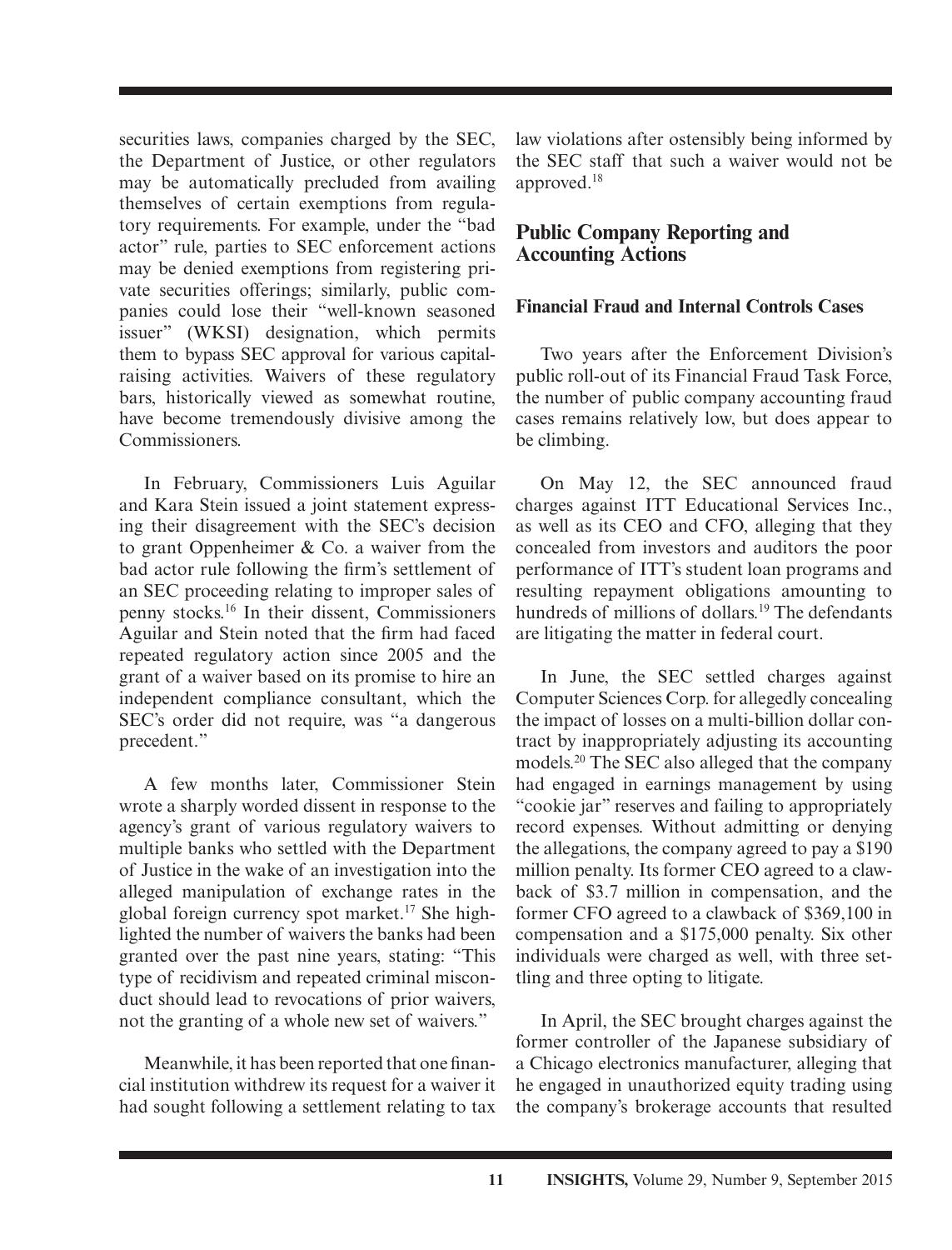in losses of over  $$110$  million.<sup>21</sup> In a scheme that spanned almost two decades, the individual is alleged to have concealed massive trading losses by taking out unauthorized and undisclosed loans, while using the proceeds to replenish account balances. The trader entered into a settlement agreement with the SEC in which he admitted wrongdoing and was permanently barred from serving as an officer or director of a publicly traded company. The SEC also instituted settled administrative proceedings against the company for its inadequate internal controls.

The SEC also filed a number of smaller accounting and disclosure cases. On February 5, the SEC settled charges against Chicago-based Broadwind Energy, its former CEO, and its CFO for several improper revenue recognition practices and inadequate disclosures, including the delayed recording of a \$58 million impairment resulting from reduced business from two key customers.22 During the delay, the company conducted a public offering of stock; after the impairment was recorded, the company's stock price fell by 29 percent. The company agreed to pay a \$1 million penalty, and the two executives paid a total of \$700,000 in disgorgement and penalties.

In March, the SEC filed a settled proceeding against the former VP of Finance of a specialty food distributor, alleging that he had improperly adjusted accounting entries for inventory amounts in order to increase reported profit margins to be consistent with historical margins.23 The same month, the SEC filed a litigated action against a Chinese construction company and two of its officers, alleging that they failed to disclose the resignation of the company's CFO, and forged his signature in various filings.<sup>24</sup> And on April 1, the SEC filed a settled action against the CEO of a North Carolina telecommunications company for fraudulently inflating the company's revenues and earnings to command a higher purchase price in an acquisition.<sup>25</sup> The executive agreed to be barred from serving as a public company officer or director for 10 years.

#### **Executive Perks and Compensation**

In the early months of 2015, the SEC addressed several instances of alleged misappropriation and fraudulent concealment by corporate officers. One of the more attention-grabbing cases was the SEC's March action against the former CEO of technology firm Polycom Inc., alleging that he used nearly \$200,000 of corporate funds for undisclosed perks, including extensive travel, entertainment, meals and gifts.26 In addition to the litigated case against the executive, the SEC brought a settled action against the company, alleging that it had failed to maintain sufficient internal controls over its expenses. Polycom agreed to pay \$750,000 to settle the charges, without admitting or denying the SEC's findings.

In February, the SEC brought a settled action against a biotechnology company and its CEO, alleging that the CEO issued millions of shares of the company's stock to accounts he secretly controlled, netting over \$600,000 for himself and his family, and falsely recorded the sales in the company's accounting records.27

### *The SEC brought another of its periodic stand-alone clawback cases.*

Finally, on the remedies front, the SEC brought another of its periodic stand-alone clawback cases, demanding the return of compensation from corporate executives even in the absence of charges of wrongdoing by the individuals. In February, the SEC announced a settlement with two former CFOs of Saba Software, a company charged in 2014 with accounting fraud. In the follow-up action, the two financial officers agreed to return bonuses and stock sale profits even though neither had been personally accused of misconduct by the SEC.<sup>28</sup> In related news, the SEC inched forward in its rulemaking under Dodd-Frank requiring the agency to craft regulations regarding clawbacks of incentive-based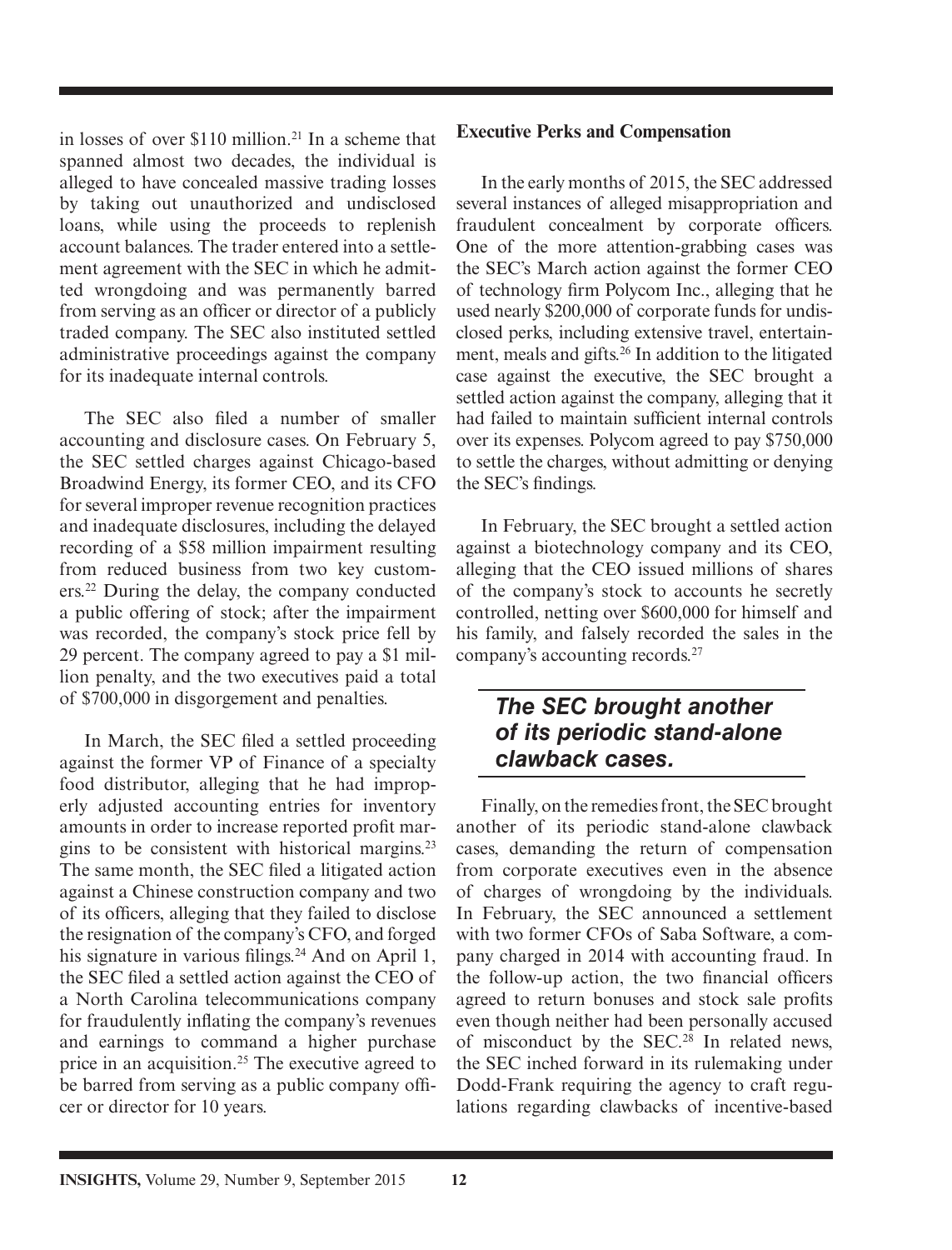compensation. Under the proposed rule, national securities exchanges and associations would be required to establish listing standards mandating companies adopt clawback policies.<sup>29</sup>

#### **Financial Crisis Cases**

Some seven years after the 2008 mortgage crisis, the SEC has continued to roll out yet more actions against public companies for their reporting of crisis-related losses. In January, First National Community Bancorp Inc. and its former principal financial officer agreed to pay penalties totaling \$195,000 to settle claims that the holding company materially understated losses for its investment securities portfolio for certain annual and quarterly reports filed in  $2010$ .<sup>30</sup> In a settled proceeding instituted in April, the SEC required the former CEO and CFO of a now-defunct financial holding company, both CPAs, to pay a total of \$60,000 in penalties for allegedly underreporting significant 2009 loan losses for three large loans.<sup>31</sup> And in May, a global bank settled the SEC's charges that, in 2008 and 2009, it overstated the value of a derivatives portfolio by understating the "gap risk" posed by certain leveraged trades. The SEC charged that this leverage left the bank exposed to a higher degree than it had disclosed.32 As part of the settlement, the bank agreed to pay a penalty of \$55 million.

#### **Auditor and Accountant Cases**

The SEC took a number of actions involving auditors in recent months. For example, in February, the SEC charged an audit firm and its owner with failing to adhere to professional standards in the audit of a broker-dealer's financial statements that overstated the firm's net capital by over 350 percent.<sup>33</sup> According to the SEC, the financial statements overstated the firm's assets by inflating the size of its positions in some securities and understated the firm's liabilities by omitting negative balances in its account with a clearing broker.

Also in February, the SEC finally settled its long-running case against China-based affiliates of the "Big Four" accounting firms, based on their refusal to produce workpapers related to various Chinese issuers under SEC investigation. Notwithstanding Chinese law limiting the ability of the firms to provide the documents, an SEC administrative law judge issued a blistering ruling against the auditors in 2014, among other things ordering the firms suspended from practicing before the Commission for six months.34 Recognizing the agency's recent progress in obtaining the documents, the SEC settled with the firms, which each agreed to pay \$500,000 and admit their refusal to turn over documents (without admitting or denying the SEC's findings). $35$ 

## *The SEC initiated several proceedings to sanction accountants for violating prior disciplinary orders.*

Finally, also during the course of a busy February, the SEC initiated several proceedings to sanction accountants for violating prior disciplinary orders. The SEC filed applications in the U.S. District Court for the Eastern District of New York against David Rivard, alleging that Rivard violated a prior order suspending him from practicing before the SEC as an accountant and seeking to hold him in contempt of a related monetary judgment.<sup>36</sup> Rivard had been suspended for his role in the 2014 Computer Associates accounting fraud case. The Commission also instituted administrative proceedings against a CPA for violating the Sarbanes-Oxley Act by working for an issuer as a contract CFO after the PCAOB barred her from practicing as an accountant or financial manager. In addition, the Commission charged the issuer and its CEO for their association with the barred CPA.37

#### **The Months Ahead**

For officers and directors of public companies, as well as auditors and others with a stake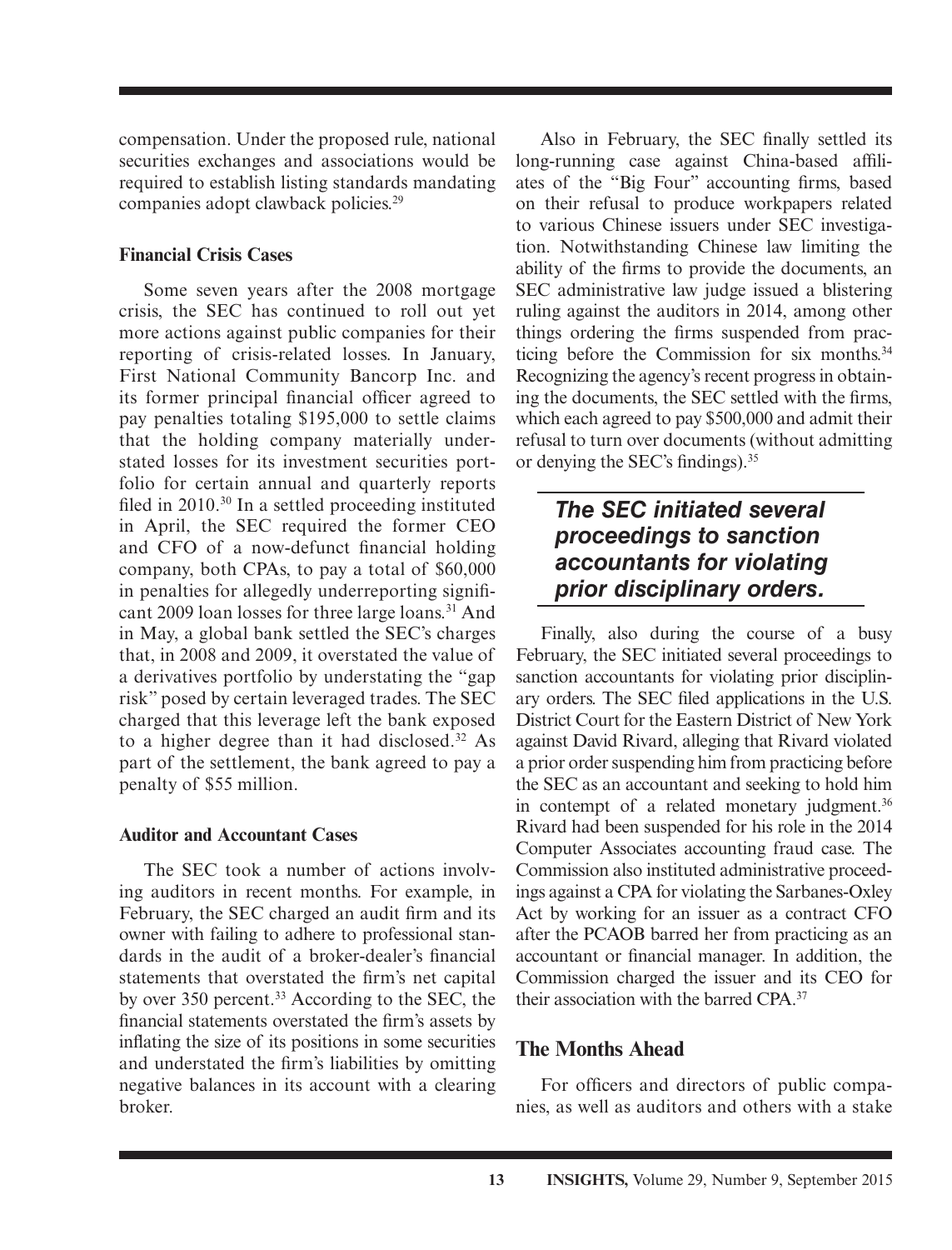in the industry, the SEC's renewed attention to accounting and disclosure cases presented a cause for alarm. As the financial crisis cases of the past half-decade continue to wind down, enforcement resources can be seen being redirected towards public company investigations. Nonetheless, it is still an open question whether this area will once again become one of the busiest components of the enforcement docket as it has been in the past. Common sense suggests that, after a lengthy lull since the Enron era, institutional memories would dim and some of the abuses of the past would resurface. Even in the absence of a clear trend towards significant new financial reporting cases, corporate gatekeepers would benefit from a proactive review of their practices rather than waiting for an invigorated enforcement staff (or an eager whistleblower) to do it for them.

#### **Notes**

1. For a prior assessment of this phenomenon, *see, e.g.,* Gibson Dunn, 2014 Year-End Securities Enforcement Update (Jan. 12, 2015), available at *www.gibsondunn.com/publications/Pages/2014-Year-End-Securities-Enforcement-Update.aspx.*

2. *See, e.g., Tilton v. SEC*, No. 15-CV-2472 (S.D.N.Y. June 30, 2015).

3. *See, e.g., Duka v. SEC*, No. 15-CV-357 (S.D.N.Y. Apr. 15, 2015).

4. *See Hill v. SEC*, No. 1:15-CV-1801-LMM (N.D. Ga. June 8, 2015).

5. Jean Eaglesham, SEC Wins With In-House Judges, Wall St. J. (May 6, 2015), available at *www.wsj.com/articles/sec-wins-with-inhouse-judges-1430965803.*

6. *In re Timbervest*, Order Concerning Additional Submission, Admin. Proc. File No. 3-15519 (June 4, 2015), available at *www.sec.gov/litigation/ opinions/2015/ia-4103.pdf.*

7. Jean Eaglesham, SEC Judge Declines to Submit Affidavit of No Bias, Wall St. J. (June 11, 2015), available at *blogs.wsj.com/moneybeat/ 2015/06/11/sec-judge-declines-to-submit-affidavit-of-no-bias/.*

8. Division of Enforcement Approach to Forum Selection in Contested Actions, available at *www.sec.gov/divisions/enforce/enforcementapproach-forum-selection-contested-actions.pdf*; *see also* Joel Cohen and Bennett Rawicki, Op-Ed: Welcome News from the SEC on Forum Selection, Nat'l Law Journal (June 1, 2015), available at *www.gibsondunn. com/publications/Pages/Op-Ed-Welcome-News-from-the-SEC-on-Forum-Selection.aspx.*

9. SEC Press Release, Former Company Officer Earns Half-Million Dollar Whistleblower Award for Reporting Fraud Case to SEC (March 2, 2015), available at *www.sec.gov/news/pressrelease/2015-45.html.*

10. SEC Press Release, SEC Announces Million-Dollar Whistleblower Award to Compliance Officer (April 22, 2015), available at *www.sec.gov/ news/pressrelease/2015-73.html.*

11. SEC Press Release, SEC Announces Award to Whistleblower in First Retaliation Case (April 28, 2015), available at *www.sec.gov/news/ pressrelease/2015-75.html.*

12. SEC Press Release, SEC: Companies Cannot Stifle Whistleblowers in Confidentiality Agreements (April 1, 2015), available at *www.sec.gov/ news/pressrelease/2015-54.html.*

13. For a more in-depth analysis, *see* Gibson Dunn, SEC Brings First Enforcement Action Challenging Employee Confidentiality Agreement Alleged to Impede Whistleblowers (Apr. 2, 2015), available at *www. gibsondunn.com/publications/Pages/SEC--First-Enforcement-Action-Challenging-Employee-Confidentiality-Agreement-Alleged-to-Impede-Whistleblowers.aspx. See* also Landefeld, "Whistleblowers, NDAs and SEC Enforcement Action," INSIGHTS, August 2015.

14. *See* Letter from the U.S. Chamber of Commerce's Center for Capital Markets Competitiveness (Apr. 9, 2015), available at *www.centerforcapitalmarkets.com/wp-content/uploads/2015/04/2015.- 4.8-SEC-Whistleblower.pdf*. *See also* Eugene Scalia, Op Ed: Blowing the Whistle on the SEC's Latest Power Move, Wall St. J. (Apr. 5, 2015), available at *www.wsj.com/article\_email/eugene-scalia-blowing-the-whistleon-the-secs-latest-power-move-1428271250-lMyQjAxMTI1NTEz MjAxMzI0Wj.*

15. SEC Speech, Mary Jo White, The SEC as the Whistleblower's Advocate (Apr. 30, 2015), available at *www.sec.gov/news/speech/chairwhite-remarks-at-garrett-institute.html.*

16. SEC Public Statement, Dissenting Statement in the Matter of Oppenheimer & Co., Inc. (Feb. 4, 2015), available at *www.sec.gov/news/ statement/dissenting-statement-oppenheimer-inc.html*; *see also* Y. Peter Kang, SEC Commissioners Blast Decision Not To DQ Oppenheimer, Law360 (February 4, 2015).

17. SEC Public Statement, Dissenting Statement Regarding Certain Waivers Granted by the Commission (May 21, 2015), available at *www. sec.gov/news/statement/stein-waivers-granted-dissenting-statement.html.*

18. Sarah Lynch, *Exclusive: Credit Suisse dropped SEC waiver request amid opposition – sources* (May 4, 2015), available at *www.reuters. com/article/2015/05/04/us-sec-se-waiver-idUSKBN0NP26820150504*. (*Editor's note*: for further discussion of waivers, *see* Rosen, "Waivers from Securities Law Disqualifications, INSIGHTS, August 2015).

19. SEC Press Release, SEC Announces Fraud Charges Against ITT Educational Services (May 12, 2015), available at *www.sec.gov/news/ pressrelease/2015-86.html.*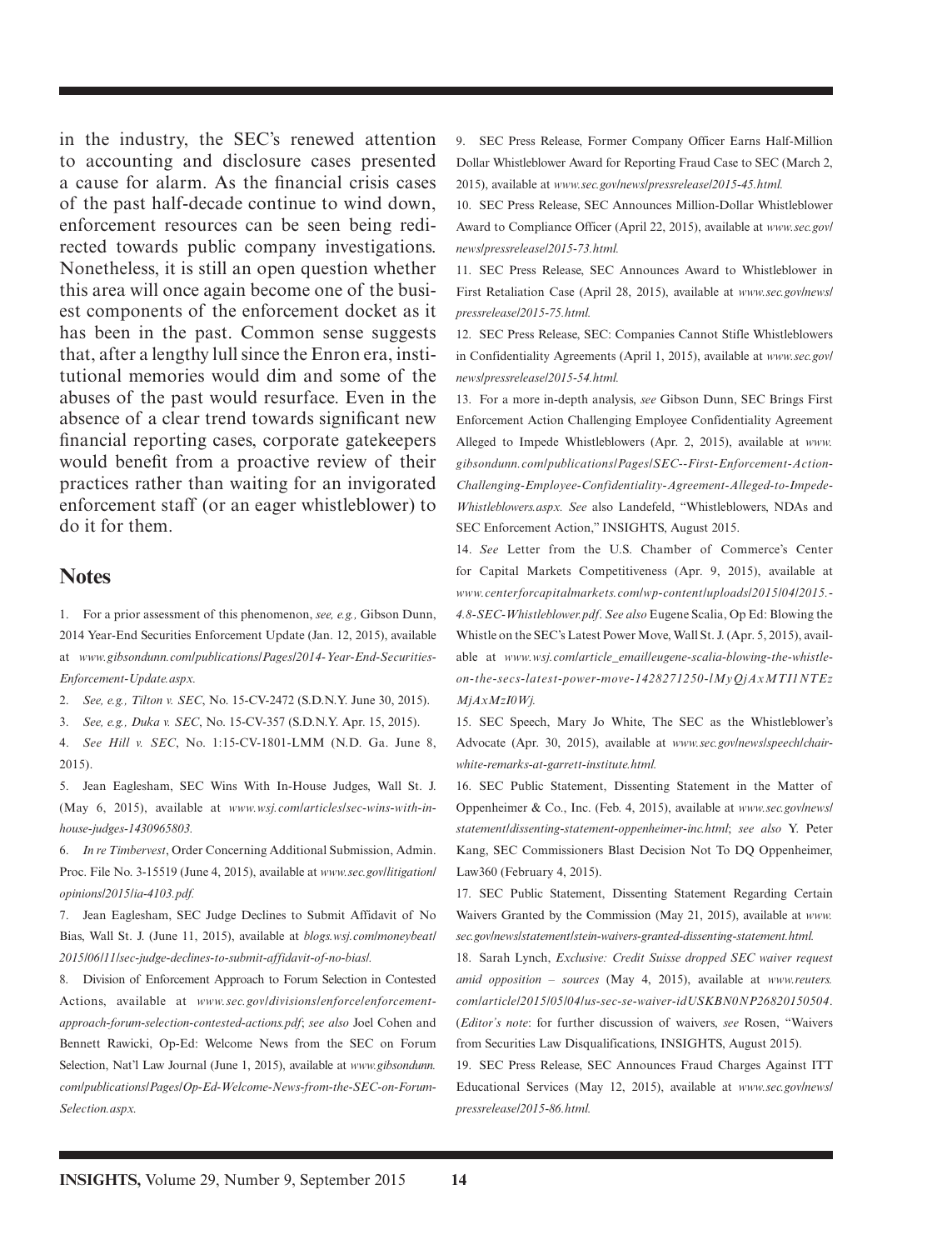20. SEC Press Release, SEC Charges CSC and Former Executives With Accounting Fraud (June 5, 2015), available at *www.sec.gov/news/pressrelease/ 2015-111.html.*

21. SEC Press Release, SEC Announces Fraud Charges Against Former Accounting Executive at Japanese Subsidiary (Apr. 9, 2015), available at *www.sec.gov/news/pressrelease/2015-65.html*.

22. SEC Press Release, SEC Charges Chicago-Area Alternative Energy Company for Accounting and Disclosure Violations (Feb. 5, 2015), available at *www.sec.gov/news/pressrelease/2015-24.html.*

23. *In re Robert W. Elliot*, Admin. Proceeding File No. 3-16413 (Mar. 2, 2015), available at *www.sec.gov/litigation/admin/2015/34-74401.pdf.*

24. SEC Press Release, SEC Charges Chinese Issuer and Two Officers with Fraud (Mar. 4, 2015), available at *www.sec.gov/litigation/ litreleases/2015/lr23214.htm.*

25. SEC Press Release, SEC Charges North Carolina Executive With Fraud (Apr. 1, 2015), available at *www.sec.gov/news/pressrelease/2015-55.html.* 26. SEC Press Release, SEC Charges Former Polycom CEO With Hiding Perks From Investors (Mar. 31, 2015), available at *www.sec. gov/news/pressrelease/2015-53.html*. For more on the case, *see* Marc Fagel and Shailey Jain, SEC Hits Hard on Executive Perks, NYSE Governance Services (Apr. 30, 2015), available at *www.gibsondunn.com/ publications/Pages/SEC-Hits-Hard-on-Executive-Perks.aspx.*

27. SEC Press Release, SEC Charges New Jersey Biotechnology Company and Its Chief Executive Officer with Securities Fraud (Feb. 19, 2015), available at *www.sec.gov/litigation/litreleases/2015/lr23201.htm.*

28. SEC Press Release, SEC Announces Half-Million Dollar Clawback from CFOs of Silicon Valley Company That Committed Accounting Fraud (Feb. 10, 2015), available at *www.sec.gov/news/pressrelease/2015-28.html.*

29. SEC Press Release, SEC Proposes Rules Requiring Companies to Adopt Clawback Policies on Executive Compensation (July 1, 2015), available at *www.sec.gov/news/pressrelease/2015-136.html.*

30. *In re First National Community Bancorp Inc. and William Lance*, Admin Proceeding No. 3-16363 (Jan. 28, 2015), available at *www.sec.gov/ litigation/admin/2015/33-9714.pdf.*

31. *In re Donald J. Torbert, CPA and Nicole S. Stokes, CPA*, Admin Proceeding No. 3-16513 (Apr. 27, 2015), available at *www.sec.gov/litigation/ admin/2015/34-74816.pdf.*

32. SEC Press Release, SEC Charges Deutsche Bank With Misstating Financial Reports During Financial Crisis (May 26, 2015), available at *www.sec.gov/news/pressrelease/2015-99.html.*

33. *In re Halpern & Associates LLC and Barbara Halpern, CPA*, Admin. Proceeding No. 3-16399 (Feb. 23, 2015), available at *www.sec.gov/litigation/ admin/2015/34-74350.pdf.*

34. *In re BDO China Dahua et al.*, Admin. Proc. Nos. 3-14872, 3-15116, Initial Decision (Jan. 22, 2014*),* available at *www.sec.gov/alj/aljdec/2014/ id553ce.pdf.*

35. SEC Press Release, SEC Imposes Sanctions Against China-Based Members of Big Four Accounting Networks for Refusing to Produce Documents (Feb. 6, 2015), available at *www.sec.gov/news/ pressrelease/2015-25.html.*

36. SEC Litigation Release No. 23190, SEC Charges Accountant with Violating Commission Suspension Order (Feb. 6, 2015), available at *www.sec.gov/litigation/litreleases/2015/lr23190.htm.*

37. *In re Traci J. Anderson, CPA, Timothy W. Carnahan, and CYIOS Corporation*, Admin. Proceeding No. 3-16386 (Feb. 13, 2015), available at *www.sec.gov/litigation/admin/2015/33-9725.pdf.*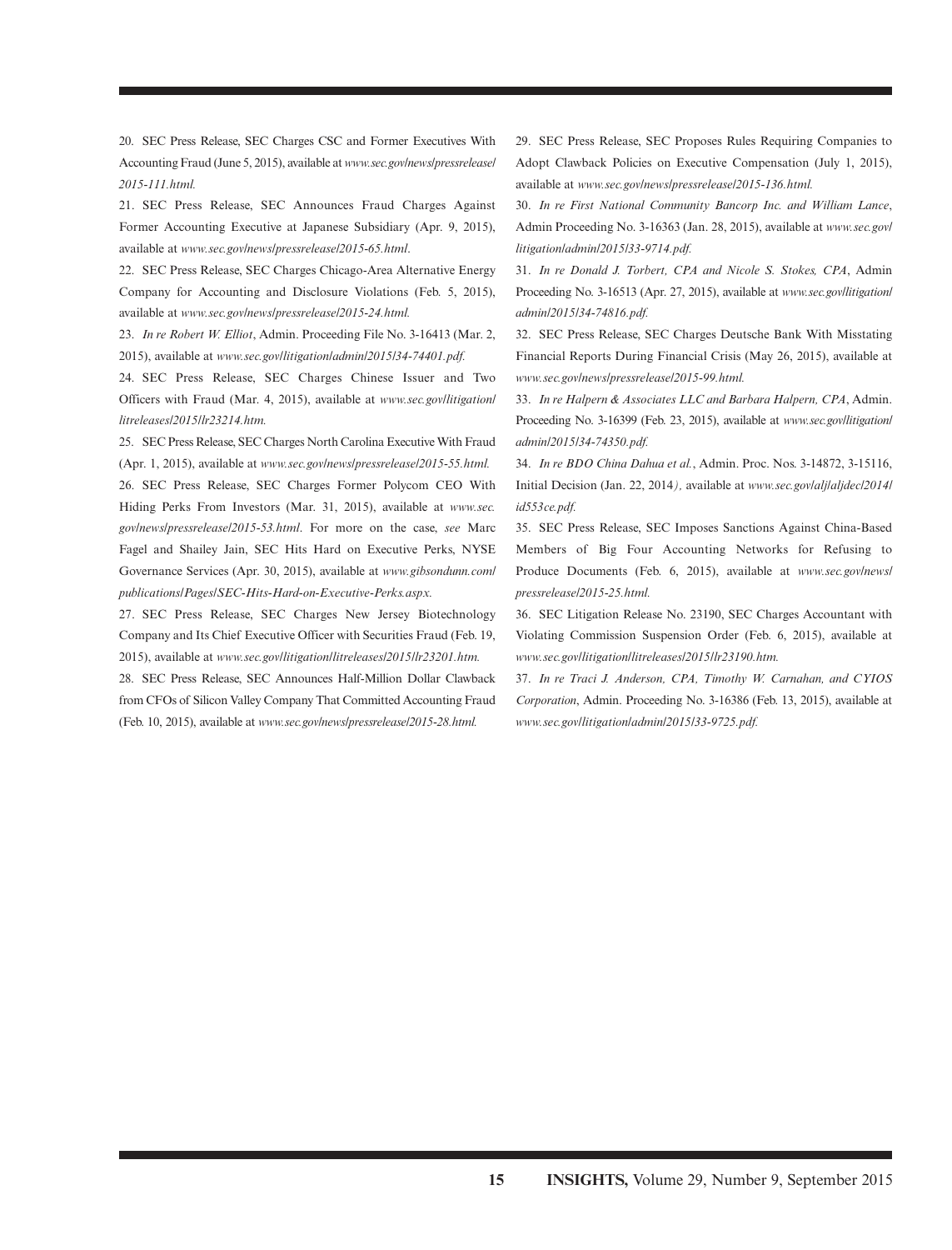# **SECURITIES REGISTRATION**

## **SEC Guidance on General Solicitation Provides New Opportunities**

*The SEC's recent guidance on general solicitation brings capital raising into the electronic age and provides new opportunities and challenges for issuers, angel investor networks, online investor platforms, and others.*

#### **By Stanley Keller**

The Securities and Exchange Commission's Division of Corporation Finance recently provided helpful guidance on what activities do not involve "general solicitation or general advertising"1 within the meaning of Rule 502(c) of Regulation D under the Securities Act of 1933 (Securities Act), either because those activities do not involve an "offer" or because there is a pre-existing, substantive relationship with the offerees. The absence of general solicitation is important in order to be able to rely on the exemption from registration under Rule 506(b) because compliance with the condition of Rule 502(c) that there be no general solicitation is an express requirement.<sup>2</sup> In addition, the absence of general solicitation avoids the need to comply with Rule 506(c), with its requirement to verify the status of all investors as accredited investors. Use of Rule 506(c) also forecloses the ability to sell to non-accredited investors. Moreover, although not an express requirement, the absence of general solicitation is significant for reliance on the statutory Section  $4(a)(2)$  private offering exemption.<sup>3</sup>

The SEC guidance takes the form of several Compliance and Disclosure Interpretations (CDIs), namely CDIs §§256.23–256.33 (August 6, 2015),4 and a no action letter, *Citizen VC, Inc.* (August 6, 2015).<sup>5</sup> This guidance is significant for practitioners advising clients on permissible fundraising activities, for operators of angel investor networks, for sponsors of both physical and electronic investor platforms and for funds engaged in continuous offerings. Importantly, the ability of certain third-parties to establish a pre-existing, substantive relationship and of issuers to rely on networks of investors to avoid general solicitation is expanded. At the same time, the SEC guidance will require reexamining some of the fundraising practices of online investor platforms that have become common. Overall, by adding clarity and expanding what is permissible, the SEC guidance helps bring the private investment world truly into the electronic age and should contribute to facilitating capital formation.

#### **Background**

The concept general solicitation first explicitly came into use with the adoption of Regulation D in 1982. It substituted for the prior requirement to identify the number and nature of offerees as a key basis for distinguishing a private offering from a public offering. However, the principles underlying the ban on general solicitation as elements of a private offering existed at least as far back as the U.S. Supreme Court's *Ralston Purina* decision<sup>6</sup> and even can be traced to a 1935 SEC General Counsel Letter.<sup>7</sup> Under these principles, the knowledge of the investor and its relationship with the issuer were key factors in establishing a private offering.8

Regulation D does not define "general solicitation" but indicates in Rule 502(c) that it includes

Stanley Keller is Of Counsel at Locke Lord LLP in Boston, MA.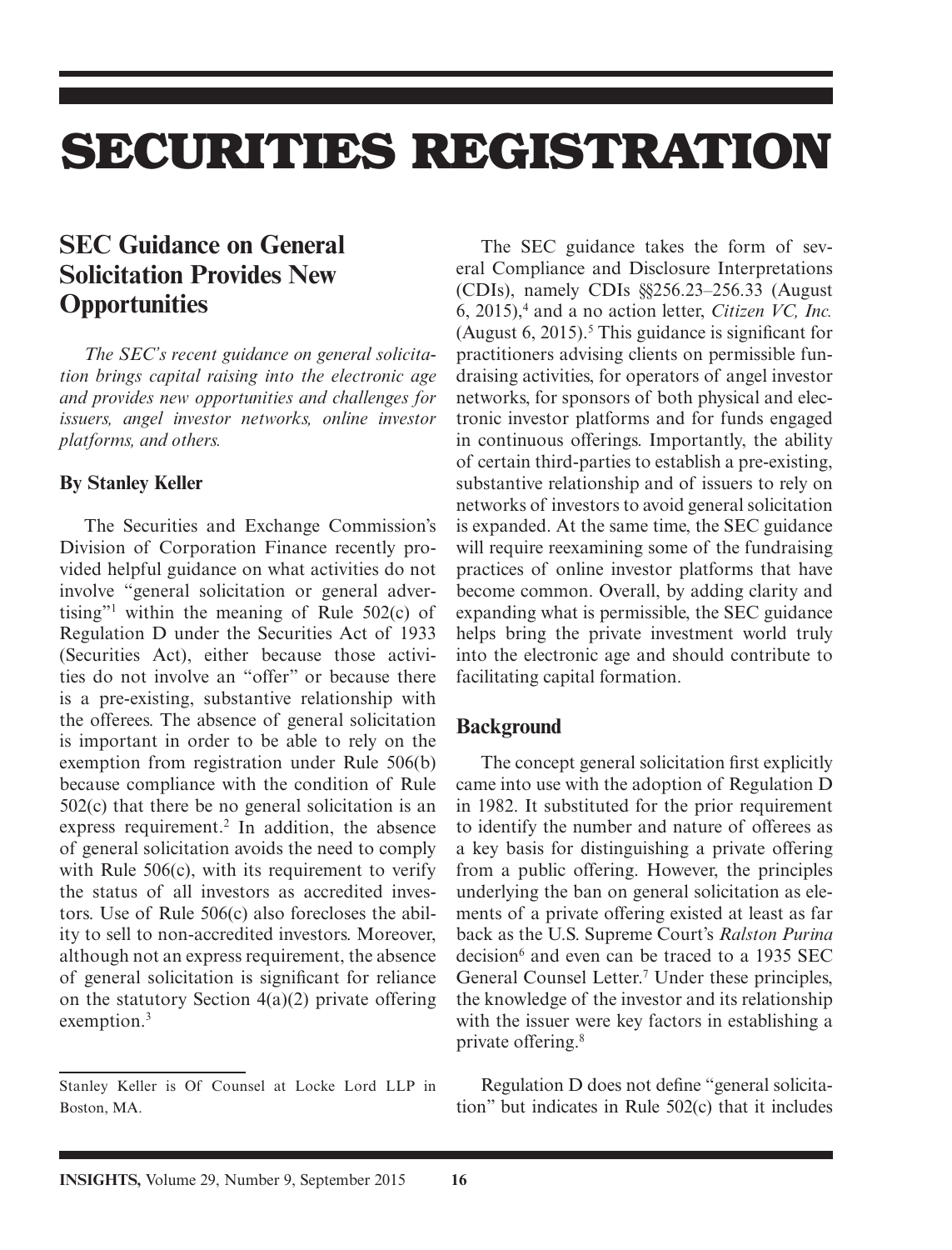"any advertisement, article, notice or other communication published in any newspaper, magazine or similar media or broadcast over television or radio" or "any seminar or meeting whose attendees have been invited by general solicitation." This concept was later extended to internet activity.<sup>9</sup>

Shortly after the adoption of Regulation D, the SEC staff made clear that the existence of a pre-existing, substantive relationship negated that the investor was attracted through general solicitation $10$  and indicated ways that such a relationship could be established.11 The SEC staff subsequently indicated how the internet could be used in certain circumstances to establish the requisite relationship.12 The new SEC guidance is an extension of this prior guidance, and recognizes developments in use of the internet and current offering practices.

#### **Guidance on General Solicitation**

The SEC guidance confirms and amplifies prior SEC positions on what constitutes general solicitation. It begins by confirming that the use of an unrestricted website to offer and sell securities is general solicitation (CDI 256.23). It then identifies activities that are permissible.

#### **Offers**

The SEC guidance makes clear that if there is no "offer" of a security, there cannot be general solicitation (CDI 256.24). Thus, providing factual business information, even if widely disseminated (for example, on a website), is not an offer if it is not used to condition the market. In the SEC's view, such information typically is limited to information about the issuer and its industry and generally does not include projections and, in the case of funds that continually offer interests, statements of past performances (CDI 256.25).<sup>13</sup>

#### **Pre-Existing, Substantive Relationship**

The SEC guidance reaffirms that there is no general solicitation if there is a pre-existing, substantive relationship with the investors (CDI  $256.26$ ). However, it also confirms that this is only one way to avoid a general solicitation, and that a pre-existing, substantive relationship is not required for the exemption to be available.

A relationship is "pre-existing" if it is formed prior to the offering or, if formed by a third-party such as a broker-dealer, prior to that party's participation in the offering (CDI 256.29). A relationship is "substantive" if sufficient information is obtained to evaluate the person's status as an accredited or sophisticated investor (CDI 256.31). Self-certification alone is not sufficient for this purpose. The guidance then addresses how a preexisting, substantive relationship can be formed.

#### **Forming a Pre-Existing, Substantive Relationship**

Earlier SEC guidance had made it clear that a registered broker-dealer can create a relationship with an investor and then use that relationship to make an offer as placement agent for an issuer without that offer being a general solicitation.<sup>14</sup> This is the so-called "two call" rule that permits making an investor a customer with one call and then following up with a second call offering a specific investment opportunity. An issuer, however, ordinarily cannot create that relationship using the two-call approach, although it can have a pre-existing, substantive relationship with an investor through various other means, such as the person being an existing investor or having a business relationship as a customer or supplier.

The SEC guidance expands how a pre-existing, substantial relationship can be created in several ways. The SEC makes clear that registered investment advisers can form the requisite substantive relationship the same as registered brokerdealers (CDI 256.28).<sup>15</sup> Significantly, under certain circumstances, other third parties also can form the requisite relationship with investors, including (as discussed below) operators of angel investor networks and investor platforms.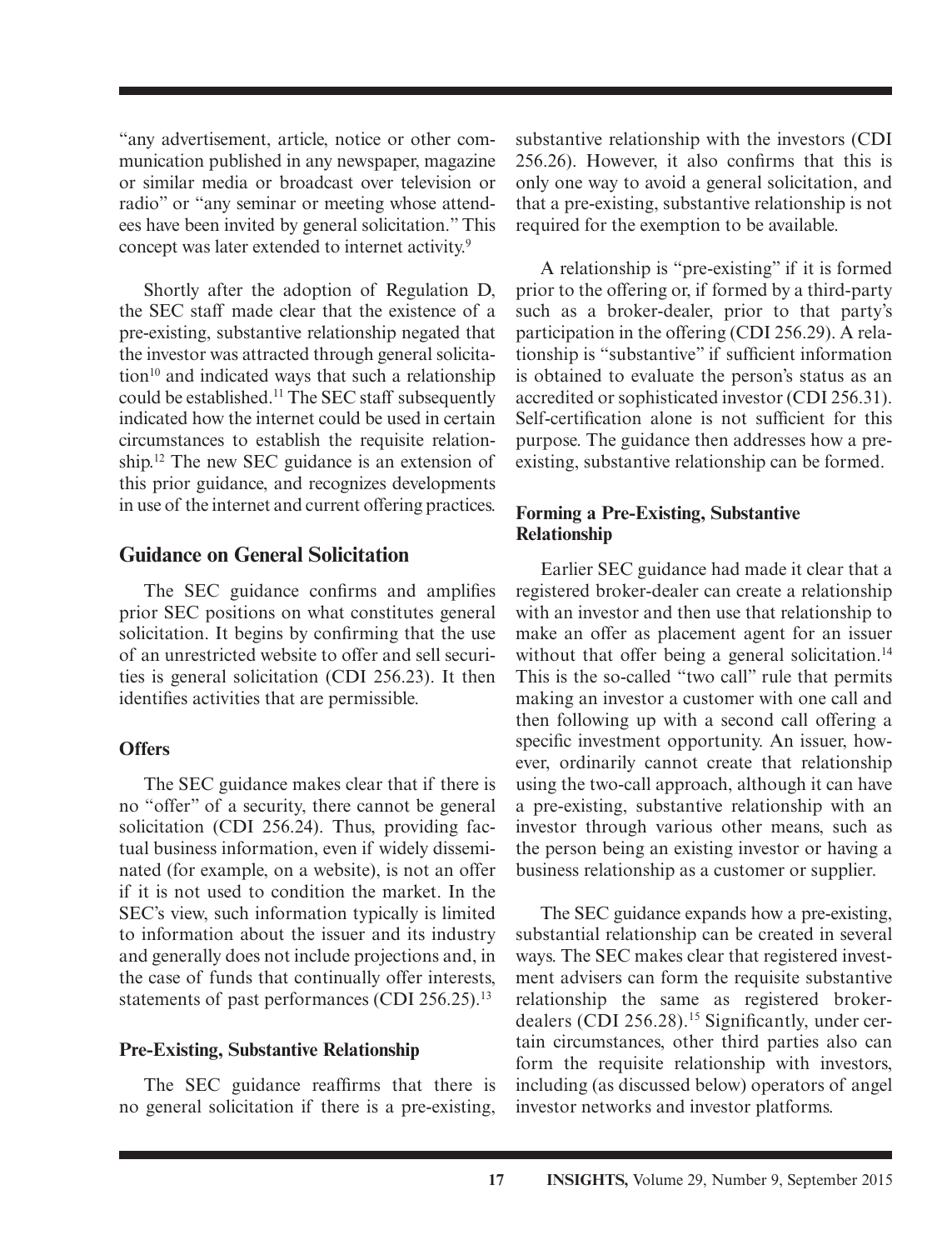Most importantly, the SEC indicates that an issuer can rely on the relationship established by others, when that reliance is justified (CDI 256.27) and 256.32). Thus, an issuer can make offers to investors introduced by a broker-dealer or an investment adviser even if that introducing party is not acting as an agent of the issuer, as a placement agent would. In addition, depending upon the facts and circumstances, an issuer may be able to rely on investors within a network typically understood to be comprised of sophisticated investors to establish the pre-existing, substantive relationship. This network may be members of a formal angel investor organization or an informal network of persons experienced investing in private offerings. An issuer will need to take care to satisfy itself that it is entitled to rely on these arrangements and relationships in order to avoid general solicitation and establish a reasonable belief regarding the status of the investors as accredited or sophisticated. For example, it would likely be easier for an issuer to get comfortable with an established angel investor network that subscribes to a code of conduct regarding its membership<sup>16</sup> than it would be with an informal network of acquaintances.<sup>17</sup>

## *The SEC guidance provides that no minimum waiting period is required if a sufficient substantive relationship is created.*

Also of importance, the SEC makes clear that the quality of the substantive relationship is more important than any waiting period (CDI 256.30). It has been common, although not universal, under the two-call approach to require a waiting period of as much as 30 days from establishing the relationship before an investor is invited to invest in a specific offering. Although a waiting period still may be useful in some situations to establish that the relationship was created before an offering or participation in an offering commenced, the SEC guidance provides that no minimum waiting period is required if a sufficient substantive relationship is created. Thus, an intermediary or platform operator may create a relationship with an investor by obtaining sufficient information about the investor and then immediately make an investment opportunity available (see the discussion of the *Citizen VC* letter below). As an exception to the requirement that the relationship be formed prior to the offering, the SEC, in recognition of its position in *Lamp Technologies*, 18 will permit a private fund (i.e., one relying on the exclusion in Section  $3(c)(1)$ ) or 3(c)(7) of the Investment Company Act of 1940) engaged in a continuing offering to create the relationship after the offering commenced so long as there is a reasonable waiting period before the actual investment (CDI 256.30).

#### **Demo-Days, Pitch Events, and Venture Fairs**

Much ink has been spent on trying to distinguish between demo-days and pitch events and figuring out where venture fairs fit. Demo-days are events where companies make presentations about their company to a group of interested persons, typically investors, but without discussing a specific financing. Pitch events are similar but with an express effort to raise money. Venture fairs are usually events sponsored by some credible organization, like a university, that can be either of the foregoing. The problem, of course, is that even demo-days are designed to raise money with discussions often taking place after the presentation—or as Captain Renault said to Rick in Casablanca: "I'm shocked, shocked to find that gambling is going on here."

## *There may not be an offer at all if the presentation is appropriately structured.*

The SEC guidance attempts to cut through this by providing a practical roadmap for dealing with these events, indicating that such an event does not necessarily involve a general solicitation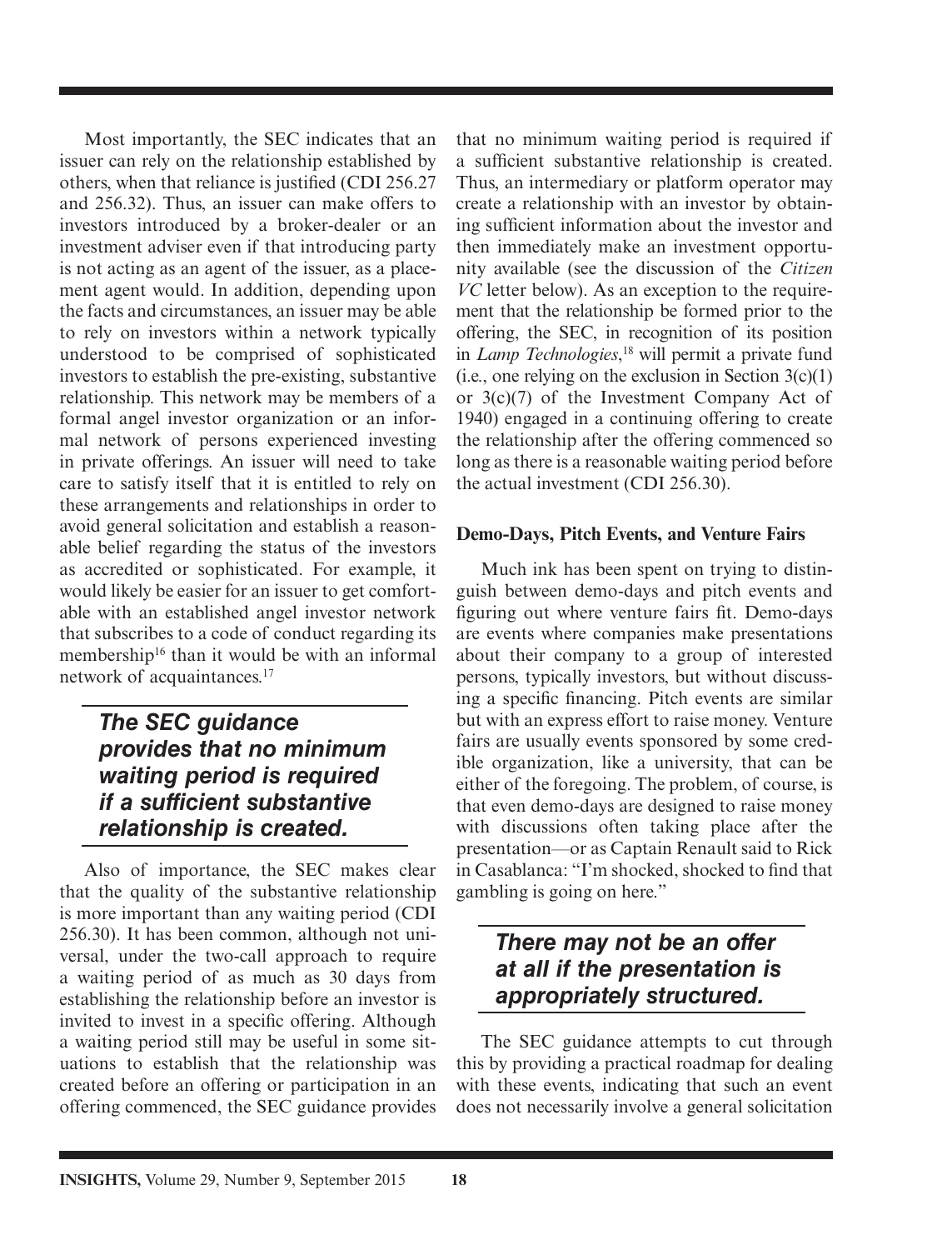(CDI 256.33). First, the guidance provides that there may not be an offer at all if the presentation is appropriately structured to avoid there being an "offer" (as discussed above). Next, even if there is an offer, the event may not involve a general solicitation under a facts and circumstances analysis—for example, if the attendees are limited to persons with whom the issuer or the event organizer has a pre-existing, substantive relationship or who have been contacted through a network that the issuer or event organizer can rely upon to create that relationship. Finally, even if the invitations to the event are widely disseminated so that there is a general solicitation, the issuer may then be able to use Rule 506(c).

#### **Some Practical Considerations**

#### **Relationship of Rule 506(b) and Rule 506(c)**

It is ironic that at a time when general solicitation can be undertaken by using Rule 506(c), with its manageable additional verification requirement, we now have guidance that can help to avoid general solicitation and the need to use Rule 506(c), in some cases by following a more rigorous process to establish a pre-existing, substantive relationship than that which satisfies the verification requirement of Rule  $506(c)$ . However, in the securities world, things turn slowly and there has been resistance in many quarters to using Rule  $506(c)$ .<sup>19</sup> Some of that resistance may be justified due to the natural reluctance to undertake verification steps and to the limitation on sales to nonaccredited investors, not only in the particular offering but in any other offering that might be integrated. Consequently, the SEC guidance is helpful by providing added flexibility. In fact, it may have the effect of slowing the acceptance of Rule 506(c) by expanding what safely can be done under Rule 506(b).

There are similarities between the steps necessary to form a pre-existing, substantive relationship and those necessary to establish (*i.e.*, have a "reasonable belief") or to verify accredited investor status. However, it is important to keep separate what is necessary to form the requisite substantive relationship to avoid general solicitation and what is necessary to establish or verify a purchaser's accredited investor status. While self-certification might not be sufficient to create a substantive relationship to avoid general solicitation, it might, depending on the circumstances, be sufficient to establish a reasonable belief that an investor is accredited. If Rule 506(c) is being used, more will be necessary to verify the investor's status as accredited, and there are specified safe harbors for natural persons that can be relied on, which also are likely sufficient to form the requisite substantive relationship. Thus, the SEC guidance on general solicitation should not change practice for dealing with accredited investor status, including under Rule 506(c).

## *The SEC guidance offers new opportunities for issuers to seek investors for Rule 506(b) offerings.*

#### **Significance for Issuers and Their Counsel**

The SEC guidance, as a practical matter, offers new opportunities for issuers to seek investors for Rule 506(b) offerings, as well as for Rule 504 offerings that are not state-registered and Rule 505 offerings. As noted above, it also should help when the statutory Section  $4(a)(2)$  exemption is relied on. In addition, issuers will benefit from the increase in liquidity for their securities from the potential expansion of resale opportunities using the "4(1  $\frac{1}{2}$ )" exemption. These new opportunities derive mostly from the expanded permissible activities of intermediaries and the ability to rely on networks of investors without triggering general solicitation. However, use of the new opportunities will require care on the part of issuers and their counsel because the determinations necessary to avoid general solicitation will be highly facts and circumstances dependent. This will create a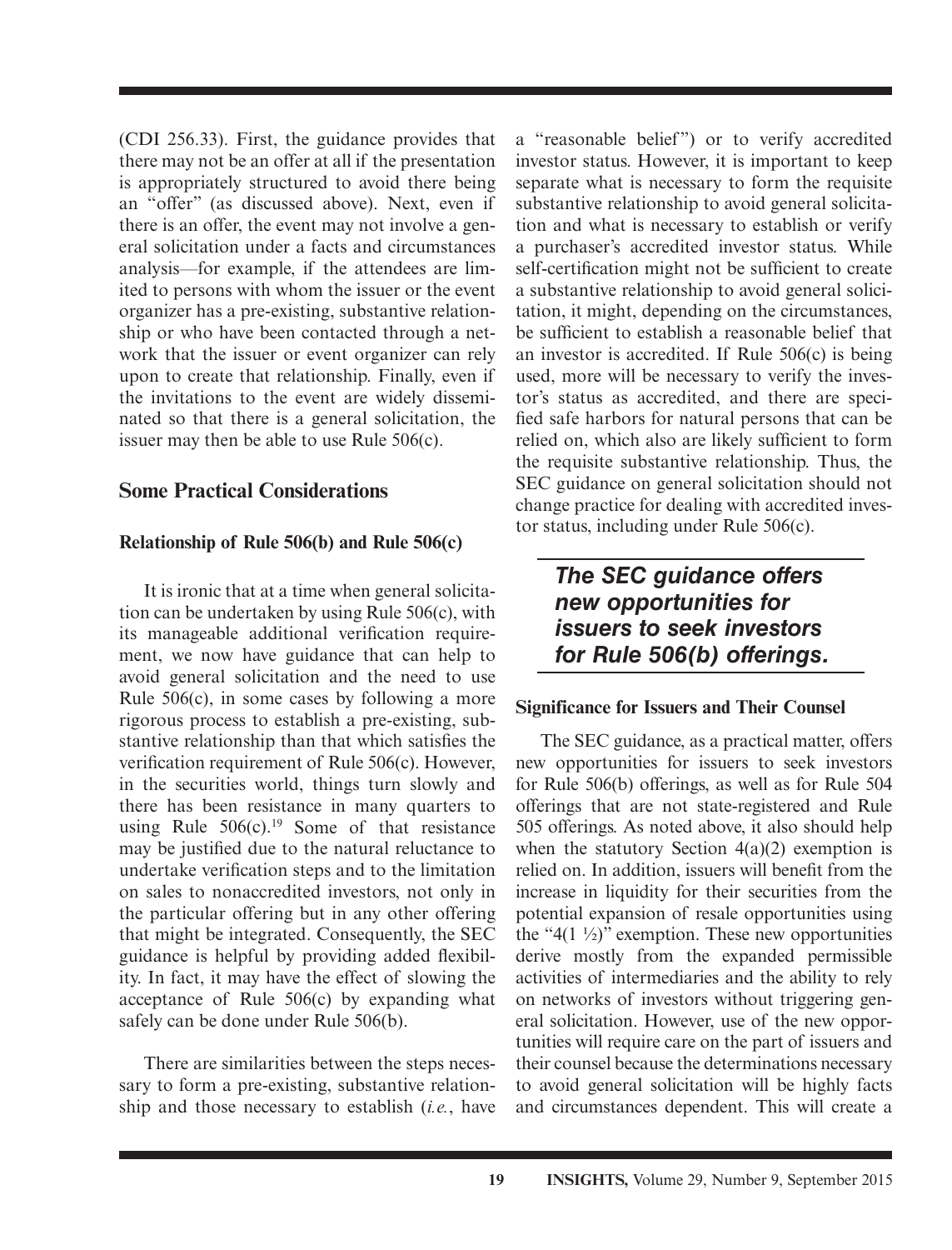special challenge for counsel in giving no registration opinions when expanded offering activities are undertaken in reliance on the guidance.

In addition, issuers must realize that some of the activities that are permissible for third-parties may not be available to them. For example, while certain third-parties may establish the requisite relationship in contemplation of a securities offering, it would be extremely difficult for an issuer to do so because of the difficulty of separating its communications from the offering.

#### **Significance for Angel Investor Networks**

The SEC guidance validates many of the activities angel networks and angel investor groups have engaged in with some uncertainty. It thus provides clear ground rules under which they can operate and expand their activities. This in turn will help issuers with their capital raising. In particular, the guidance will allow reliance on the vetting activities of angel investor networks in admitting members. Because issuers will have to be satisfied that they can rely on these prequalification efforts, angel investor networks should continue their rigorous vetting processes.

### *The guidance will allow reliance on the vetting activities of angel investor networks in admitting members.*

The guidance also provides a roadmap that angel investor networks and other event sponsors can use to conduct their group activities in a way that will satisfy securities law requirements, whether they are structured as demo-days or pitch events.

#### **Significance for Private Funds**

Private funds have been given guidance that confirms their ability to engage in continuous private offerings using Rule 506(b) while avoiding general solicitation that would require use of Rule 506(c). Thus, a private fund can continue to establish the requisite substantive relationship even though its offering is ongoing, although in doing so it will have to continue to impose a waiting period. On the other hand, although private funds can continue to broadly provide information about themselves without there being an offer, this information may not include reference to past performance because of concern over the promotional aspects of such information.

#### **Significance for Investor Platforms**

The combination of the CDI guidance and the *Citizen VC* letter gives operators of investor platforms a clear path for conducting their activities, especially with respect to online platforms. Citizen VC, an online investor platform, asked the SEC to confirm that it could rely on Rule 506(b) in connection with its online offering activities. Those activities involve selling interests in special purpose vehicles it forms for investing in independent private companies to investors with whom Citizen VC created a relationship by first evaluating an investor's self-certification through an online questionnaire and then following up through various actions to obtain information sufficient to evaluate the investor's sophistication, financial circumstances and ability to understand the nature and risks of an investment. The SEC staff confirmed that these procedures were sufficient to establish a pre-existing, substantive relationship that avoided general solicitation and that the quality of that relationship was what was important. The SEC staff added that no specific waiting period or particular short form questionnaire can be relied upon solely to create such a relationship, but that whether there is sufficient information to evaluate a potential investor's financial circumstances and sophistication is dependent on the facts and circumstances.

The SEC guidance could lead to an increase in the platforms that make investment opportunities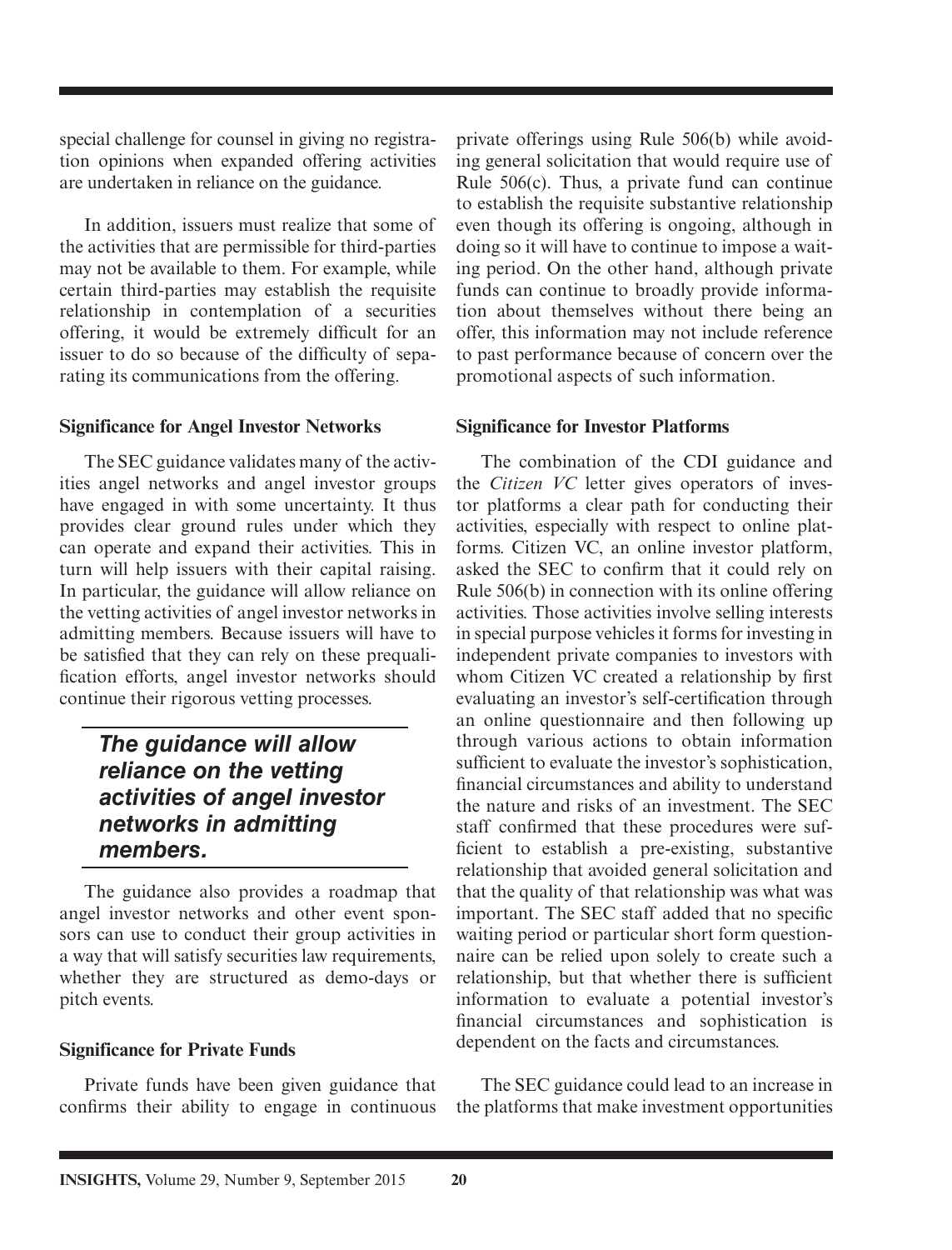available to investors, both for offerings by issuers and potentially for resales. The key benefit for investor platforms will be their ability to solicit potential investors widely to become participants in the platform and then, once the requisite substantive relationship has been established, to be able to offer them separate investment opportunities without its being a general solicitation.<sup>20</sup> It should not matter whether the subsequent opportunities are for investment directly in the particular companies or, as in *Citizen VC*, through investment in a special purpose vehicle formed by the platform sponsor to invest in particular companies. If the quality of the substantive relationship that is established is sufficient, no waiting period would be required before investment opportunities are provided to the investor.21

## **Self-certification and a** *waiting period alone is not necessarily enough to create the requisite relationship.*

The *Citizen VC* letter identifies procedures that online investor platforms can follow to establish the requisite substantive relationship. It begins with an investor questionnaire to establish accredited investor status followed by several pro-active steps to create a direct relationship to evaluate the investor's financial position, sophistication and investment objectives. The request letter to the SEC provides a list of possible steps that generally include a follow up contact with the investor, giving the investor an opportunity to ask questions, some external verification and meaningful thresholds on each offering. These are not mandatory but rather provide an indication of what might be done to create the relationship.

An open question is whether the traditional approach of obtaining information, typically online, about accredited investor status without further actions and then waiting a reasonable period before making an offer will still be

acceptable. The CDI guidance and the *Citizen VC* letter put this practice, which has been followed by a number of online platforms, into question by indicating that self-certification and a waiting period alone is not necessarily enough to create the requisite relationship. A clear message from the SEC guidance is that online investor platforms will have to up their game if they are to widely solicit and enroll members without engaging in general solicitation. What actions, perhaps coupled with a waiting period if the actions are not as extensive as suggested in *Citizen VC*, will suffice is not clear. I expect that practice will evolve, ranging from use of procedures along the lines identified in the *Citizen VC* letter, with no specific waiting period, to a combination of certain actions and some waiting period that will be considered acceptable.

#### **Conclusion**

The SEC guidance on general solicitation provides welcome flexibility for conducting exempt securities offerings while avoiding general solicitation that would require use of Rule 506(c). This flexibility will benefit issuers raising capital, validate the activities of angel investor networks and create new opportunities for online investor platforms. It also might increase liquidity for investors of restricted securities if resale platforms develop. At the same time, practices followed before by some online investor platforms can be expected to be upgraded. The SEC staff is to be applauded for taking the sensible approach reflected in the guidance and recognizing existing practices and for bringing capital raising activities into the electronic age.

#### **Notes**

2. This condition also applies to exempt offerings under Rule 504 that are not state registered and under Rule 505. Although the guidance is focused on Rule 506 offerings, presumably it can be applied more broadly.

<sup>1.</sup> The term "general solicitation" is used throughout to include "general advertising."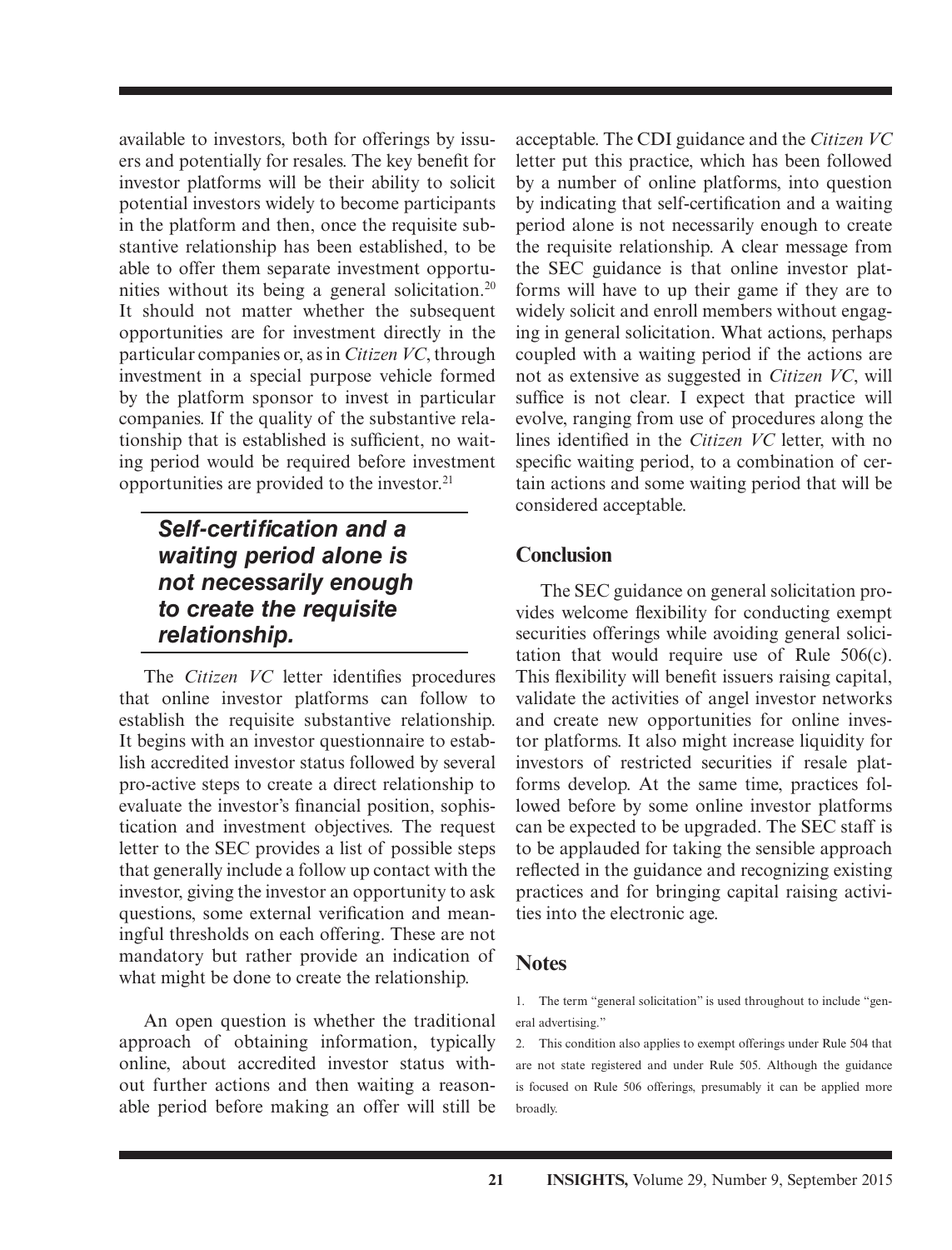3. The guidance is limited to Regulation D but it should be relevant to assessing the availability of an exemption under Section 4(a)(2) of the Securities Act. Since the so-called "4(1 1/2)" exemption for resales is based upon the Section  $4(a)(2)$  exemption, the guidance also should be relevant to the exemption for private resales.

4. Avail. at *http://www.sec.gov/divisions/corpfin/guidance/securitiesactrulesinterps.htm.*

5. Avail. at *http://www.sec.gov/divisions/corpfin/cf-noaction/2015/citizenvc-inc-080615-502.htm.*

6. *SEC v. Ralston Purina Co.*, 345 U.S. 119 (1953).

7. Letter of General Counsel Discussing the Factors to be Considered in Determining the Availability of the Exemption from Registration Provided by the Second Clause of Section 4(1), SEC Release 33-285 (Jan. 24, 1935).

8. *See* SEC Release No. 33-4552 (1962) (relevance of "requisite association with and knowledge of the issuer").

9. *See* SEC Release No. 33-7185 (1995) and SEC Release No. 33-7856 (2000).

10. See, e.g., *Mineral Lands Research & Marketing Corp.* (Mar. 21, 1985); *Bateman Eichler Hill Richards, Inc.* (Dec. 3, 1985); *E.F. Hutton & Co.* (Dec. 3, 1985); and *H.B. Shaine & Co.* (Mar. 31, 1987).

11. *E.F. Hutton & Co.* and *Bateman Eichler* indicated that broker-dealers could establish a relationship with a customer through the accountopening process.

12. *See IPONET* (July 26, 1996) and *Lamp Technologies, Inc.* (May 29, 1997); but *see AgriStar Global Networks, Ltd.* (Feb. 9, 2004). *See* also, *Michigan Growth Capital Symposium* (May 4, 1995) (venture fair did not involve general solicitation) and *Woodtrails-Seattle, Ltd.* (Aug 9, 1982) (no general solicitation for offers to existing investors).

13. The limitation on use of projections and other forward-looking information should be read as applying in the context of determining if there has been a general solicitation and should not be read to restrict otherwise permissible activities, such as information provided in reliance on Rule 168.

14. *See* note 11, *supra.*

15. Broker-dealers have had little difficulty establishing the requisite relationship because of the information they need to obtain to satisfy their duties as regulated persons. The same is true of investment advisers. Therefore, issuers can most easily rely on relationships established with investors introduced by these regulated entities.

16. *See, e.g.*, Angel Capital Association *Member Code of Conduct*, available at *http://www.angelcapitalassociation.org/data/Documents/ ACAIndividualCodeofConduct.pdf.*

17. The SEC staff cautions in CDI 256.27 that "the greater the number of persons without financial experience, sophistication or any prior personal or business relationship with the issuer that are contacted by an issuer or person acting on its behalf through impersonal, non-selective means of communication, the more likely the communications are part of a general solicitation."

18. *See* note 12, *supra*.

19. The SEC notes in several places in the CDIs that if the issuer cannot avoid general solicitation, Rule 506(c) may be available.

20. It is important to remember that the investors will have to qualify as accredited or sophisticated investors when actual investments are made in reliance on Rule 506(b).

21. If an investor platform does more than provide a matching service but provides investment advice, it may have to register as an investment adviser under the Investment Advisers Act of 1940. If the investor platform also effects transactions, it may have to register as a broker-dealer, and depending on the nature of its activities even as an exchange, under the Exchange Act. *See AngelList LLC* (Mar. 28, 2013) for circumstances when brokerdealer registration was not required for an investor platform.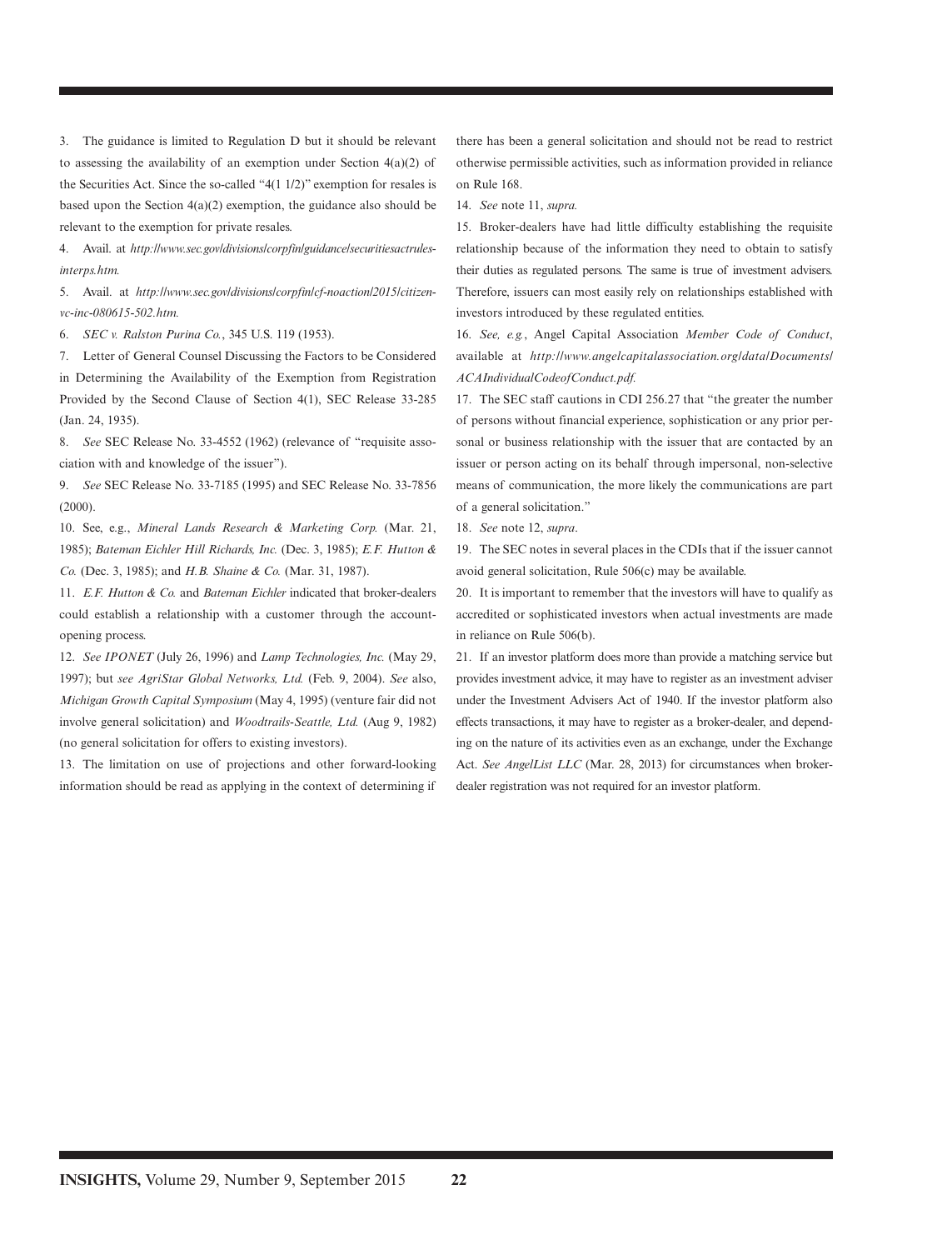## **IN THE COURTS**

## **Doling Out Personal Liability: Delaware Court of Chancery Awards \$148 Million in Damages For Fraud in Management-Led Buyout**

#### **By Peter L. Welsh and Jesse M. Boodoo**

In the eyes of many commentators and practitioners, the Delaware Court of Chancery is currently engaged in a two-front effort to "separate the wheat from the chaff" in mergers and acquisitions (M&A) litigation.<sup>1</sup> On one front, the Court is in the midst of a long-awaited effort to deter the meritless and routine merger objection lawsuits that have vexed so many in recent years.<sup>2</sup> More and more, the Court is apt to dismiss weak claims<sup>3</sup>, impose more exacting scrutiny on therapeutic settlements4 , and reduce post-settlement fee awards for plaintiffs' counsel. On the other front, the Court is simultaneously crediting meritorious and non-routine merger lawsuits and, in particular, imposing substantial (and sometimes enormous) damages and fee awards in those cases where plaintiffs succeed in rooting out clear misconduct.5 These cases include then-Chancellor Strine's 2011 award of \$1.263 billion in damages and more than \$300 million in attorneys' fees in *In re Southern Peru*  Copper Corp. Shareholder Derivative Litigation<sup>6</sup>, and Vice Chancellor Laster's 2014 award of \$75.8 million in damages and more than \$25 million in attorneys' fees in *In re Rural/Metro Corporation Stockholders Litigation*. 7

The Chancery Court's recent post-trial decision in *In re Dole Food Co., Inc. Stockholder*  Litigation falls firmly within the latter trend.<sup>8</sup> In the third-largest damages award on record from the Court of Chancery, Vice Chancellor Laster awarded \$148 million in damages to the former minority stockholders of Dole Food Company, Inc. (Dole) following a takeover by David H. Murdock, the company's former Chairman, CEO, and controlling shareholder.<sup>9</sup> The decision and award—which imposed personal liability against Murdock and C. Michael Carter, the company's former President, COO, and General Counsel—serve as an important reminder of the risks attendant to management-led buyouts, and the Court of Chancery's recent willingness to impose massive damages awards in those uncommon merger cases where real conflict issues exist.

#### **The Facts**

#### **Murdock's Company**

In 1985, Murdock acquired a 14 percent stake in Dole and became the company's Chairman and CEO.10 Eighteen years later, in 2003, Murdock took Dole private in a leveraged buyout and became the sole owner of the company.<sup>11</sup> After the company became overburdened by debt during the financial crisis, Murdock decided, albeit reluctantly, to sell some of Dole's equity to the public.12 The IPO occurred in 2009 and covered 41 percent of Dole's equity.13 Murdock—who had previously given up the role of CEO—remained on as Chairman of the Board.14

Murdock disliked operating Dole as a public company. The Court characterized Murdock as "an old-school, my-way-or-the-highway controller, fixated on his authority and the power and

Peter L. Welsh is a partner, and Jesse M. Boodoo is an associate, at the Boston, MA, office of Ropes & Gray LLP. The views expressed herein are those of the authors and do not necessarily represent the view of the firm or its clients.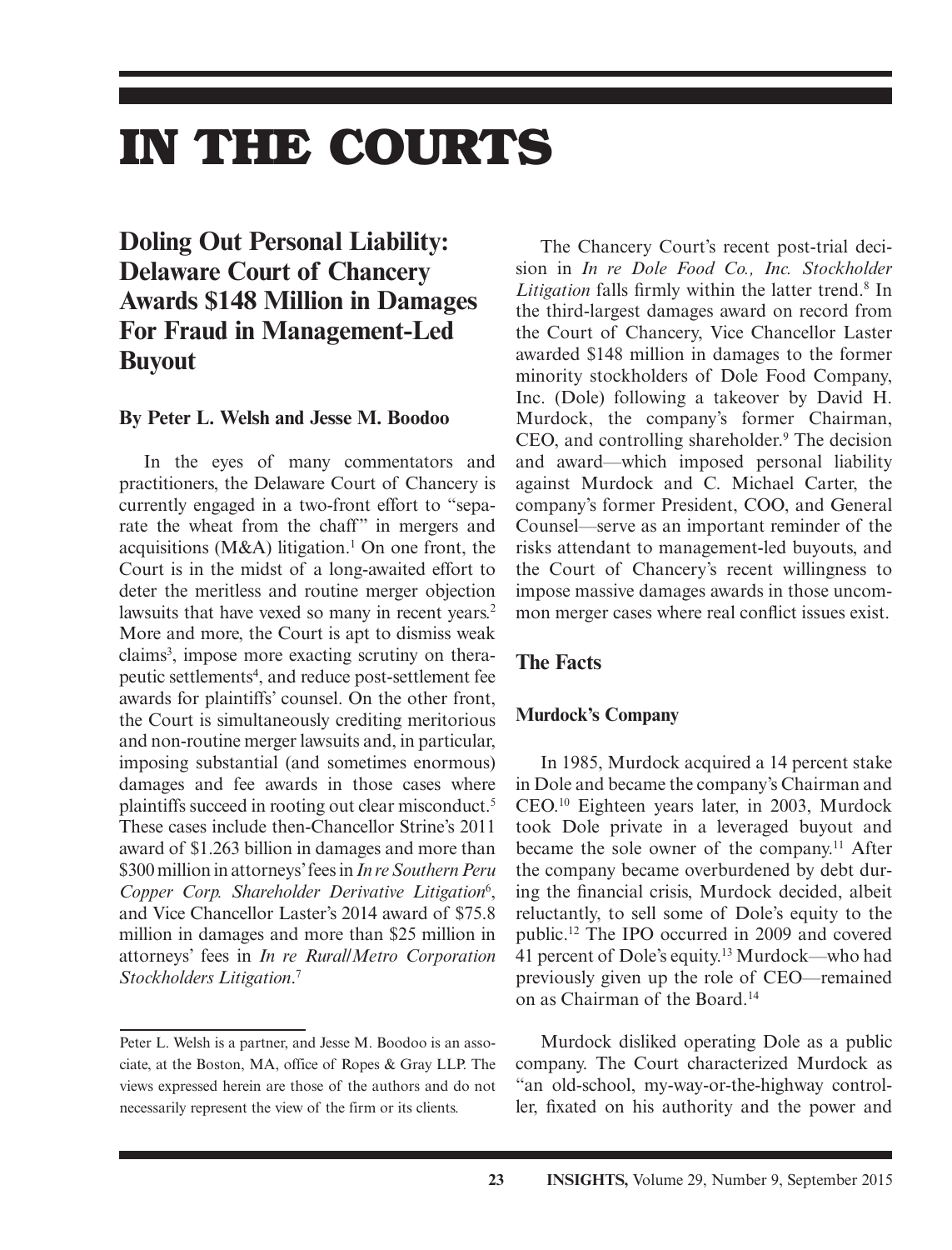privileges that came with it."15 Murdock—who was 91-years-old at the time of trial—kept a tight rein on the company, brooking no dissent and intimidating outside directors.16 After seeing him testify, the Court appeared bothered by Murdock's dictatorial approach to the company, and regarded him as a particularly egregious example of a domineering controlling shareholder: "By dint of his prodigious wealth and power, [Murdock] has grown accustomed to deference and fallen into the habit of characterizing events however he wants."<sup>17</sup>

Not long after Dole became public, Murdock, with the assistance of Deutsche Bank, began considering the possibility of taking it private again. Eventually, Murdock settled on a two-step plan of "separat[ing] Dole's higher-margin businesses (predominantly Packaged Foods) from its lower margin businesses (predominantly Fresh Fruit), realiz[ing] the value of the higher-margin businesses, and then pursu[ing] a transaction involving the remainder of the Company."18 Murdock did not tell the Board about his plan.

In September 2012, Murdock realized the first step of his plan when Dole agreed to sell its Packaged Foods division and the Asian operations of its Fresh Fruit division (collectively about half of Dole's business) to ITOCHU Corporation of Japan.19 As part of the ITOCHU transaction, Murdock reassumed the role of CEO, and Carter, who was already General Counsel, joined the board and became President and COO.<sup>20</sup> As a practical matter, Carter was thereafter responsible for the day-to-day management of Dole. The Court concluded that Carter's real "job was to carry out Murdock's plans, and he did so effectively, even ruthlessly."21 While Carter "nominally worked for Dole … he really worked for Murdock."22

#### **Carter Fraudulently Drives Down Dole's Stock Price**

With the ITOCHU transaction behind them. Murdock and Carter turned their attention to buying the rest of the company. Their first step, the

Court found, was to "prime[] the market for the freeze-out by driving down Dole's stock price."23 Post-ITOCHU transaction, Carter and the rest of the Dole management conservatively estimated that they could "right-size" the remaining business and achieve at least \$50 million (and maybe substantially more) in annual cost savings. $24$  With a view toward a future freezout, however, Carter announced something very different to the public. In a press release, he said that the company would achieve only \$20 million in savings.25 Dole's stock price immediately dropped 13 percent, reflecting the market's anticipation of greater cost savings.<sup>26</sup> The Court rejected Carter's contention that he "honestly believed … that \$30 million of the \$50 million in savings was not achievable," finding that Carter and Murdock made inconsistent representations to Murdock's lenders in connection with the merger, and that "Carter's reduced estimate was false" and intended to undermine Dole's stock price as a measure of value.<sup>27</sup>

#### **Murdock Makes His Proposal**

In June 2013, Murdock delivered his initial proposal to the Dole Board. Murdock offered \$12.00 per share for the 60 percent of Dole stock he did not already own.28 He also told the Board that he was "a buyer, not a seller," effectively precluding a higher price from a third party interested in buying the entire company.29 Seeking to avail himself of the procedural protections established by *In re MFW Shareholders Litigation*30, Murdock conditioned his proposal on: (1) approval by a committee of disinterested and independent directors; and (2) the affirmative vote of a majority of the unaffiliated shares.<sup>31</sup> Unbeknownst to the Board, Murdock, with Carter's assistance, prepared to launch a hostile tender offer if the company did not respond favorably to his proposal.32

#### **Carter Undermines and Misleads the Committee**

The Board proceeded to form a special committee consisting of four outside directors.<sup>33</sup>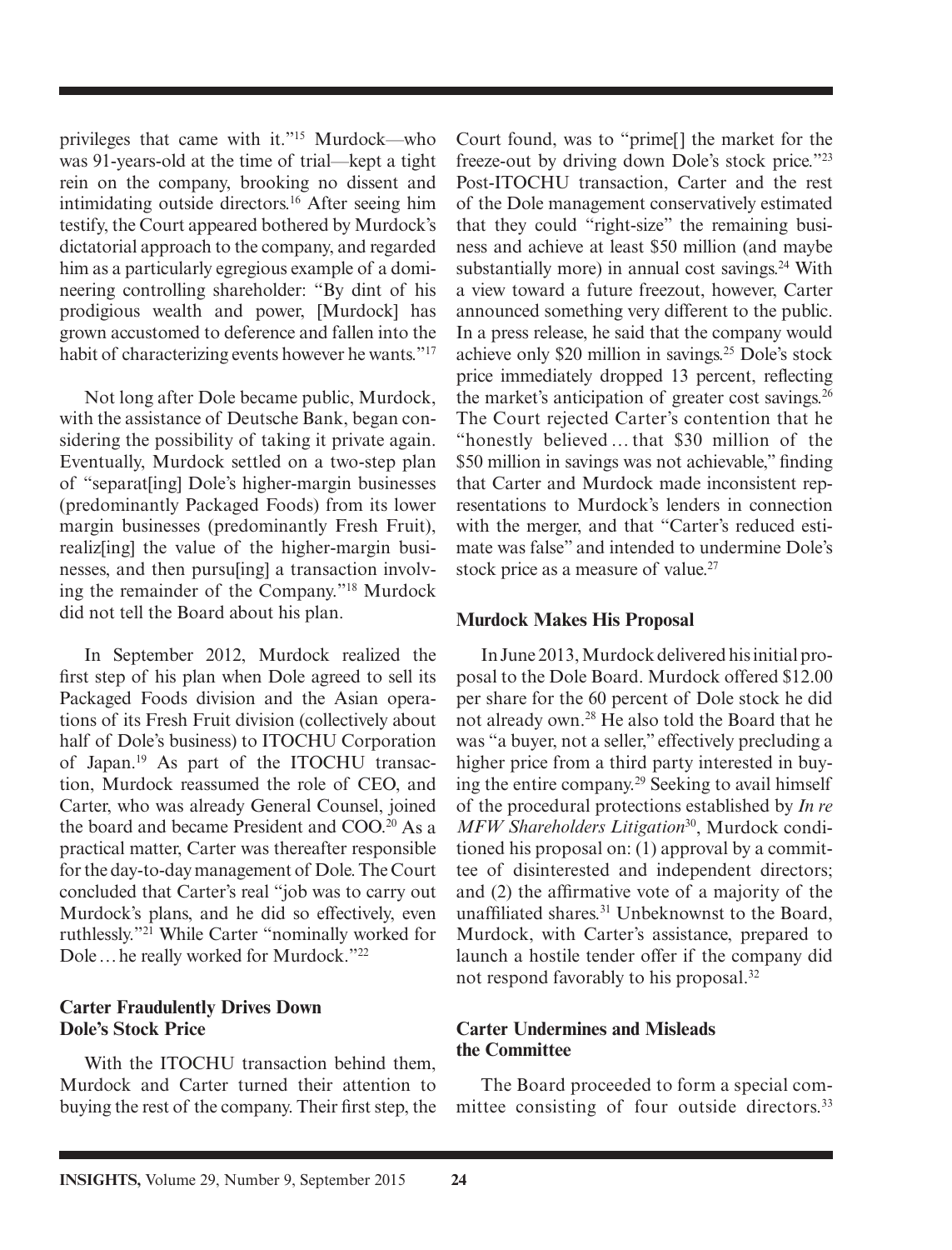According to the Court, Carter immediately set out to undermine the committee's independence and authority. First, Carter successfully insisted that the committee's authority be limited to considering Murdock's proposal, without the ability to consider alternatives.34 Second, Carter demanded that he, and not the committee, negotiate confidentiality agreements with any third-party.35 The committee agreed to this as well, and "[a]s a result, Carter always knew whenever the Committee provided confidential information to an interested party" and "Murdock knew as well."36 Third, Carter objected to the committee's choice of financial advisor, Lazard, and demanded that the committee instead hire Bank of America Merrill Lynch, a bank with longstanding connections to Dole and Carter.37 The committee still hired Lazard but, at Carter's insistence, limited the scope of the engagement to consideration of Murdock's proposal.38

To be able to negotiate at arm's-length with Murdock, the committee needed reliable financial projections from Dole management. Carter took charge of preparing the projections. To do so, he prepared high-case and low-case EBITDA projections, and then asked his division heads to "reverse engineer" the supporting budgets to match his forecasts.<sup>39</sup> This was in contrast to Dole's ordinary course practice of preparing budgets and projections using a bottom-up process.<sup>40</sup> The Court found that Carter's projections were improbably and misleadingly low in two respects. First, the projections omitted \$30 million of the \$50 million in expected post-ITOCHU cost savings.<sup>41</sup> Second, the projections omitted an expected \$15 million per year in incremental revenue attributable to the anticipated purchase of new fruit farms.42 The committee immediately recognized that "management had taken a meat cleaver to the projections in a way that it would be very difficult, if not inappropriate, for a committee to weigh the[] projections as the basis for determining the adequacy of a price."43

#### **The Committee and Murdock Agree on Price**

In August 2013, Murdock and the committee agreed on a price of \$13.50 per share, which fell at the top of the range of Lazard's DCF analysis (which had valued Dole at between \$11.40 and \$14.08).<sup>44</sup> The committee and Lazard, however, were unaware that they "lacked material information about planned cost savings and farm purchases."45 Murdock and the committee then began negotiations over definitive deal terms. Carter and his management team secretly advised Murdock on how to negotiate against the committee, and "took steps to conceal their involvement by minimizing their written communications."46 Carter also took steps to conceal his manipulation of the financial projections and Murdock's plans to potentially go hostile.47

Ultimately, the committee approved the transaction at \$13.50 per share, believing it to be a good outcome.48 Dole held a special meeting of its stockholders in October 2013. A narrow majority of 50.9 percent of the disinterested shares voted in favor, and the transaction closed in November 2013.49 After the merger, Dole performed as Murdock and Carter secretly expected it would, and not as Murdock and Carter told the committee it would. Dole achieved approximately \$64.5 million in cost savings from "right sizing" of the company, and generated approximately \$23 million in incremental EBITDA from the purchase of new fruit farms.<sup>50</sup>

#### **The Litigation**

Following the public announcement of the merger, separate groups of plaintiffs filed actions seeking statutory appraisal of their shares and alleging breaches of fiduciary duty. The actions were consolidated before Vice Chancellor Travis Laster. The plaintiffs brought fiduciary duty claims against Murdock, Carter and a third Board member, David A. DeLorenzo, and sought to impose secondary liability on Deutsche Bank and DFC Holdings, LLC (Murdock's acquisition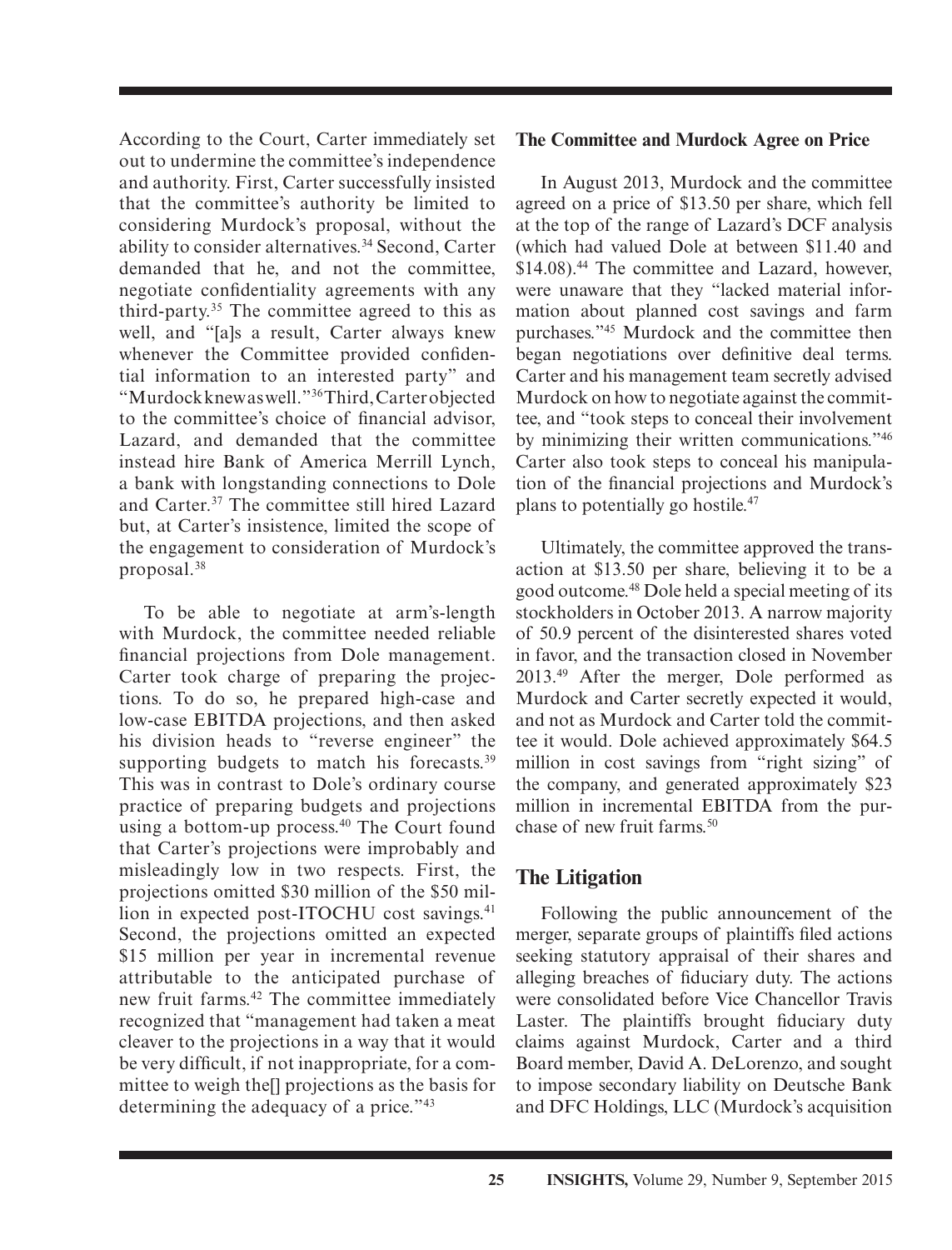vehicle for the merger) on aiding and abetting theories.51 The defendants moved for summary judgment, arguing that because they followed the procedures of *In re MFW Shareholders Litigation*, the business judgment rule was the operative standard of review.52 The Court denied their motion, and conducted a nine-day trial during February and March of 2015.

### **The Decision**

On August 27, 2015, the Court issued its 108 page post-trial opinion. Despite the volume and complexity of the factual background, the Court largely regarded the case as an easy one. Because Murdock "mimick[ed] *MFW's* form" but "did not adhere to its substance"—including by withholding information from and actively misleading the special committee—the Court applied the entire fairness standard of review.<sup>53</sup> The entire fairness standard required that the defendants establish "to the court's satisfaction that the transaction was the product of both fair dealing and fair price."54

With respect to fair dealing, the Court found that no "overly granular analysis" was necessary because "Carter engaged in fraud" and "intentionally tried to mislead the Committee for Murdock's benefit."<sup>55</sup> "[R]ather than making a merger proposal when Dole's stock was trading at high levels following the announcement of the ITOCHU Transaction ... Carter first primed the market by pushing down the stock."56 And when the special committee asked Carter for management's forecasts, "Carter constructed a set of protections that contained falsely low numbers."57 "By providing the Committee with false information, Carter ensured that the process could not be fair."58 The Court also found that Carter created an unfair process in several other respects, including by interfering with the committee's work, secretly assisting Murdock with his negotiations against the company and hostile takeover plans, and providing information to Deutsche Bank that was not provided to the committee.<sup>59</sup>

With respect to fair price, the Court concluded that "without accounting for Carter's fraud, the \$13.50 per share price fell within a range of fairness" but "[a]fter accounting for Carter's fraud, the \$13.50 per share price … may have fallen within the lower end of a range of fairness" and "may have dropped below it."60 Relying on Lazard's analyses and testimony from the plaintiffs' expert, the Court found that the \$30 million in hidden cost savings would justify an increase of \$1.87 per share, and that the hidden projected revenue attributable to new fruit farms would justify an increase of \$0.87 per share, for a total of \$2.74 per share.<sup>61</sup> Adding \$2.74 per share to Lazard's DCF range generated a new range of \$14.14 to \$16.82, greater than the  $$13.50$  deal price.<sup>62</sup>

#### **Murdock and Carter Are Personally Liable**

Concluding that the merger was not entirely fair, the Court turned to the liability of the fiduciary defendants.<sup>63</sup> Murdock, the Court concluded, was liable both as Dole's controlling shareholder and as a Dole director. Dole's exculpatory charter provision could not apply to Murdock in his capacity as a controlling shareholder<sup>64</sup>, and would not apply to Murdock in his capacity as a director because he "breached his duty of loyalty by orchestrating an unfair, selfinterested transaction."65 Under the holding of *In re Emerging Communications, Inc.*66, Murdock's acquisition vehicle, DFC Holdings, LLC, was liable as an aider and abettor to the same extent as Murdock.<sup>67</sup>

 Carter, the Court concluded, was liable both as a Dole director and as a Dole officer.<sup>68</sup> Dole's exculpatory charter could not apply to Carter in his capacity as an officer $69$ , and would not apply to Carter in his capacity as a director because "he breached his 'duty of loyalty to the corporation [and] its stockholders' and his acts and omissions were 'not in good faith.' "70 "Carter demonstrated that his primary loyalty was to Murdock, not to Dole or to its unaffiliated stockholders."<sup>71</sup>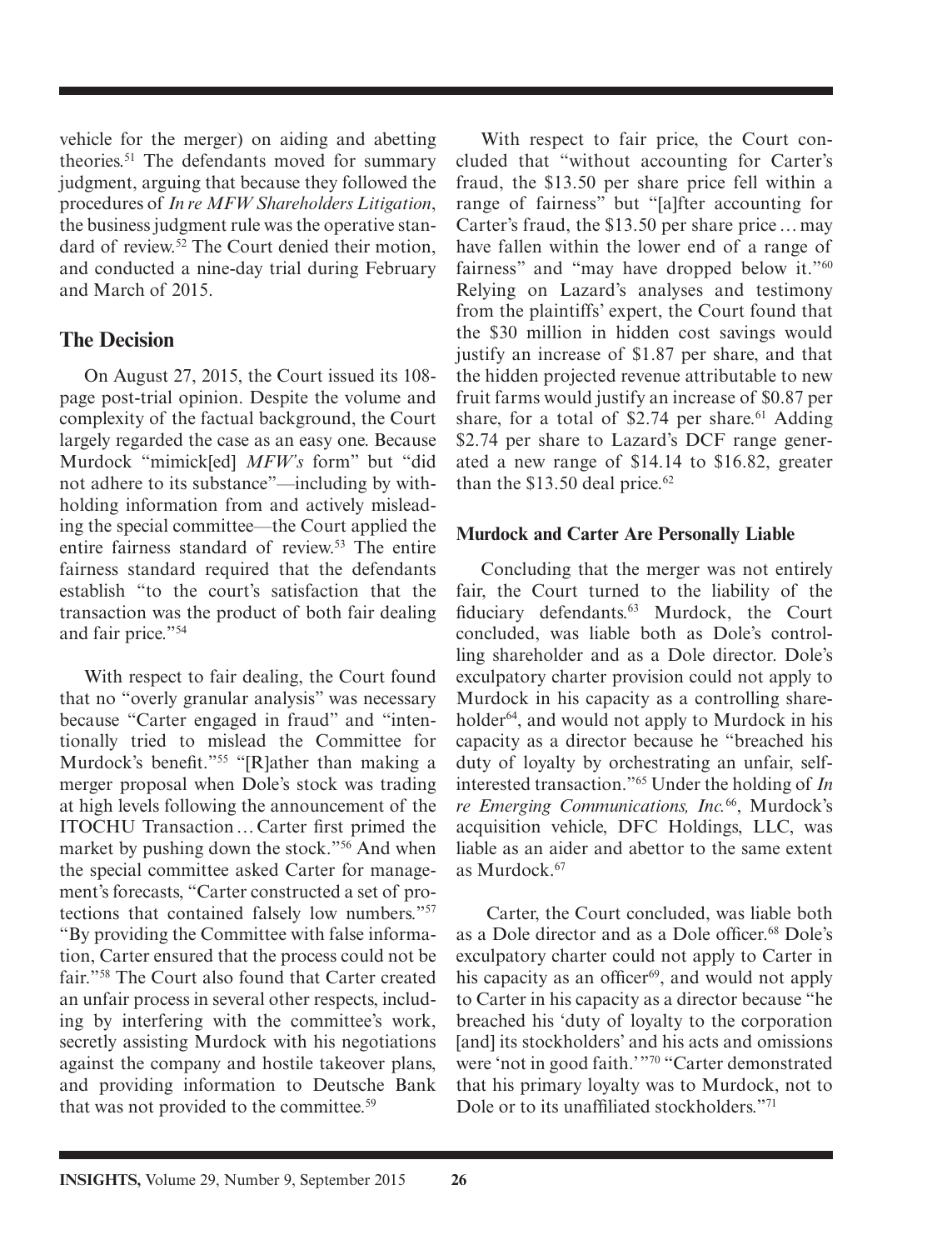Deutsche Bank and DeLorenzo escaped liability. DeLorenzo, though closely connected to Murdock and Carter, "did not personally participate in or know about the specific misconduct in which Murdock and Carter engaged."72 And Deutsche Bank, though it "acted improperly by favoring Murdock and treating him as the bank's real client in transactions before the Merger, even when [it] was officially representing Dole," did not "knowingly participate" $73$  in any breach of fiduciary duty.74

#### **Plaintiffs Are Entitled to a "Fairer" Price**

Turning to the calculation of damages, the Court noted, at the outset, that its willingness to award damages did not depend upon a conclusion that the deal price was unfair. "In a plenary breach of fiduciary duty action, 'the court can, and has in the past, awarded damages designed to eliminate the possibility of profit flowing to defendants from the breach of the fiduciary relationship.'"75 "[O]n the facts presented, the stockholders are not limited to an arguably fair price. They are entitled to a fairer price."76

Although finding that Murdock's and Carter's wrongdoing could support an award more than twice as large, the Court imposed damages of \$2.74 per share which, based on Lazard's work and the testimony at trial, reflected a fair and realistic expected incremental value for the hidden cost savings (\$1.87 per share) and hidden fruit farm revenue (\$0.87 per share) at the time of the merger.77 The resulting damages award totaled \$148,190,590.18, independent of pre- and postjudgment interest, and the massive attorneys' fees award that is sure to come.78

#### **The Takeaways from the Decision**

Fact-bound decisions typically present few generalizable lessons, particularly when based on findings of fraud. Nevertheless, though largely limited to its facts, the Court's decision in *Dole* provides several important and timely reminders for M&A practitioners in the Court of Chancery.

*The Court's powers to fashion damages awards are broad and equitable in nature***.** In several recent decisions, the Court has found transactions not entirely fair but declined to award damages in light of its conclusion that the transaction price was fair or that the damages sought by the plaintiffs were speculative.79 Perhaps emboldened by those decisions, the defendants in *Dole* wagered that they could prove that the \$13.50 deal price was within the range of fairness, and that the plaintiffs' damages model amounted to hindsight 20/20 second-guessing based on Dole's post-merger performance.<sup>80</sup> Ultimately, the Court was unpersuaded, finding that because the defendants committed fraud, neither an arguably fair deal price nor uncertainties in awarding damages could save the defendants from liability.

[A]ssuming for the sake of argument that the \$13.50 price still fell within a range of fairness, the stockholders are not limited to a fair price. They are entitled to a fairer price designed to eliminate the ability of the defendants to profit from their breaches of the duty of loyalty.81

*Dole* therefore serves as an important example of the Court's broad power to fashion damages awards, and willingness to use that power, especially as of late, to impose massive awards in cases where real fiduciary misconduct is found.

**MFW** *is not a cure-all***.** Murdock structured his buyout pursuant to the procedures of *In re MFW Shareholders Litigation*, conditioning his proposal on: (1) approval by a committee of disinterested and independent directors; and  $(2)$  the affirmative vote of a majority of the unaffiliated shares.<sup>82</sup> But Murdock wanted only to use MFW as a fig-leaf. Working through Carter, Murdock intentionally and systematically undermined the informed deliberation of the committee. *Dole* breaks no new ground in applying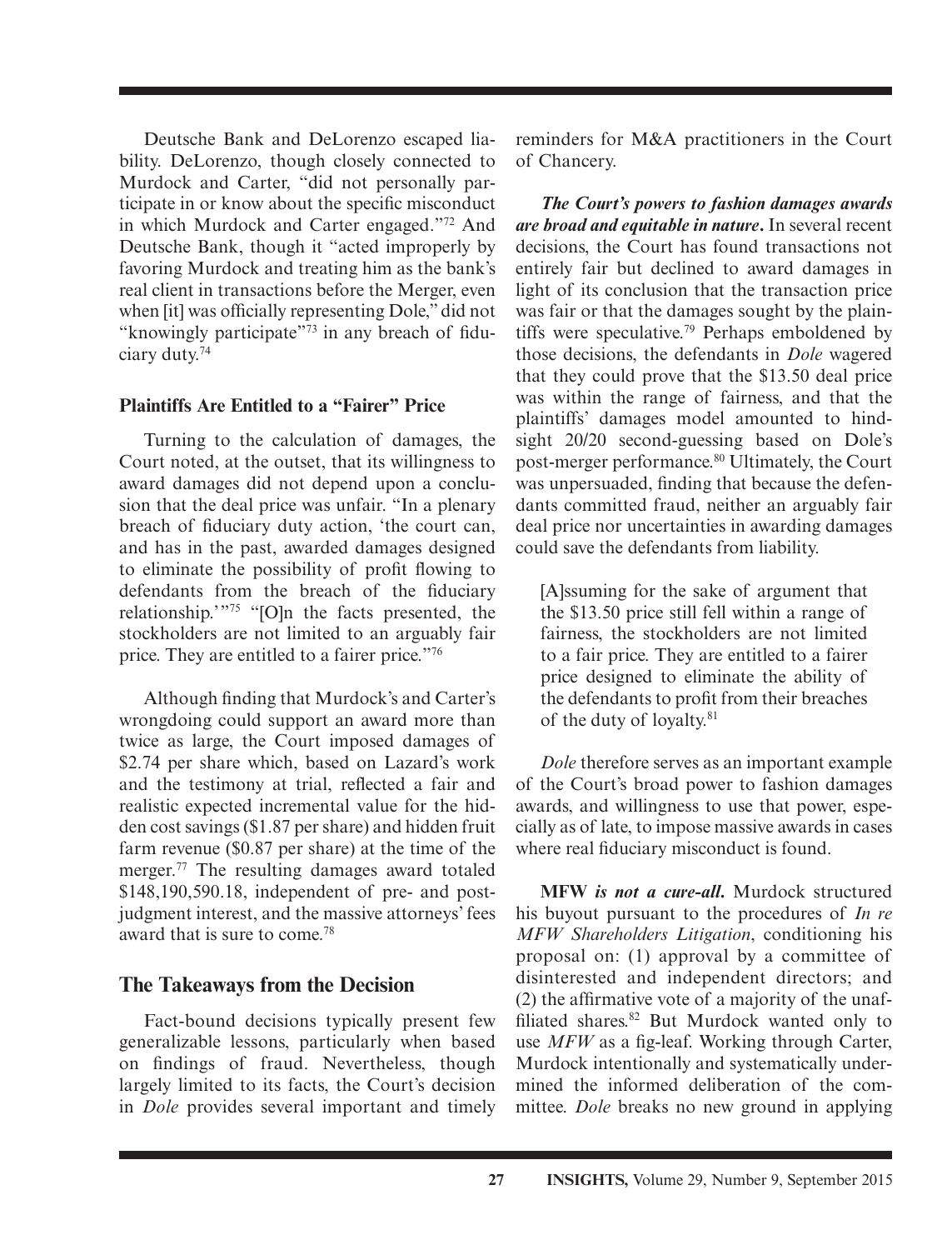entire fairness under the circumstances. Under the Delaware Supreme Court's opinion in *Kahn v. M&F Worldwide Corp.*, the protections of *MFW*  have always required that the merger be "conditioned *ab initio* upon both the approval of an *independent, adequately-empowered* Special Committee that fulfills its duty of care" and "the *uncoerced, informed vote* of a majority of the minority stockholders."83 Nevertheless, *Dole* provides a forceful reminder that controlling stockholders seeking the advantages of *MFW* must comply equally with procedural and substantive requirements of the rule.

*Management-led buyouts present signifi cant* **risks.** Management-led buyouts invariably present heightened risks of buyers engaging in coercion, misuse of confidential information, and manipulation of outside advisors and committees. On a basic level, management-led buyouts pit managers' personal interests against their fiduciary duties to shareholders. As demonstrated by Carter's behavior, members of company management maintain special access to information about the company's future prospects, and retain the ability to affect the company's stock price by controlling the flow of information and the timing of strategic decisions.<sup>84</sup> Carter proved unable to restrain himself from using those advantages to benefit himself and Murdock. Carter's behavior and the severe consequences that flowed from it cautions advisors to remember, in the context of management-led buyouts, the critical importance of managing conflicts and ensuring the full disclosure of "all material information known to the fiduciary except that information that relates only to its consideration of the price at which it will buy or sell and how it would finance a purchase or invest the proceeds of a sale."85

*Trials matter***.** The decision in *Dole* leaves little doubt that the Court was disturbed by the conduct of Murdock and Carter, and that the Court's unfavorable impression was driven in large part by its observations of the two as testifying witnesses at trial. The Court's opinion repeatedly criticizes

Murdock and Carter for their "evasive" and "not credible" trial testimony and, both implicitly and explicitly, relies on their evasiveness as supporting its larger findings of improper domination, manipulation, and fraud. In a greater sense, the decision in *Dole* also reflects the Chancery Court's role as a crucible for ultra-complex fact disputes. The parties in *Dole* introduced over 1,800 exhibits, lodged twenty-nine depositions, examined thirteen live witnesses, and filed 668 pages of post-trial briefing.<sup>86</sup> The comprehensive 108-page opinion in *Dole* demonstrates the Chancery Court's continuing status as a forum that is willing and able to truly test evidence and resolve intra-corporate disputes accurately, efficiently and on a large scale.

#### **Notes**

1. *See* Kirkland & Ellis LLP, *The Evolving Face of Deal Litigation*, March 18, 2014.

2. *See* J. Travis Laster, *Response: A Milder Prescription for the Peppercorn Settlement Problem in Merger Litigation*, 93 TEX. L. REV. *See* Also 129, 130 (2015) ("I agree wholeheartedly with the … diagnosis of the underlying problem of excessive M&A litigation and the[] identification of routine disclosure-only settlements as a contributing cause."); Donald F. Parsons Jr. and Jason S. Tyler, *Docket Dividends: Growth in Shareholder Litigation Leads to Refinements in Chancery Procedures*, 70 WASH. & LEE. L. REV. 473, 496 & n.102 (2013) ("[T]he costs of expected, perhaps inevitable, deal litigation against directors should not be shoehorned into a transaction intended to maximize shareholder value.").

3. *See* Paul J. Collins, *The Chancery Court as "Gatekeeper" in M&A Litigation*, Delaware Business Court Insider (August 21, 2013); Fried Frank, *Key Delaware Trend in 2014: Increasing Deference to Directors' Decisions—But Not "Anything Goes"* (January 15, 2015).

4. *See Acevedo v. Aeroflex Holding Corp.*, C.A. No. 7930-VCL, July 8, 2015 (TRANSCRIPT) (denying approval of therapeutic settlement, and noting that the long-time trend of settling M&A litigation for a "peppercorn and a fee" has the effect of "undercut[ting] the credibility of the litigation process" and "undercut[ting] Delaware's credibility as an honest broker in the legal realm"). *See also* Practical Law Corporate & Securities, *Delaware Court of Chancery Signals Stricter Approach to Approving Settlements in M&A Deals*, July 22, 2015 (discussing bench rulings and orders following *Aeroflex* in which the Court "has rejected settlements of fiduciary duty claims brought in various M&A deals that would have granted the defendants global releases, and has indicated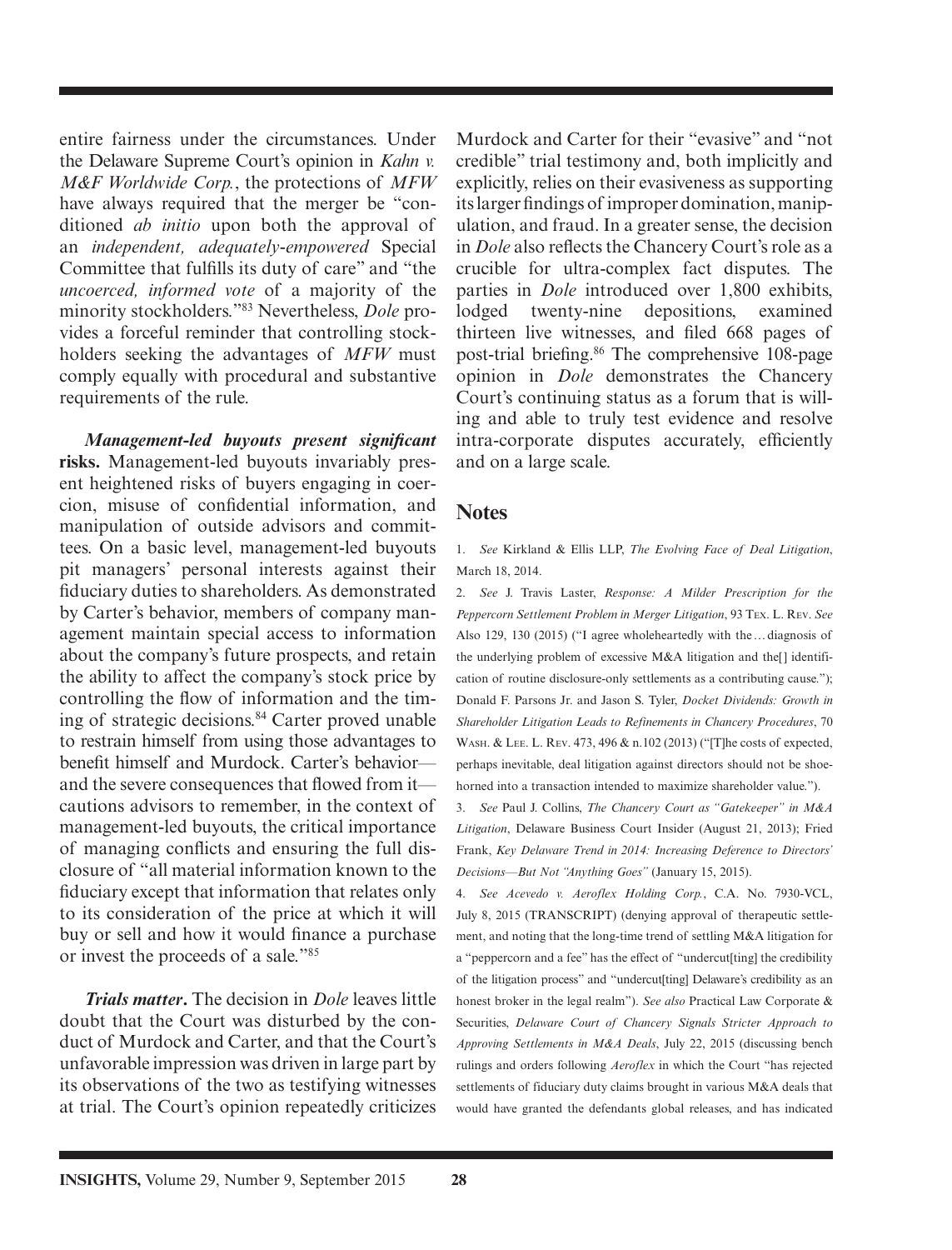its unwillingness to continue approving settlements and attorney fees in return for releases that extend beyond the grounds for the underlying claims").

5. *See* Parsons and Tyler, *supra* note 2, at 494-95 ("Recent precedents like *Southern Peru* make clear that there is enormous upside potential to zealous advocacy of shareholders' rights—assuming, of course, that the plaintiffs' claim is meritorious and the harm caused by the defendants' misconduct is extreme, as occurred in Southern Peru.").

6. *In re Southern Peru Copper Corp. S'Holder Deriv. Litig.*, 30 A.3d 60 (2011); *Americas Mining Corp. v. Theriault*, 51 A.3d 1213 (2012).

7. *In re Rural/Metro Corp. S'Holders Litig.*, 102 A.3d 205 (2014).

8. 2015 WL 5052214 (Del. Ch. Aug. 27, 2015).

9. The \$148 million damages award is surpassed only by then-Chancellor Strine's award of \$1.263 billion in damages in *In re Southern Peru Copper*, *see supra* note 6, and Vice Chancellor Laster's award of \$171 milliion in damages in *In re El Paso Pipeline Partners, L.P. Deriv. Litig.*, 2015 WL 1815846 (April 20, 2015).

10. \*4. Dole is one of the world's largest producers and marketers of fresh fruits and vegetables. *Id.*

11. *Id.*

12. *Id.* Murdock also entered into a forward sale covering an additional block of stock. *Id.* at \*4 n.5.

13. *Id.* at \*4

14. *Id.*

- 15. *Id.*
- 16. *Id.* at \*5.

17. *Id.* at \*5, n.6. *See also id.* at \*5 ("Murdock testified that he was 'the boss' at Dole, and '[t]he boss does what he wants to do.'").

18. *Id.* at \*6. Deutsche Bank, though already privately advising Murdock on take-private transactions, later agreed to serve as an advisor to Dole's board on possible spin-offs of select businesses. The Court criticized Deutsche Bank for "act[ing] improperly by favoring Murdock and treating him as the bank's real client in transactions before the Merger, even when Deutsche Bank was officially representing Dole," but ultimately concluded that Deutsche Bank had not knowingly participated in any breach of fiduciary duty. *Id.* at \*1.

- 19. *Id.* at \*9-10.
- 20. *Id.*
- 21. *Id.* at \*10.
- 22. *Id.* at \*17.
- 23. *Id.* at \*2.
- 24. *Id.* at \*11.
- 25. *Id.*
- 26. *Id.*
- 27. *Id.* at \*1, 11, 20, 27.
- 28. *Id.* at \*15.

29. *Id.*

30. 67 A.3d 496 (Del. Ch.2013), *aff'd sub nom., Kahn v. M & F Worldwide Corp.*, 88 A.3d 635 (Del. 2014).

- 31. 2015 WL 50522214, at \*1.
- 32. *Id.* at \*17.
- 33. *Id.* at \*15-16.
- 34. *Id.* at \*16-17.
- 35. *Id.*
- 36. *Id.*
- 37. *Id.*
- 38. *Id.*
- 39. *Id.* at \*18.
- 40. *Id.*

43. *Id.*

- 41. *Id.*
- 42. *Id.* at \*18-19.
- 44. *Id.* at \*22-23.
- 45. *Id.*
- 46. *Id.* at \*23.
- 47. *Id.* at \*17, 23.
- 48. *Id.* at \*24.
- 49. *Id.*
- 50. *Id.* at \*25. 51. *Id.* at \*2.
- 52. *Id.* at \*3.
- 
- 53. *Id.* at \*1, 25-26.

54. *Id.* at \*26 (quoting *Cinerama, Inc. v. Technicolor, Inc.*, 663 A.2d 1156, 1163 (Del. 1995).

55. *Id.* at \*26, 31. "The concept of entire fairness 'certainly incorporates the principle that a cash-out merger must be free of fraud or misrepresentation." *Id.* at \*26 (quoting *Rabkin v. Philip A. Hunt Chem. Corp*., 498 A.2d 1099, 1104 (Del. 1985)).

56. *Id.*

57. *Id.* at \*30.

58. *Id.* at \*31. Before trial, the Court found triable questions of fact regarding the committee's independence. *Id*. at \*1. In particular, the Court found that Murdock's "retributive threats" against outside directors—including berating outside directors and forcing at least one disagreeable outside director off the board—could have "influence[d] the thinking and actions" of the committee members. *Id.* at \*28, n.15. Based on the evidence at trial, the Court concluded that the committee "carried out its task with integrity" and undertook "heroic" efforts to negotiate against Murdock. *Id.* at \*1, 31. "But even the most motivated, skilled, and well-advised special committee cannot achieve a fair result if those in control of the corporation deliberately undermine its efforts." *Id.* at \*29.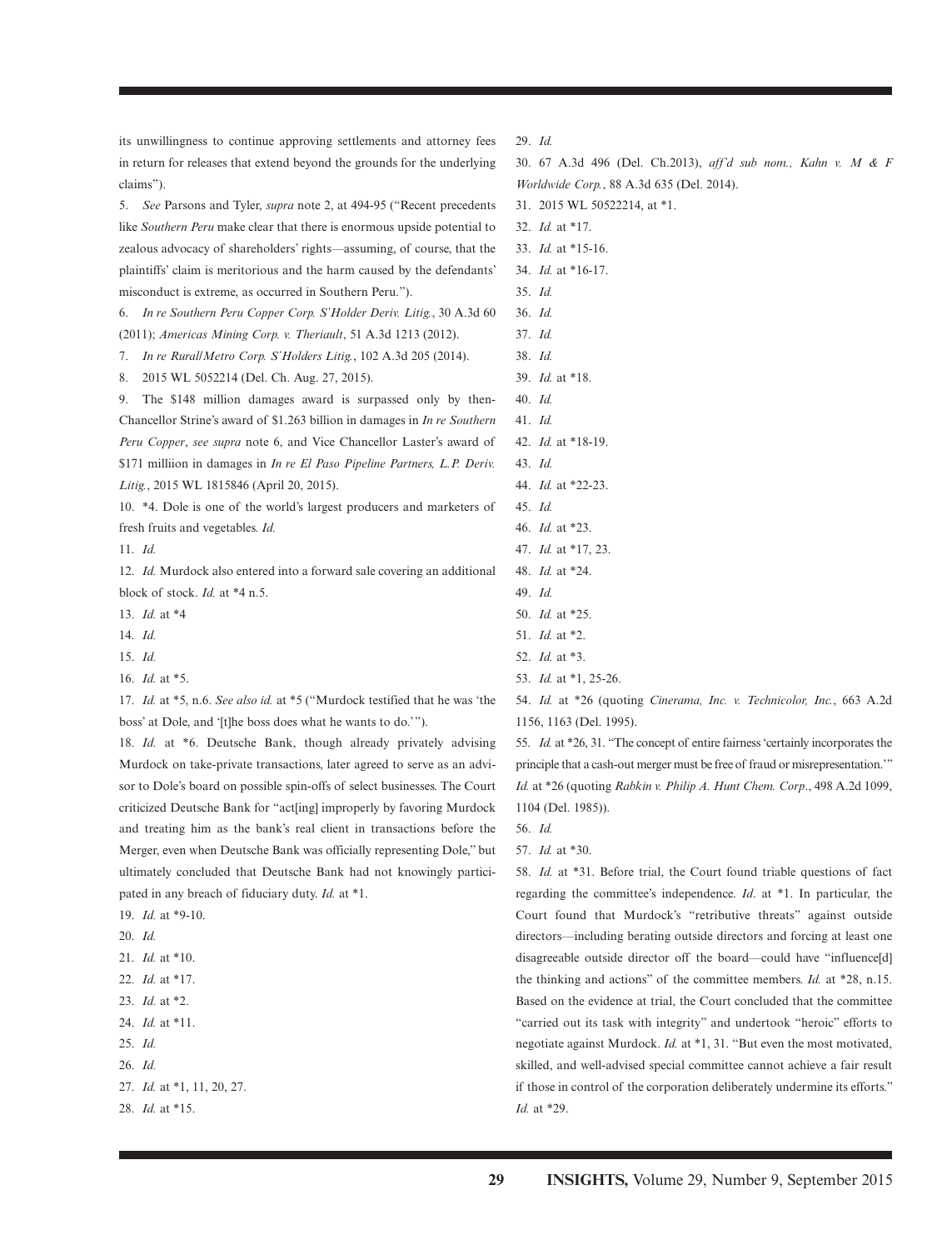59. *Id.* at \*32.

60. *Id.* at \*34, 37.

61. *Id.* at \*35-36.

62. *Id.* at \*36.

63. *Id.* at \*38 ("A ruling that a transaction is not entirely fair does not automatically result in liability for the defendants.").

64. *Id.* at \*39 ("As this court held in [*In re Emerging Commc'ns, Inc.*, 2004 WL 1305745 (Del. Ch. May 3, 2004)], a provision like the Exculpatory Clause 'does not apply to [a defendant] in his capacity as [a] controlling stockholder."").

65. *Id*.

66. 2004 WL 1305745 (Del. Ch. May 3, 2004).

67. 2015 WL 5052214, at \*39.

68. *Id.*

69. *Id.* at \*40. "Under 8 Del. C. § 102(b)(7), a corporation may adopt a provision in its certificate of incorporation exculpating its directors from monetary liability for an adjudicated breach of their duty of care. Although legislatively possible, there currently is no statutory provision authorizing comparable exculpation of corporate officers." *Gantler v. Stephens*, 965 A.2d 695, 709 n. 7 (Del. 2009).

70. 2015 WL 5052214, at \*39-40.

71. *Id.*

72. *Id.* at \*41.

73. A claim of aiding and abetting breach of fiduciary duty under Delaware law has four elements: (i) the existence of a fiduciary relationship, (ii) a breach of the fiduciary's duty, (iii) knowing participation in the breach, and (iv) damages proximately caused by the breach. *See Malpiede v. Townson*, 780 A.2d 1075, 1096 (Del. 2001). Drawing on prior precedent, the Court in *In re Dole Food Co*. provided the following list of "illustrative factors" relevant to whether a secondary actor knowingly participated in the breach: (i) "[t]he nature of the tortious act that the secondary actor participated in or encouraged, including its severity, the clarity of the violation, the extent of the consequences, and the secondary actor's knowledge of these aspects"; (ii) "[t]he amount, kind, and duration of assistance given, including how directly involved the secondary actor was in the primary actor's conduct"; (iii) "[t]he nature of the relationship between the secondary and primary actors"; and (iv) "[t]he secondary actor's state of mind." 2015 WL 5052214, at \*42.

74. *Id.* at \*41-44. The Court rejected the plaintiffs' argument that Deutsche Bank "knowingly participated" in a breach of fiduciary duty because it received confidential Dole information through Carter. "In my view, a fiduciary sharing of information with an affiliated stockholder and its advisors, standing alone, is not inherently a breach of duty. It depends on what the provider and recipients do with the information, including whether they use the information to the detriment of the corporation and its stockholders or to benefit themselves improperly." *Id.* at \*43.

75. *Id.* at \*45 (quoting *Gesoff v. IIC Indus., Inc*., 902 A.2d 1130, 1154 (Del. Ch. 2006)).

76. *Id.* The Court's holding in this regard departs in some sense from recent decisions finding transactions not entirely fair, but awarding no damages because the prices were fair, *see, e.g., In re Nine Sys. Corporation Shareholders Litig*., 2014 WL 4383127 (Del. Ch. Sept. 4, 2014); *Ross Holding & Mgmt. Co. v. Advance Realty Grp*., 2014 WL 4374261, at \*1 (Del. Ch. Sept. 4, 2014), though these cases are likely distinguishable insofar as they presented more speculative damages theories or did not involve findings of fraud.

77. *Id.* at \*45-46.

78. *Id.* at \*1. The appraisal proceeding was mooted by the damages award. *Id.* at \*47.

79. *See supra* note 76; Wilson Sonsini Goodrich & Rosati, *The Delaware Court of Chancery Finds Two Transactions Were Not Entirely Fair, but Awards No Damages Where the Prices of the Transactions Were Fair* (September 15, 2014).

80. 2015 WL 5052214, at \*36.

81. *Id.* at \*1. *"*[O]nce a breach of duty is established, uncertainties in awarding damages are generally resolved against the wrongdoer." *Id.* at \*44 (quoting *Thorpe v. CERBCO, Inc.*, 1993 WL 443406, at \*12 (Del. Ch. Oct. 29, 1993)).

82. *Id*. at \*1.

83. *M&F Worldwide Corp.*, 88 A.3d at 644 (emphasis added).

84. *See* Robert F. Bruner and Lynn Sharp Paine, *Management Buyouts and Managerial Ethics*, 30(2) CALIFORNIA MANAGEMENT REVIEW 89, 91-92 (Winter 1988).

85. *Kahn v. Tremont Corp.*, 1996 WL 145452, at \*16 (Del. Ch. Mar. 21 1996).

86. 2015 WL 5052214, at \*3.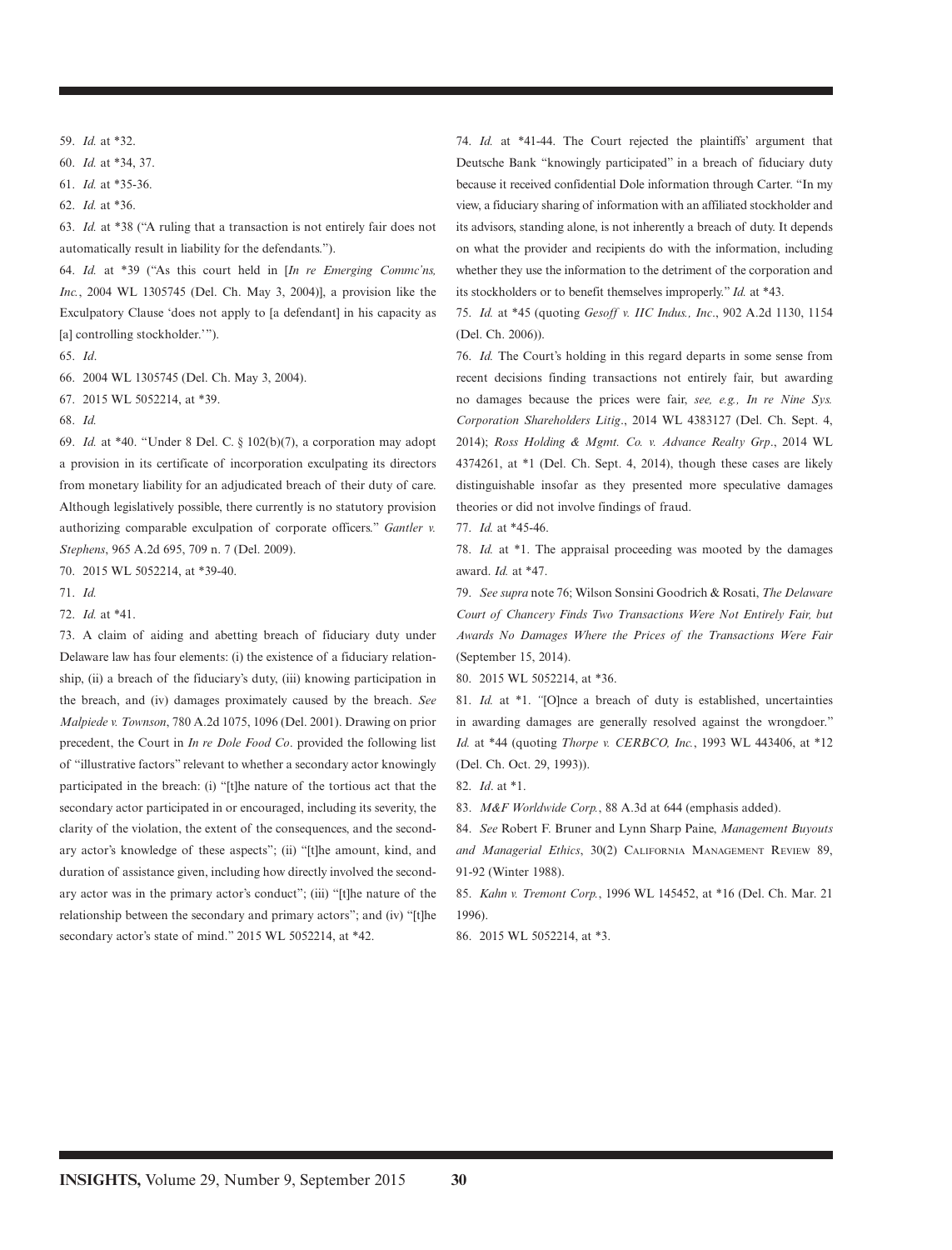# **CLIENT MEMOS**

*A summary of recent memoranda that law fi rms have provided to their clients and other interested persons concerning legal developments. Firms are invited to submit their memoranda to the editor. Persons wishing to obtain copies of the listed memoranda should contact the firms directly.* 

#### **Akin, Gump, Strauss, Hauer & Feld LLP Washington, DC (202-887-4000)**

#### **SDNY Judge Berman Enjoins SEC Administrative Proceeding as "Likely Unconstitutional" (August 14, 2015)**

A discussion of a federal district court decision finding that the SEC's procedure in hiring administrative law judges was "likely unconstitutional" and preliminarily enjoining an administrative proceeding against a former Standard & Poor's Rating Services executive.

#### **Baker & Hostetler LLP Denver, CO (303-861-0600)**

#### **District Court Follows Supreme Court's Lead in** *Halliburton* **(July 31, 2015)**

A discussion of a federal district court decision, on remand from the Supreme Court's *Halliburton* decision, determining that it was Halliburton's—not the plaintiff's—burden not only to rebut the *Basic* presumption of reliance but also to disprove price impact altogether.

#### **Cahill Gordon & Reindel LLP New York, NY (212-701-3000)**

#### **FCPA Developments: BNY Mellon Agrees to Pay \$14.8 Million in SEC Settlement (August 25, 2015)**

A discussion of a settled SEC enforcement action against BNY Mellon involving charges of violating of the Foreign Corrupt Practices Act (FCPA) for providing internships to family members of foreign officials affiliated with a Middle Eastern sovereign wealth fund.

#### **Cybersecurity Developments and the Growing Role of Senior Executives and Directors (August 31, 2015)**

A discussion of the need for senior executives and directors to be proactive in their oversight and monitoring of the implementation and continued refinement of their company's cybersecurity controls and processes.

#### **Chapman and Cutler LLP Chicago, IL (312-845-3000)**

#### **SEC Seeks Comments on FINRA Proposed Rule Changes Addressing External Personal Accounts of Associated Persons (August 14, 2015)**

A discussion of a FINRA proposed rule change addressing external personal accounts opened or established by associated persons of FINRA member firms.

#### **Dechert LLP Philadelphia, PA (215-994-4000)**

#### **SEC Issues Settled Enforcement Action Against Investment Adviser, Its President and Senior Officers for Compliance Program Violations (August 2015)**

A discussion of a SEC cease and desist order against Pekin Singer Strauss Asset Management Inc., a registered investment adviser, and its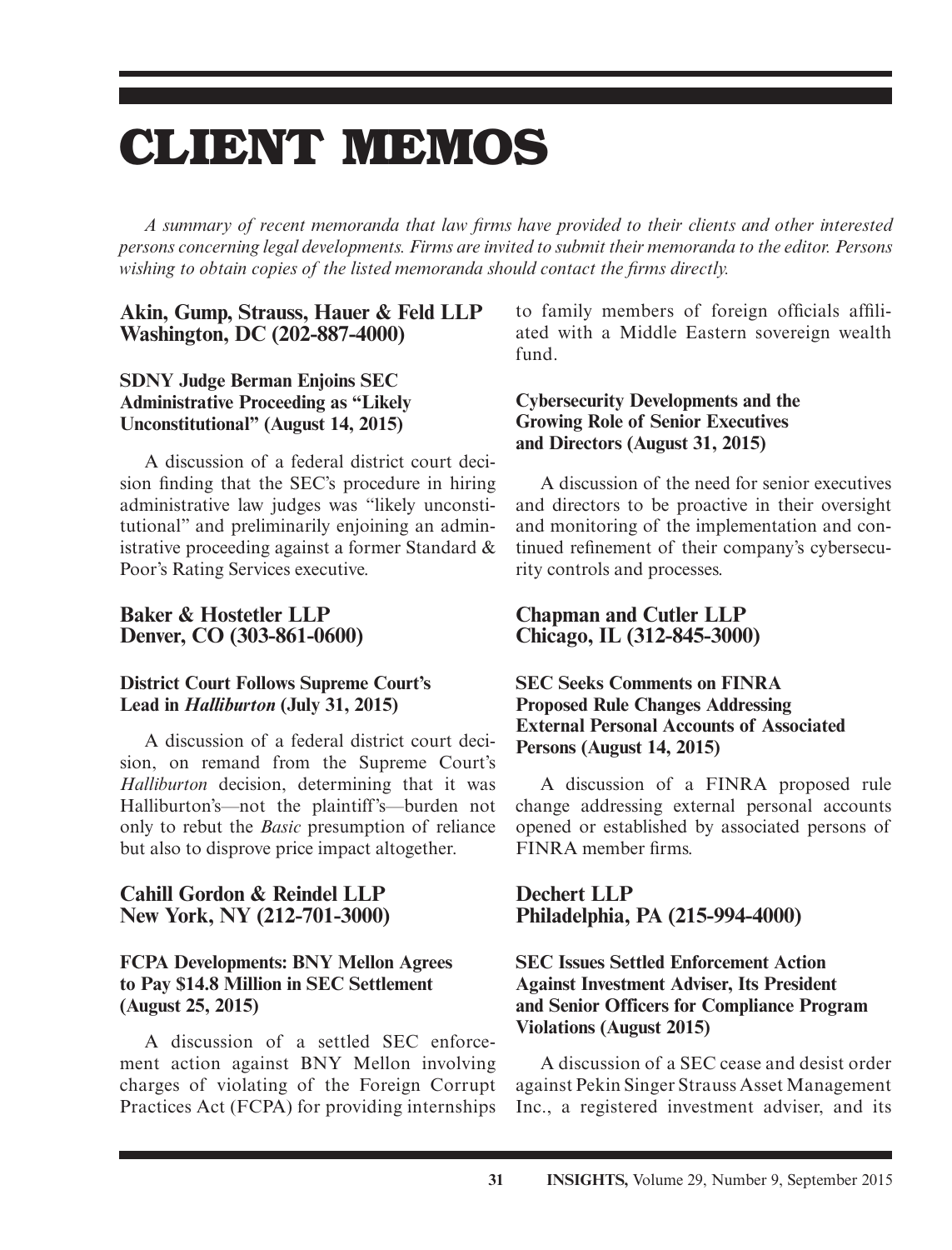former president and current co-CEO involving a number of compliance violations, including failing to conduct timely annual compliance reviews and failing to implement and enforce significant components of its compliance policies and procedures and code of ethics, among other things.

#### **The 15(c) Process Continues to be a Focus of the SEC Enforcement Staff (August 2015)**

A discussion of two recent SEC Enforcement Division administrative settlements, *In the Matter of Commonwealth Capital Management, et. al*. and *In the Matter of Komitzer Capital Management, et al.*, in which the staff alleged deficiencies in the process that certain mutual funds used to renew the annual advisory contract with their investment advisers, as required by Section 15(c) of the Investment Company Act of 1940.

#### **Drinker Biddle & Reath LLP Philadelphia, PA (215-988-2700)**

#### **Federal Court Rejects Invalid Theory of FCPA "Accomplice" Liability (August 21, 2015)**

A discussion of a federal district court decision, *United States v. Hoskins* (D. Conn. Aug. 13, 2015), holding that a foreign national cannot be subject to criminal liability under the FCPA when the defendant is not an agent of a domestic concern and did not commit the alleged acts while physically present in the United States.

#### **Gibson, Dunn & Crutcher LLP Los Angeles, CA (213-329-7870)**

#### **M&A Report: 2015 Mid-Year Activism Update (August 10, 2015)**

A discussion of shareholder activism activity involving publicly traded domestic companies during the first half of 2015.

#### **King & Spalding LLP Atlanta, GA (404-572-4600)**

#### **Know Your Limits: Section 162(m) and Excess Equity Grants (July 2015)**

A discussion of the uptick in stockholder derivative litigation related to equity compensation granted to named executive officers that exceed the plan share limits and the practices that companies should follow to avoid compromising the qualification of equity compensation as "performance-based" for purposes of Section 162(m) of the Internal Revenue Code.

#### **SEC Brings Heightened Scrutiny to the Real Estate Fund Industry (August 19, 2015)**

A discussion of the expansion of the SEC's focus on private equity funds to ancillary asset classes, including private equity real estate funds. The areas of most concern to the SEC are fees, expense allocations, valuations and co-investment allocation.

**Latham & Watkins LLP Los Angeles, CA (202-637-2200)** 

#### **How to Navigate the SEC's Proposed Mandate on Clawbacks (August 4, 2015)**

A discussion of the need for companies to start planning for the broad clawback policies and clawback-related disclosures that will be required of all U.S. public companies under the clawback rules recently proposed by the SEC.

#### **FINRA's New Research Rules (August 27, 2015)**

A discussion of two FINRA regulatory notices announcing the effective dates for new equity and debt research rules, Rules 2241 and 2242, recently approved by the SEC.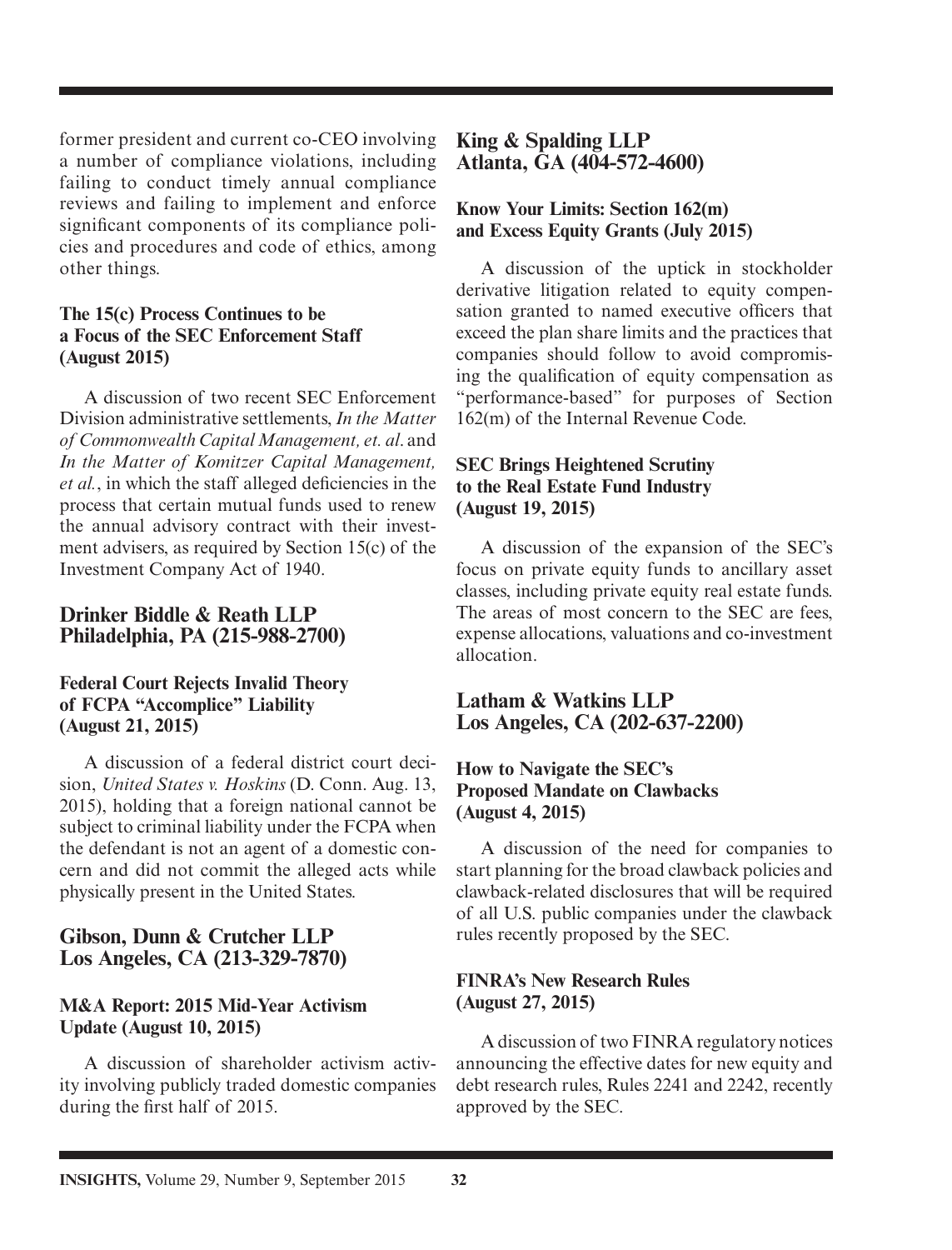**Morgan Lewis & Bockius LLP Washington, DC (202-739-3000)**

#### **New SEC and PCAOB Proposals Related to Audit Committee Disclosure and Audit Quality (July 2015)**

A discussion of a SEC concept release relating to audit committee reporting requirements and two PCAOB releases, which together evidence a coordinated approach to addressing investor requests for additional information about how audit committees oversee independent auditors and evaluate their performance and about the quality of audits.

#### **Morris, Nichols, Arsht & Tunnell LLP Wilmington, DE (302-658-9200)**

#### **2015 Amendments to Delaware's Alternative Entity Statute (August 2015)**

A discussion 2015 amendments to three of Delaware's four "alternative entity" statutes—the Delaware Limited Liability Company Act, the Delaware Revised Uniform Limited Partnership Act and the Delaware Revised Uniform Partnership Act.

#### **Orrick, Herrington & Sutcliffe LLP San Francisco, CA (415-773-5700)**

#### **SEC Guidance Supports Its Position That Internal Whistleblowers Are Protected under the Dodd-Frank Act (August 6, 2015)**

A discussion of interpretive guidance issued by the SEC elaborating its view that the antiretaliation provisions of the Dodd-Frank Act apply equally to tipsters who claim retaliation after reporting internally, as well as those who are retaliated against after reporting information to the SEC.

#### **Shearman & Sterling LLP New York, NY (212-848-4000)**

#### **Court Upholds Partial Invalidation of SEC Conflict Minerals Rule (August 19, 2015)**

A discussion of a decision by the U.S. Court of Appeals for the District of Columbia, in *National Association of Manufacturers v. Securities and Exchange Commission*, upholding its earlier ruling that requiring companies to describe their products as having "not been found to be 'DRC conflict free'" is unconstitutional, thereby invalidating part of the SEC's conflict minerals rule.

#### **Sullivan & Cromwell LLP New York, NY (212-588-4000)**

#### **Proxy Access Bylaw Developments and Trends (August 18, 2015)**

A discussion of developments in the area of proxy access, including an analysis of company responses to shareholder proxy access proposals received during 2015 and key proxy access terms and the emergence of market trends.

#### **Venable LLP Baltimore, MD (410-244-7400)**

#### **ISS Releases 2016 Policy Survey (August 6, 2015)**

A discussion of the annual Institutional Shareholder Services (ISS) Policy Survey, which seeks comment on a wide range of corporate governance matters and generally is a good indicator of the areas for which ISS is considering a policy change for voting recommendations. Among the issues addressed are proxy access, director compensation, unilateral board amendments to organizational documents, pre-IPO bylaws and non-GAAP measures.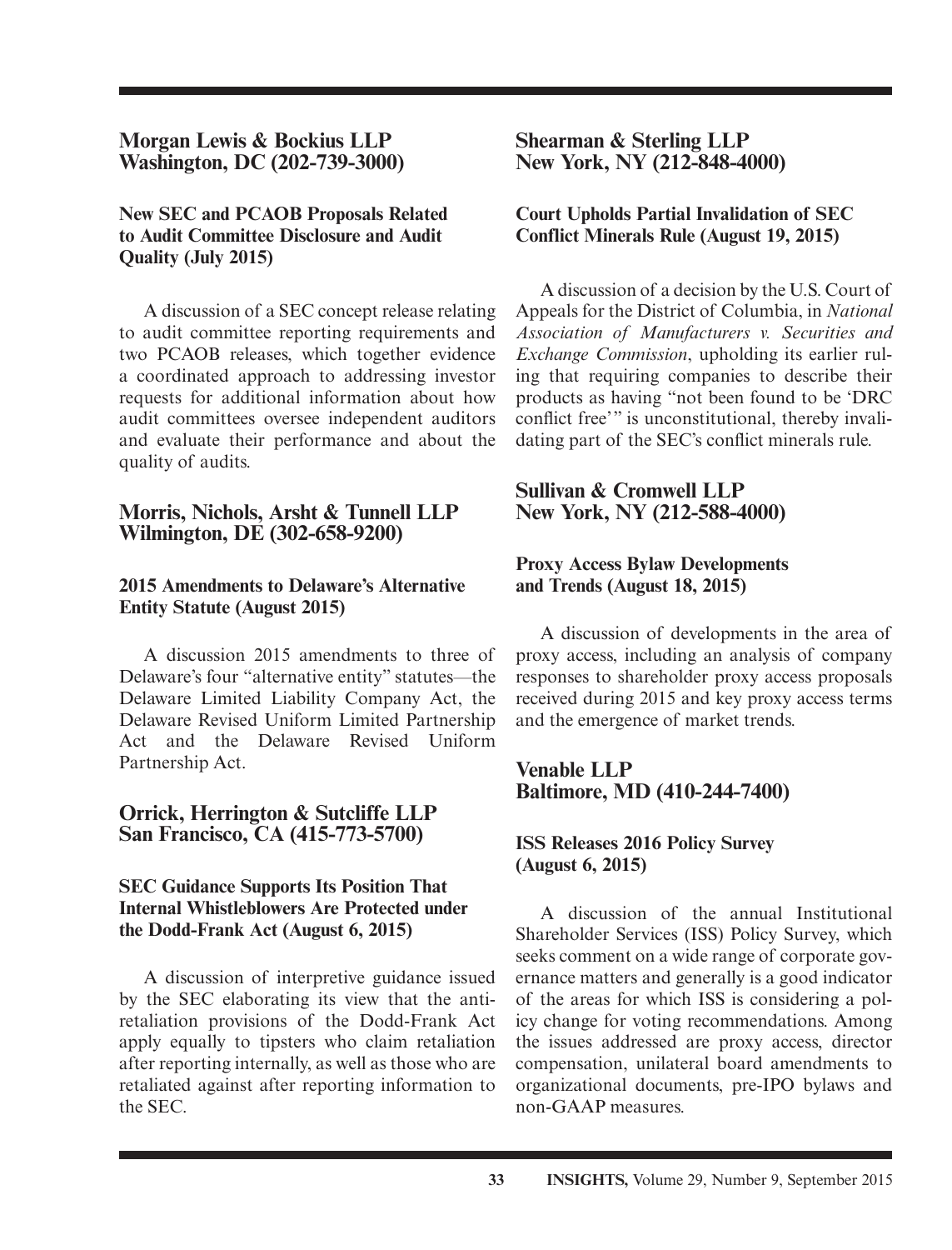## **INSIDE THE SEC**

## **SEC Adopts Pay Ratio Rule**

#### **By Laura D. Richman, Michael L. Hermsen, Robert F. Gray, Jr., and Ryan J. Liebl**

The Securities and Exchange Commission has adopted a pay ratio disclosure rule, requiring public companies to compare the compensation of their chief executive officer to the median compensation of their other employees.<sup>1</sup> The new pay ratio disclosure rule is contained in new paragraph (u) of Item 402 of Regulation S-K. It requires public companies to disclose:

- The median of the annual total compensation of all employees other than the chief executive officer;
- The annual total compensation of the chief executive officer; and
- The ratio of these amounts.

The SEC has provided a transition period so that the initial pay ratio disclosure will be required with respect to compensation for a company's first full fiscal year that begins on or after January 1, 2017. Therefore, calendar year-end companies will first be required to include pay ratio disclosure in 2018.

#### **The Pay Ratio Disclosure Rule**

For the purposes of the pay ratio rule, the term "employee" means an individual employed by the company or its consolidated subsidiaries as of any date (determined by the company) within the last three months of the company's last completed fiscal year. In addition to full-time employees and employees based in the United States, the term includes:

- Employees based outside of the United States;
- Part-time employees;
- Temporary employees; and
- Seasonal employees.

Independent contractors and leased workers are not considered employees for the purposes of the pay ratio disclosure rule if they are employed by, and have their compensation determined by, an unaffiliated third party. Individuals who become employees as a result of a business combination or acquisition can be omitted from the company's identification of the median employee for the fiscal year in which the transaction became effective, provided that certain information is otherwise disclosed.

The SEC has provided two limited exemptions that permit companies to exclude certain employees located in non-US jurisdictions from the pay ratio calculation. First, the final rule provides an exemption for employees in a foreign jurisdiction in which data privacy laws or regulations are such that, despite the company's reasonable efforts to obtain and process the information necessary to comply with the pay ratio disclosure rule, the company is unable to do so without violating those data privacy laws or regulations. However, this exemption requires that, at a minimum, the company must use or seek an exemption or relief from such laws or regulations. Second, the rule provides a *de minimis* exemption for non-US employees representing 5 percent or less of a company's total employees. Any employees excluded under the privacy law exemption will count towards the 5 percent limit. If any employees in a foreign jurisdiction are excluded from the

Laura D. Richman is counsel, and Michael L. Hermsen, Robert F. Gray, Jr., and Ryan J. Liebl are partners at Mayer Brown LLP.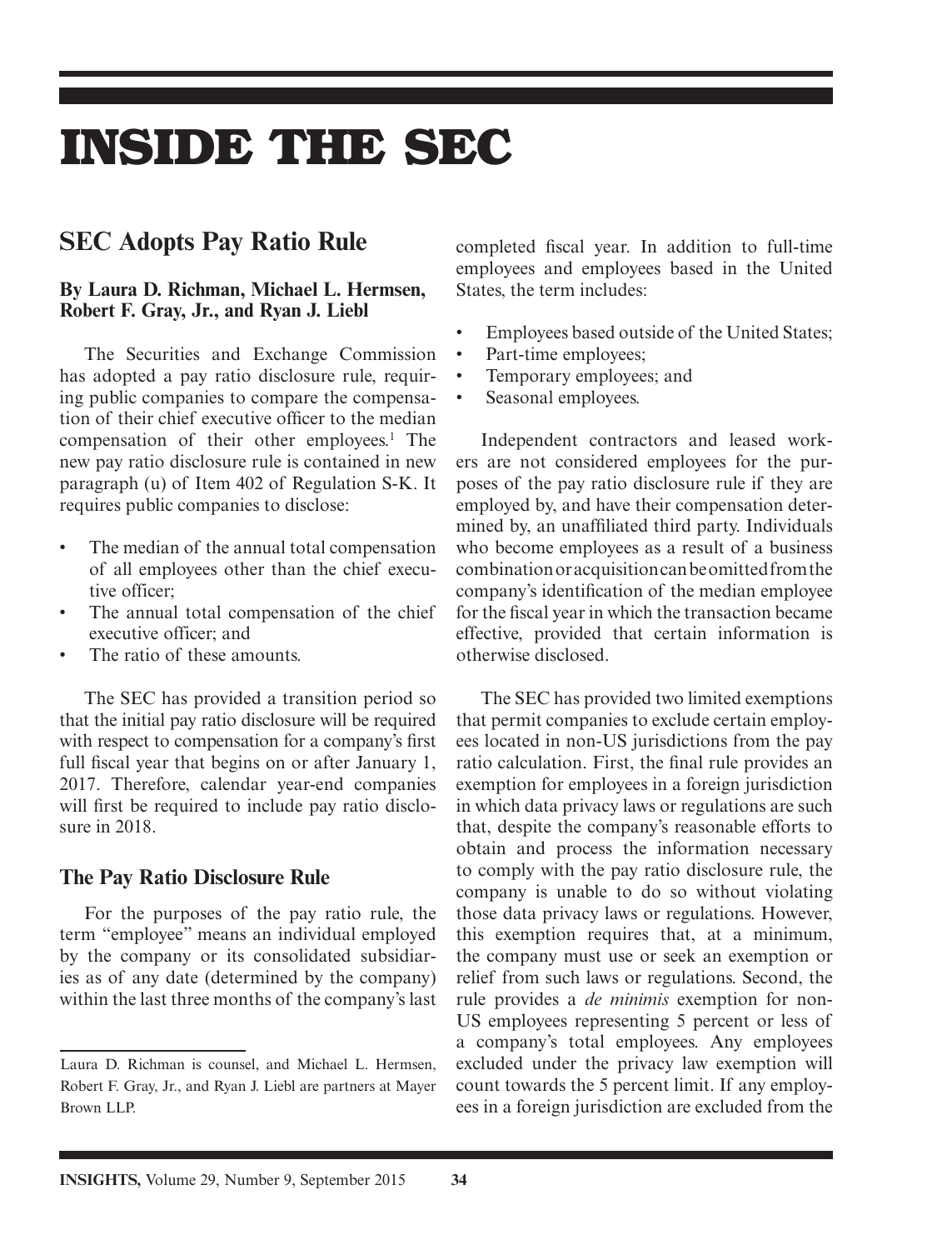pay ratio calculation, all employees in that jurisdiction (other than the chief executive officer) must be excluded from the calculation.

Generally, the pay ratio disclosure will be provided in filings that require executive compensation disclosure pursuant to Item 402 of Regulation S-K, such as proxy and information statements, annual reports on Form 10-K and registration statements under the Securities Act of 1933 and the Securities Exchange Act of 1934. Smaller reporting companies, emerging growth companies, foreign private issuers, MJDS filers (i.e., registrants filing under the US Canadian Multijurisdictional Disclosure System) and registered investment companies will not be subject to the pay ratio disclosure requirement.

The pay ratio disclosure rule gives companies flexibility to select a method for identifying a median that is appropriate to the size and structure of their businesses and compensation programs. Companies may identify the median employee based on any consistently used compensation measure, such as compensation amounts reported in its tax and/or payroll records. Companies will be permitted to identify the median based on total compensation regarding their full employee population. Alternatively, they may do so by using a statistical sample or another reasonable method.

Once the median employee has been identified pursuant to one of the methods described above, the total compensation for the median employee will have to be calculated for the last completed fiscal year, consistent with the requirements for calculating the chief executive officer's total compensation for the same fiscal year for purposes of the summary compensation table.

The final rule permits a company to choose any date during the last three months of the fiscal year for the purpose of identifying the median employee. In addition, the final rule permits companies to identify the median employee

only once every three years, as long as there has been no change in the employee population or employee compensation arrangements that would significantly change the pay ratio disclosure. If, during those three years, the median employee's compensation changes, or the median employee has left the company, the company may substitute another employee with substantially similar compensation as its median employee.

The new rule permits a company to annualize the compensation for all permanent employees, whether full-time or part-time, who were employed on the calculation date, but who did not work for the company for the full fiscal year. The rule does not permit annualization for temporary or seasonal employees. In addition, the pay ratio disclosure rule does not permit the use of full-time-equivalent adjustments for the required pay ratio disclosure. However, a company is permitted to derive and disclose an additional ratio using full-time equivalent adjustments.

In determining the median employee, a company is permitted to use a cost-of-living adjustment for employees living in jurisdictions other than the jurisdiction in which the chief executive officer resides. If a company uses a cost-of-living adjustment, and the median employee resides in a different jurisdiction than the chief executive officer, the company must use the same cost-of-living adjustment in calculating the median employee's annual total compensation. In that event, the pay ratio disclosure must be provided two ways—including the costof- living adjustment and excluding the cost-ofliving adjustment.

The rule requires a brief, non-technical overview of the methodology used to identify the median employee and any material assumptions, adjustments or estimates used to identify the median employee or to determine total compensation or elements of total compensation. If a company uses a consistently applied compensation measure to determine the median employee,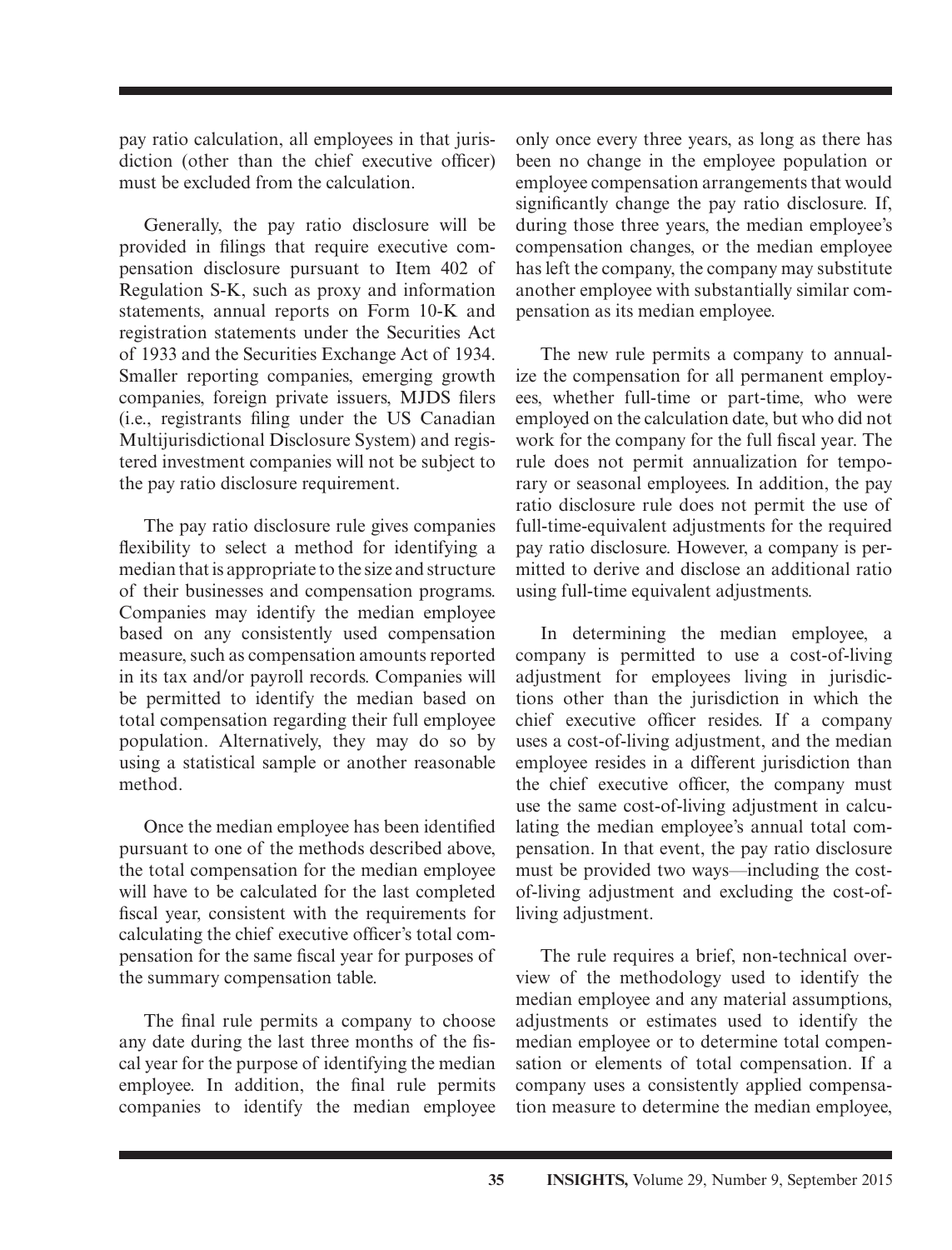it will have to disclose the measure used. If statistical sampling is used, the size of the sample and the estimated whole population should be disclosed, as well as material assumptions used in determining sample size.

### **Practical Considerations**

#### **Timing**

Public companies will not be required to include pay ratio disclosures in their proxy statements for the next two proxy seasons—pay ratio disclosure will not be required until the 2018 proxy season at the earliest. Meanwhile, there may be litigation or legislative responses challenging the SEC's pay ratio rule. These responses may echo points raised by the two dissenting SEC commissioners at, and subsequent to, the meeting at which the final pay ratio disclosure rule was approved. However, public companies should assume that they will have to comply with this final rule and begin preparations in the near future to be able to provide the pay ratio disclosure on a timely basis.

#### **Preparation**

Companies should recognize that it may take a significant amount of time to determine the methodology they will use to calculate and report their pay ratio disclosure, to coordinate their reporting systems in various jurisdictions and to determine the ability to obtain and time involved to gather necessary information. Companies should evaluate their payroll and other compensation recordkeeping systems for planning purposes, develop strategies for compliance and consider how they will update their disclosure controls and procedures for pay ratio disclosure. Employees who have the responsibility to assemble the information to make the disclosure should be sure they understand what compensation programs the company has, including on a worldwide basis if the company has employees outside of the United States. This also should include an

understanding of how the company contracts with and makes payments to independent contractors in different jurisdictions if those workers are to be included for purposes of determining the median employee. In addition, it should be determined whether the gathered information needs to be adjusted to reflect differences in internal compensation reporting systems in various jurisdictions.

#### **Filed, Not Furnished**

Pay ratio disclosure will be "filed" as opposed to "furnished." As a result, it will be subject to securities law liabilities and the certifications required of the chief executive officer and the chief financial officer. Therefore, companies affected by the rule should use this period before the compliance date to make sure that they are in a position to provide pay ratio disclosure with confidence that the information they include in their SEC filings will be accurate and in compliance with the rule.

#### **Independent Contractors**

In order to not be considered an employee for purposes of the pay ratio disclosure rules, an independent contractor must be employed by, and have his or her compensation determined by, unaffiliated third parties. Companies with a significant number of independent contractors will need to determine whether each individual is an employee for purposes of the new rules. Sooner rather than later companies should begin determining whether an independent contractor is employed by an unaffiliated party and whether more information is needed to make this determination.

#### **Statistical Sampling or All-Employee Data**

A company also should determine whether it would prefer to disclose its pay ratio using statistical sampling or by gathering complete pay data for all employees, if it has existing systems in place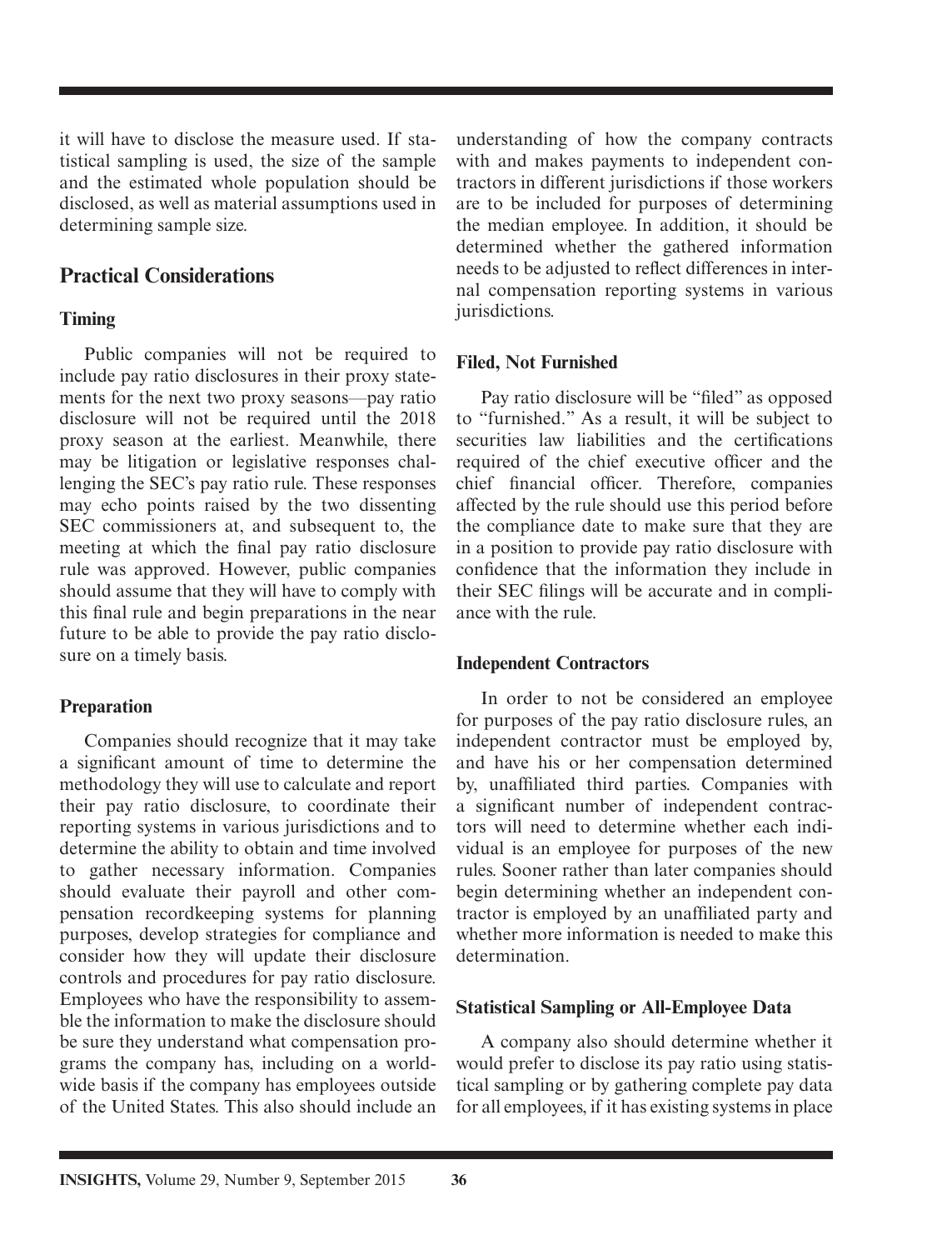that make it more convenient. To the extent a company plans to use statistical sampling, it may find it useful to try various sampling methods to determine which is the most appropriate, given the company's specific facts and circumstances. It is important to use a sampling measure that can be justified and supported with a methodology that can be repeated.

#### **Non-U.S. Privacy Law Exemption**

If a company with employees outside the United States determines that there is a foreign data privacy law that would be violated by complying with the SEC's pay ratio disclosure rule, it will need to take the steps necessary to use, or seek an exemption to or other relief from such foreign law. If the company is unable to qualify for an exemption, or receive a waiver, it will need to obtain an opinion of counsel from the foreign jurisdiction in order to rely on the exemption for pay ratio disclosure provided by the final rule. Because these measures are likely to be timeconsuming, companies with an employee population outside of the United States should begin reviewing the applicable data privacy laws and regulations to ascertain whether there are any conflicts with the SEC rule and, if so, to determine the process they will need to follow to satisfy the SEC's foreign data privacy law exemption.

#### *De Minimis* **Foreign Employee Exemption**

Companies with employees in multiple jurisdictions outside of the United States should identify the jurisdictions in which 5 percent or less of their total employee population is located to determine which jurisdictions, if any, they plan to exclude using the *de minimis* foreign employee exemption. Because all employees in a foreign jurisdiction must be excluded if any are excluded, and because employees excluded due to the privacy exemption count toward the 5 percent threshold for the *de minimis* exemption, companies in this situation may want to balance the relative difficulties of gathering the information

with respect to employees in such jurisdictions to determine how best to apply the exemption, if at all.

#### **Cost-of-Living Adjustment**

Companies should explore whether they want to apply cost-of-living adjustments to identify their median employee and to determine such employee's annual compensation. Presumably, a company only will present a pay ratio with a cost-of-living adjustment if it shows a lower ratio, which may be helpful in supporting a company's say-on-pay proposal. However, in order to use a cost-of-living adjustment for the pay ratio, the company also must give non-adjusted numbers. It is likely that people who view pay ratio disclosure as a means to achieve pay equity, and journalists who seek a more dramatic story, will focus on the unadjusted number even when the adjusted ratio is presented. Therefore, part of the assessment may be whether it is worth the time and effort to calculate pay ratio on both a cost-of-living adjusted and a non-adjusted basis.

#### **Privacy Issues**

While gathering the necessary data for the pay ratio disclosure, companies should review all applicable privacy laws and regulations, even when the privacy exemption does not apply. For example, while the company must identify a specific employee as its median employee, it must be careful when preparing its narrative disclosure not to violate any privacy laws and provide information that will identify the individual whose compensation data is being presented.

A privacy quandary can arise where a company uses a cost-of-living adjustment that results in the median employee being from a jurisdiction where the company has a very small number of employees. When a company uses a cost-of-living adjustment, the pay ratio rule requires the company to disclose the median employee's jurisdiction if that employee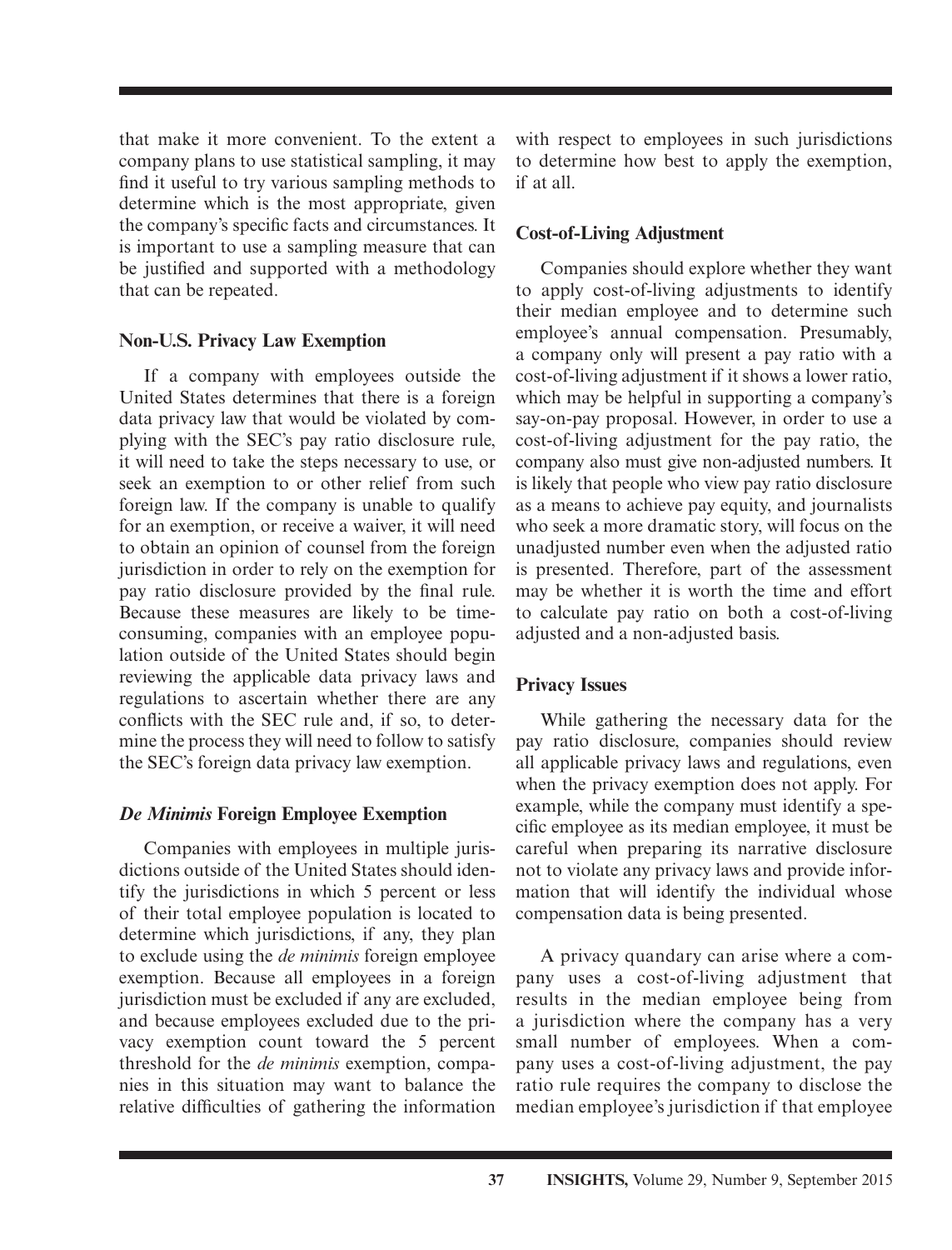resides in a jurisdiction other than the chief executive officer's jurisdiction. Yet, companies are not supposed to provide information that could identify the specific individual who is the median employee. If this situation arises, a company should consider carefully the pay ratio disclosure before it is made.

#### **Early Adoption**

To date, a small number of companies have provided some pay ratio disclosure in their proxy statements. Companies that are considering being early adopters of pay ratio disclosure or that would like to get a sense of how some companies have addressed this disclosure may want to review these examples. However, such disclosures are contained in proxy statements that were prepared before the final pay ratio disclosure rules were adopted. Therefore, they should be reviewed more for background and style and not as precedents for compliance with the new requirements.

#### **Additional Narrative Explanations**

Companies should consider whether, in addition to required disclosures, they want to provide additional narrative explanations. The narrative portion of the pay ratio disclosure may be sensitive. Therefore, it may be worthwhile to spend time drafting and reviewing possible disclosure even though pay ratio disclosure will not be required before the 2018 proxy season.

#### **Selecting a Benchmark Date**

The final rule gives companies the flexibility to select a date within the last three months of the fiscal year as of which the median employee will be determined. Companies might find it productive to assess fluctuations in the number and nature of their employee population during the last three months of 2015 and 2016 to determine if there is a specific timing that makes the most sense for their company.

#### **Disclosure Controls and Procedures**

Companies will need to update their disclosure controls and procedures to take into account the pay ratio disclosure rule. For example, the final rule permits companies to identify the median employee only once every three years, but only if there has not been a change in employee population or employee compensation arrangements that would significantly change the pay ratio disclosure. To retain the flexibility of relying on the identification of the median employee in a previous year, companies should develop a procedure to assess whether or not any such change has occurred. Similarly, it would be useful to have a procedure to provide prompt notice to the disclosure team if the median employee's compensation has changed to reflect a promotion or if that individual is no longer employed by the company.

#### **Alerting the Compensation Committee**

Even though the SEC has provided a relatively long lead time for compliance with pay ratio disclosure, it is important to update compensation committees on the final rule so that committee members can reflect on what impact, if any, the rule might have on their companies.

#### **Employee Morale Implications**

Companies also should consider the practical impact of pay ratio disclosure on its employee population. While employees as a group may share a general interest in the ratio of the chief executive officer's pay to the median employee, many employees may react to the pay ratio disclosure more personally, wanting to know why their compensation is in the bottom half or why their compensation is only in the middle of the compensation spectrum. Therefore, in addition to planning for public pay ratio disclosure, companies may want to begin planning on how they will handle internal employee communications on this subject.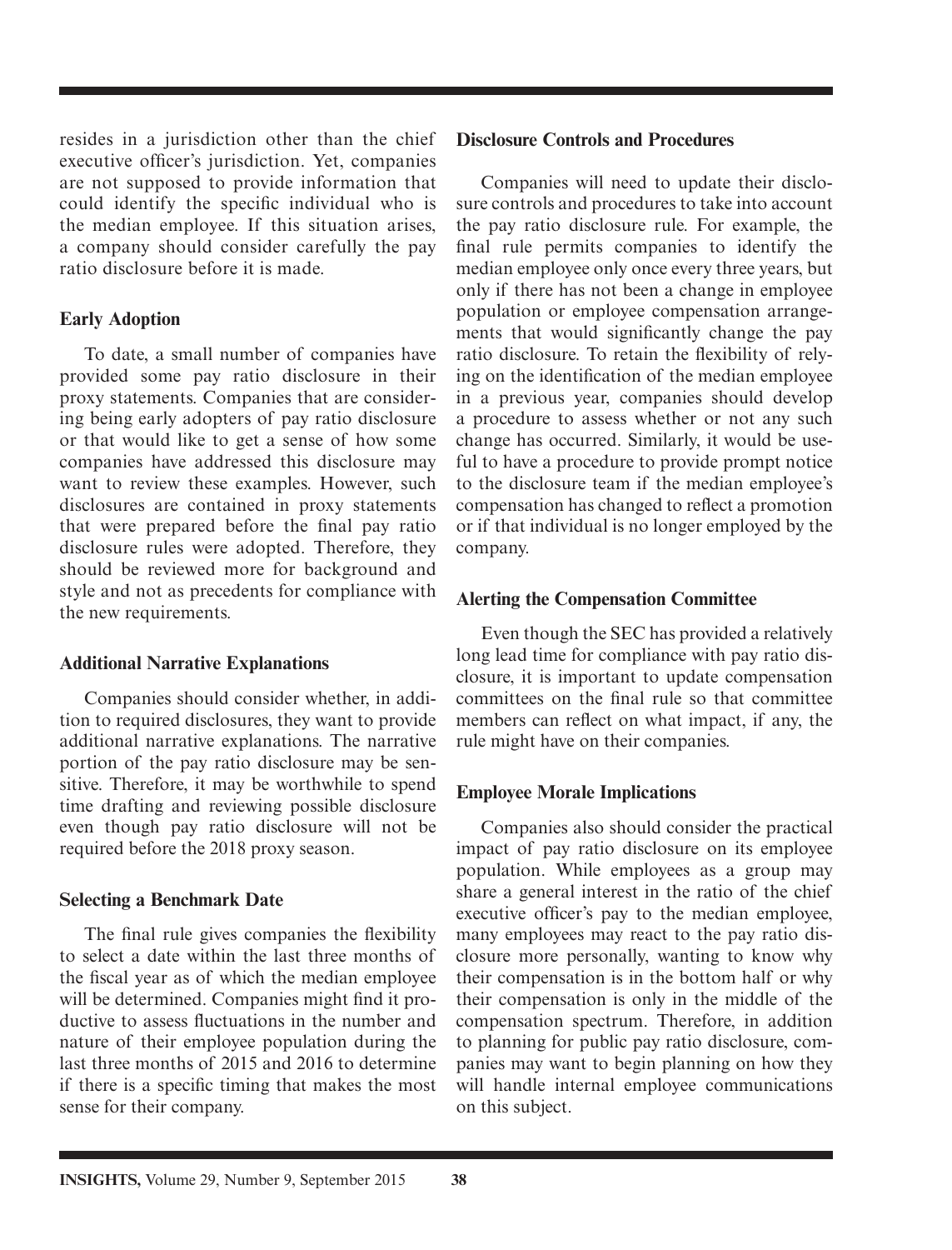#### **Conclusion**

The SEC has complied with its Dodd-Frank mandate by adopting a final pay ratio disclosure rule. Although there may be challenges to the rule, public companies should be operating under the assumption that pay ratio disclosure is becoming part of the SEC reporting landscape. The SEC has provided a relatively long transition period before pay ratio disclosure will be required. However, there is a lot that companies should begin doing in the meantime to prepare. Public companies should be using this time wisely so that they will be in a position to comply with this new rule by the time they are required to do so.

#### **Note**

1. Available at *http://www.sec.gov/rules/final/2015/33-9877.pdf*.